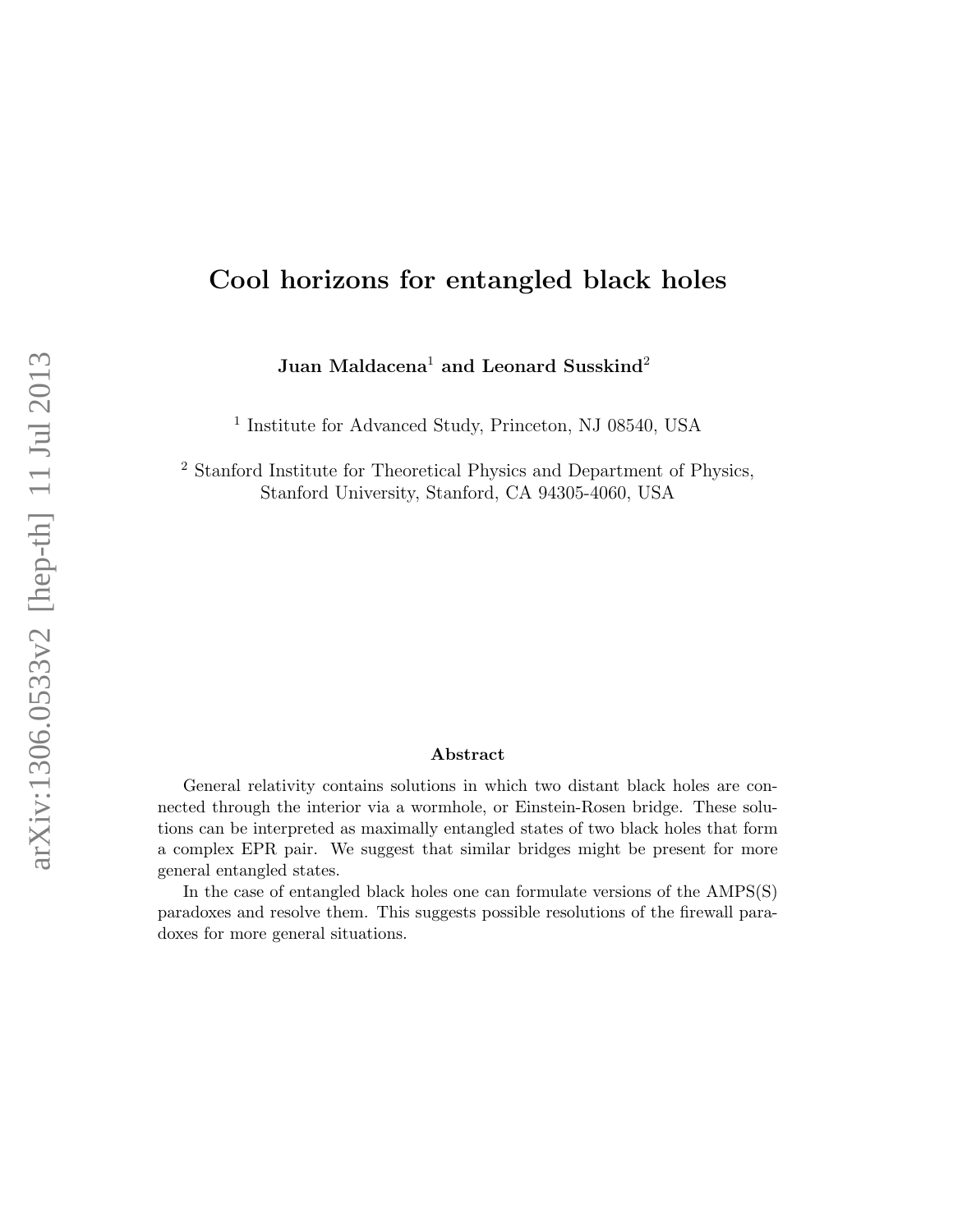# Contents

| 1               |                                                        | Introduction                                                                                                           | $\overline{2}$ |
|-----------------|--------------------------------------------------------|------------------------------------------------------------------------------------------------------------------------|----------------|
| $\overline{2}$  | <b>Einstein Rosen Bridges</b>                          |                                                                                                                        | 3              |
|                 | 2.1                                                    | AdS Black Holes                                                                                                        | 3              |
|                 | 2.2                                                    |                                                                                                                        | 6              |
|                 | 2.3                                                    |                                                                                                                        | 6              |
|                 | 2.4                                                    | Natural production of entangled black holes in the same spacetime                                                      | 8              |
|                 | 2.5                                                    | Different bridges for different entangled states $\ldots \ldots \ldots \ldots \ldots$                                  | 9              |
|                 | 2.6                                                    |                                                                                                                        | 12             |
|                 | 2.7                                                    |                                                                                                                        | 13             |
| 3               | $ER = EPR$                                             |                                                                                                                        | 15             |
|                 | 3.1                                                    |                                                                                                                        | 16             |
|                 | 3.2                                                    | No Creation By LOCC $\ldots \ldots \ldots \ldots \ldots \ldots \ldots \ldots \ldots \ldots \ldots$                     | 16             |
|                 | 3.3                                                    | Restoring the thermofield state $\hfill\ldots\ldots\ldots\ldots\ldots\ldots\ldots\ldots\ldots\ldots\ldots\ldots\ldots$ | 18             |
|                 | 3.4                                                    |                                                                                                                        | 18             |
|                 | 3.5                                                    |                                                                                                                        | 18             |
|                 | 3.6                                                    |                                                                                                                        | 21             |
| 4               | Implications for the AMPS paradox                      |                                                                                                                        | 22             |
|                 | 4.1                                                    |                                                                                                                        | 22             |
|                 | 4.2                                                    |                                                                                                                        | 24             |
|                 | 4.3                                                    |                                                                                                                        | 29             |
| $5\phantom{.0}$ | Comments on AMPSS and the Construction of the Interior |                                                                                                                        | 31             |
|                 | 5.1                                                    |                                                                                                                        | 31             |
|                 | 5.2                                                    | An AMPSS like experiment for the eternal $AdS$ black hole                                                              | 32             |
|                 | 5.3                                                    | Information contained in A and error correction $\dots \dots \dots \dots \dots$                                        | 35             |
|                 | 5.4                                                    |                                                                                                                        | 36             |
|                 | 5.5                                                    |                                                                                                                        | 37             |
| 6               | Conclusion                                             |                                                                                                                        | 39             |
|                 | A Black hole pair creation in a magnetic field         |                                                                                                                        | 43             |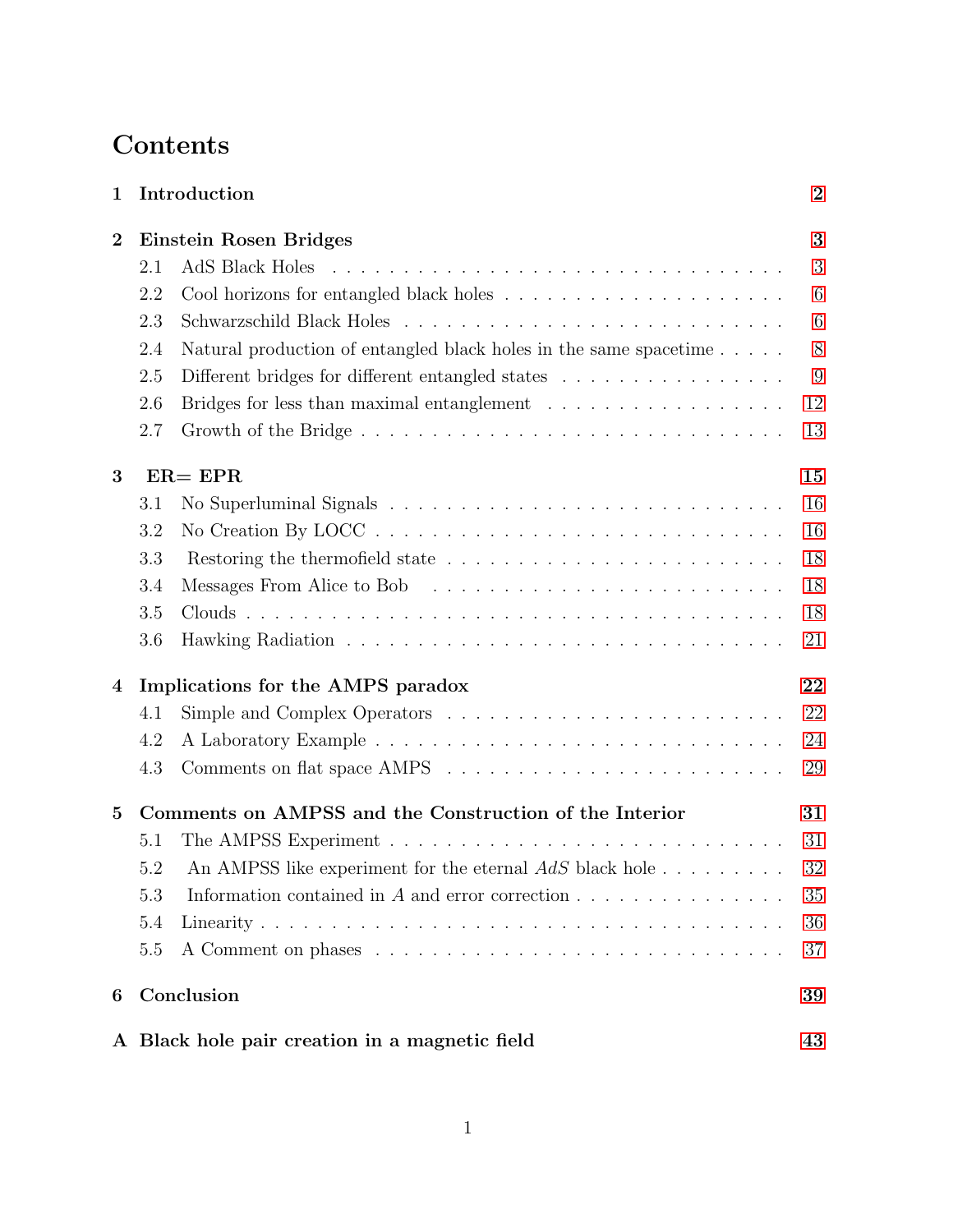### <span id="page-2-0"></span>1 Introduction

Spacetime locality is one of the cornerstones in our present understanding of physics. By locality we mean the impossibility of sending signals faster than the speed of light. Locality appears to be challenged both by quantum mechanics and by general relativity. Quantum mechanics gives rise to Einstein Podolsky Rosen (EPR) correlations [\[1\]](#page-46-0), while general relativity allows solutions to the equations of motion that connect far away regions through relatively short "wormholes" or Einstein Rosen bridges [\[2\]](#page-46-1). It has long been understood that these two effects do not give rise to real violations of locality. One cannot use EPR correlations to send information faster than the speed of light. Similarly, Einstein Rosen bridges do not allow us to send a signal from one asymptotic region to the other, at least when suitable positive energy conditions are obeyed  $[3, 4, 5]$  $[3, 4, 5]$  $[3, 4, 5]$ . This is sometimes stated as saying that Lorentzian wormholes are not traversable<sup>1</sup>.

Here we will note that these two effects are actually connected. We argue that the Einstein Rosen bridge between two black holes is created by EPR-like correlations between the microstates of the two black holes. This is based on previous observations in [\[6,](#page-46-5) [10\]](#page-46-6). We call this the  $ER = EPR$  relation. In other words, the  $ER$  bridge is a special kind of EPR correlation in which the EPR correlated quantum systems have a weakly coupled Einstein gravity description. It is also special because the combined state is just one particular entangled state out of many possibilities. We note that black hole pair creation in a magnetic field "naturally" produces a pair of black holes in this state. It is very tempting to think that any EPR correlated system is connected by some sort of ER bridge, although in general the bridge may be a highly quantum object that is yet to be independently defined. Indeed, we speculate that even the simple singlet state of two spins is connected by a (very quantum) bridge of this type.

In this article we explain the reasons for expecting such a connection. We also explore some of the implications of this point of view for the black hole information problem, in its AMPS $(S)[11, 12]$  $(S)[11, 12]$  $(S)[11, 12]$  form. See [\[13,](#page-46-9) [14,](#page-47-0) [15\]](#page-47-1) for some earlier work and [\[12\]](#page-46-8) for a more complete set of references. See [\[16\]](#page-47-2) for a proposal to describe interiors that is similar to what we are saying here<sup>2</sup>.

<sup>&</sup>lt;sup>1</sup>This can be shown using the integrated null energy condition  $[4, 5]$  $[4, 5]$ , which is a correct condition in the classical theory. It can be violated by a small amount in the quantum theory, but, as far as we know, not by enough to make wormholes traversable. We will assume that wormholes remain un-traversable in the quantum theory. If this were not true, the ER=EPR connection would be wrong.

<sup>2</sup>For other work trying to connect two sided black holes with the AMPS paradox see [\[17\]](#page-47-3).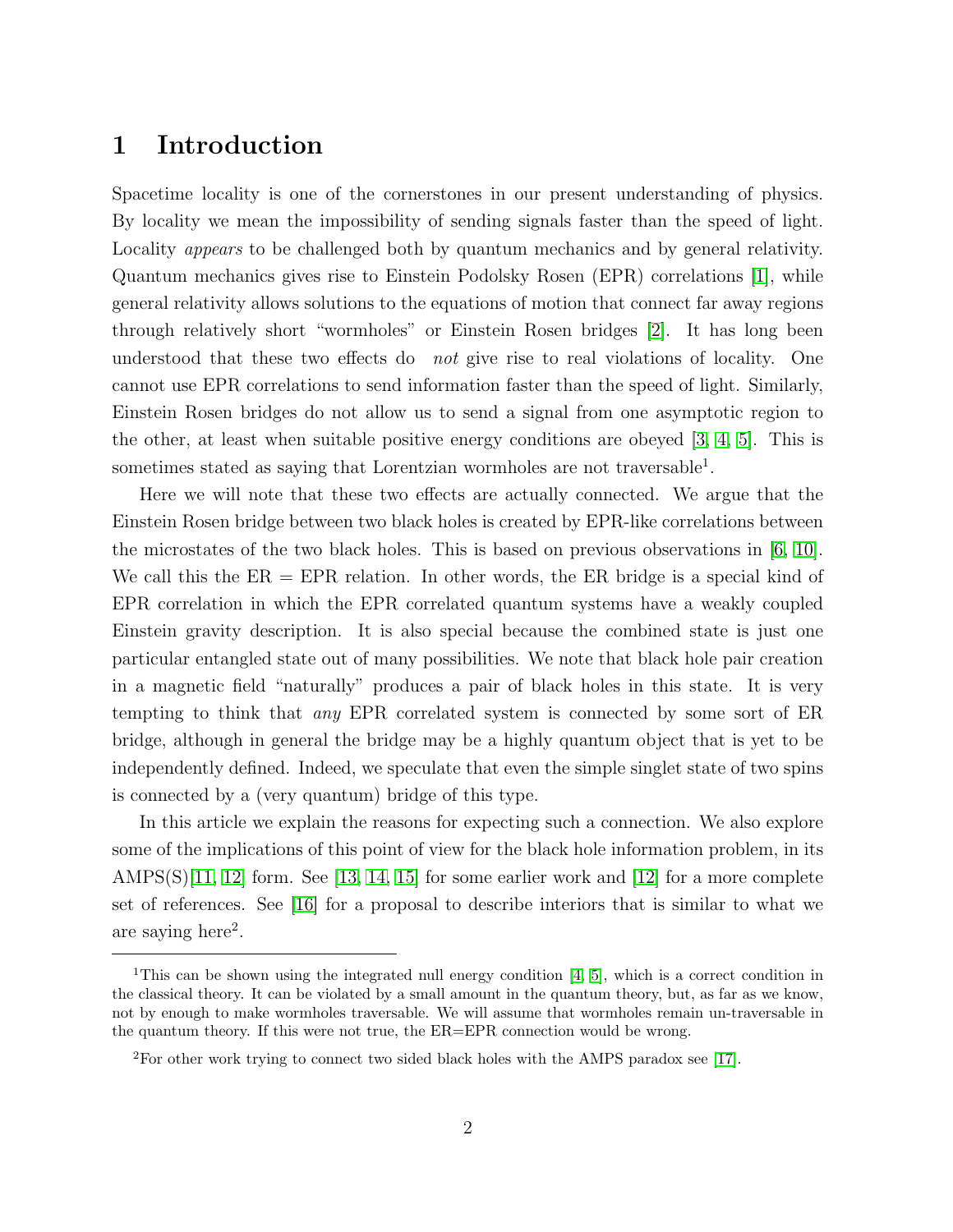The first point is that two black holes that are far away but connected by an ER bridge provide an existence proof of a black hole that is maximally entangled with a second distant system, but which nevertheless has a smooth horizon. On the other hand, AMPS [\[11\]](#page-46-7) suggested that the smoothness of the interior will be destroyed once the black hole becomes entangled with another system; the second system being the radiation in their case. If an observer collects the radiation, then, with a powerful enough quantum computer<sup>3</sup>, she could collapse it into a second black hole which is perfectly entangled with the first. In addition, by operations solely on her side, she can put the pair of black holes in the special state that produces the smooth ER bridge. Thus we argue that the action of a quantum computer on the radiation can produce a state where the horizon is smooth.

Consider the case of two very distant black holes which are entangled in the state that produces the ER bridge. Bob is stationed at one (the near black hole) and Alice is at the other (far black hole). Alice has a powerful quantum computer that can act on her black hole. Then it is possible for Alice to send messages to Bob through the Einstein-Rosen bridge. Bob cannot receive the messages as long as he is outside his horizon, but as soon as he passes through the horizon he can receive the messages. If Alice chooses, she can create a firewall at Bob's end. The original AMPS experiment can be restated as sending such a message. We see that actions on the radiation are not innocuous; they can affect what Bob feels when he falls through the horizon.

In acting with her quantum computer on the radiation, Alice has created a very special state. What if she does not act on the radiation at all?. A naive picture is that the radiation would be connected by very quantum ER bridges to itself and also to the black hole horizon. Thus, whether the black hole horizon is smooth or not depends on how these quantum bridges connect to form the big classical geometry outside the horizon of the first black hole. If we trust the equivalence principle, then we would conclude that the bridge remains big and classical in the interior of the black hole. However, we do not have an independent argument for its smoothness.

### <span id="page-3-0"></span>2 Einstein Rosen Bridges

#### <span id="page-3-1"></span>2.1 AdS Black Holes

Einstein-Rosen bridges and their relation with entanglement is most rigorously understood in the ADS/CFT framework. Consider the eternal AdS-Schwarzschild black hole whose

<sup>3</sup>We are ignoring possible limits on quantum computation [\[18\]](#page-47-4).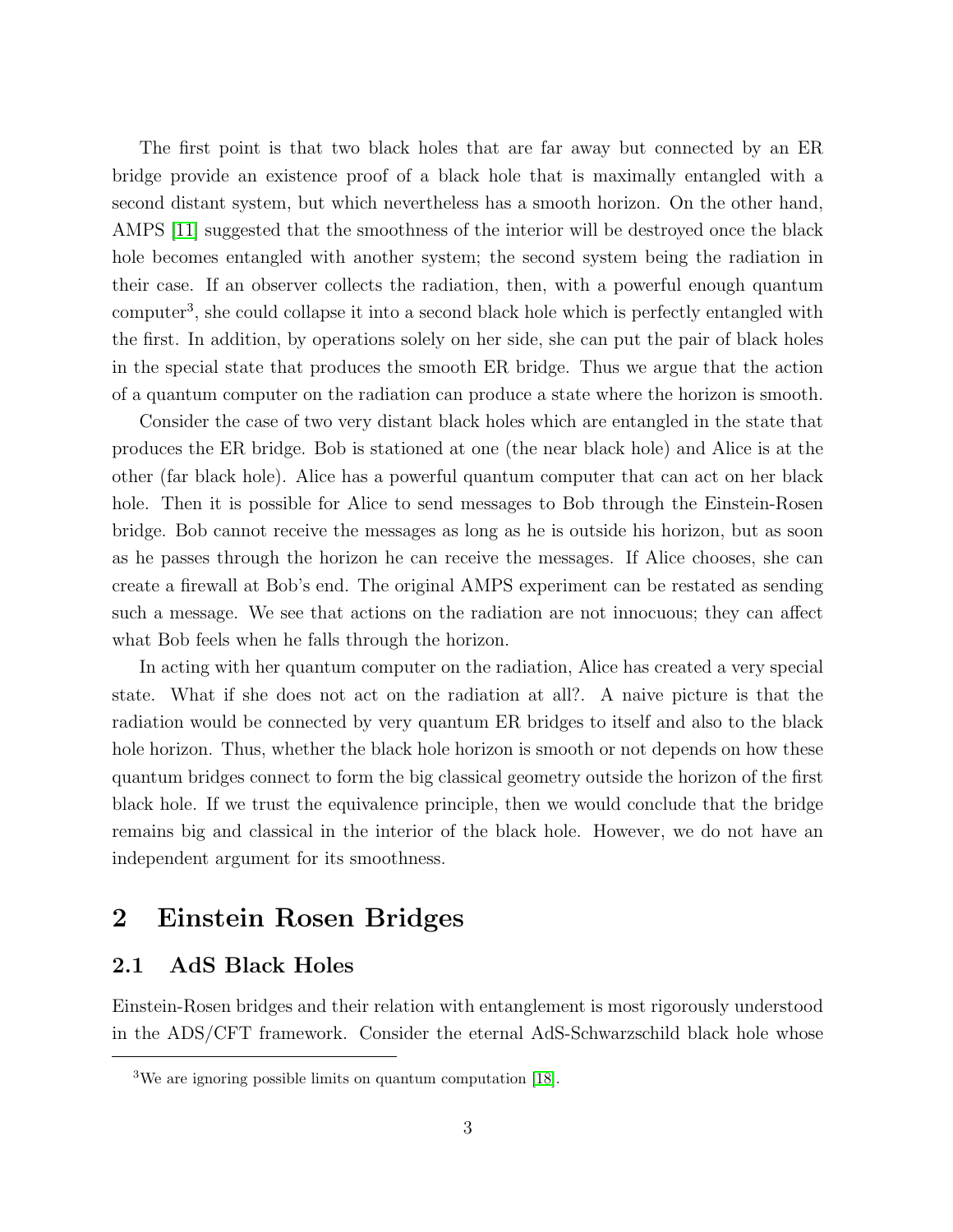Penrose diagram is shown in figure [1.](#page-4-0) This diagram displays the two exterior regions and two interior regions. It is important not to confuse the future interior with the left exterior. Sometimes the left exterior is referred colloquially as the "interior" of the right black hole, but we think it is important not to do that. Note that no signal from the future interior can travel to either of the two exteriors.



<span id="page-4-0"></span>Figure 1: Penrose diagram of the eternal black hole in AdS. 1 and 2, or Left and Right, denote the two boundaries and the two CFT's that the system is dual to.

The system is described by two identical uncoupled CFTs defined on disconnected boundary spheres. We'll call them the Left and Right sectors. The energy levels of the QFT's  $E_n$  are discrete. The corresponding eigenstates are denoted  $|n\rangle_L$ ,  $|n\rangle_R$ . To simplify the notation the tensor product state  $|n\rangle_L \otimes |m\rangle_R$  will be called  $|n, m\rangle$ .

The eternal black hole is described by the entangled state,

<span id="page-4-2"></span>
$$
|\Psi\rangle = \sum_{n} e^{-\beta E_n/2} |n, n\rangle \tag{2.1}
$$

where  $\beta$  is the inverse temperature of the black hole. The density matrix of each side is a pure thermal density matrix.

This state can be interpreted in two ways. The first is that it represents the thermofield description of a single black hole in thermal equilibrium [\[6\]](#page-46-5). In this context the evolution of the state is usually defined by a fictitious thermofield Hamiltonian which is the difference of Hamiltonians of the two CFTs.

<span id="page-4-1"></span>
$$
H_{tf} = H_R - H_L. \tag{2.2}
$$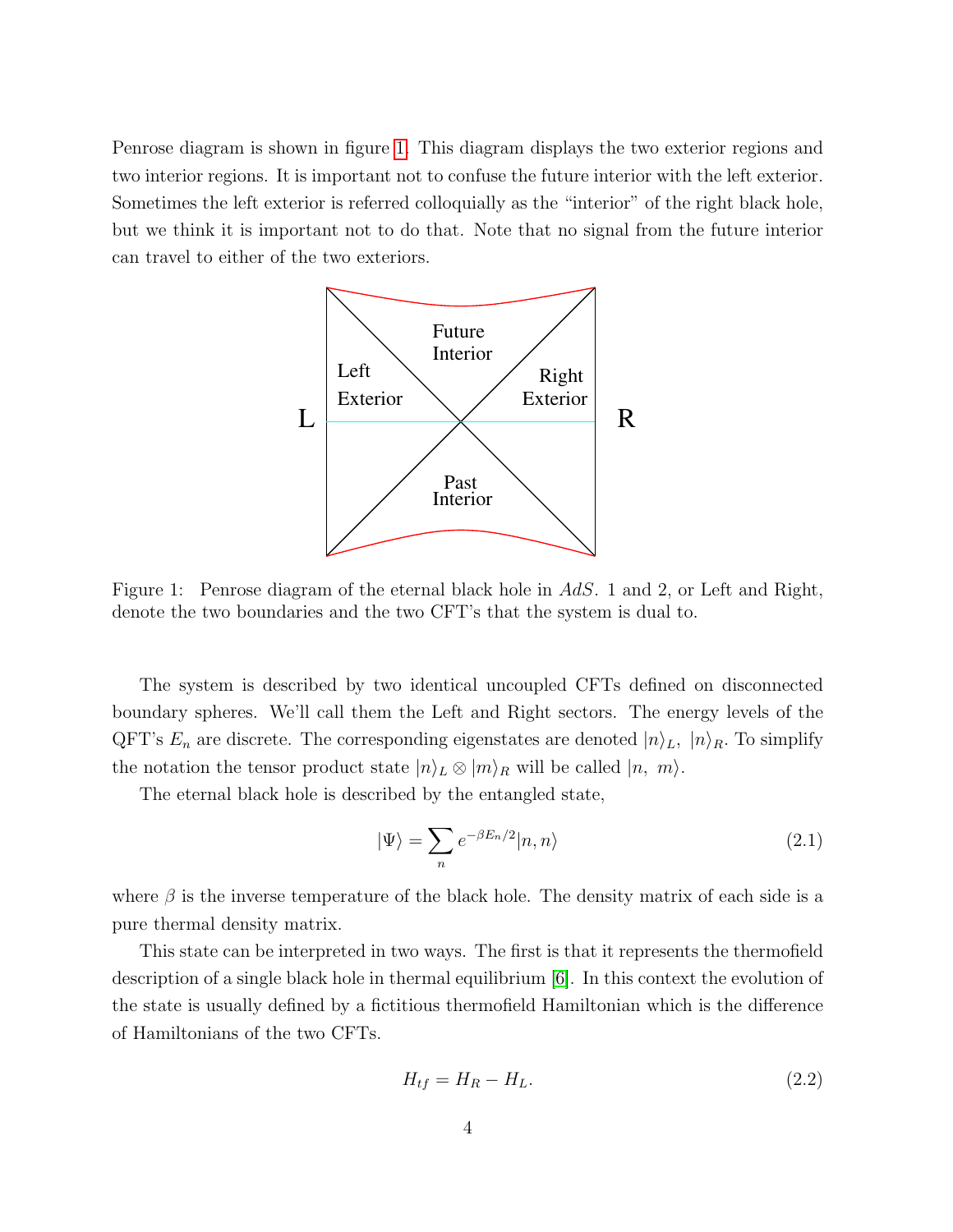The thermofield hamiltonian [\(2.2\)](#page-4-1) generates boosts which are translations of the usual hyperbolic angle  $\omega$ . One can think of the boost as propagating upward on the right side of the Penrose diagram, and downward on the left. The state [\(2.1\)](#page-4-2) is an eigenvector of  $H_{tf}$  with eigenvalue zero, and is therefore boost invariant. The thermofield doubling of the Hilbert space and the introduction of  $H_{tf}$  is a trick for facilitating the calculation of correlation functions for a system composed of a single copy. In this interpretation there is only one asymptotic region and one black hole in a thermal state.

The second interpretation of the eternal black hole is that it represents two black holes in disconnected spaces with a common time [\[7,](#page-46-10) [8,](#page-46-11) [9,](#page-46-12) [10\]](#page-46-6). We will refer to the disconnected spaces as sheets. The degrees of freedom of the two sheets do not interact but the black holes are highly entangled with an entanglement entropy equal to the Bekenstein Hawking entropy of either black hole. We say that these black holes are "maximally" entangled<sup>4</sup>.

In this second interpretation the state [\(2.1\)](#page-4-2) is represents two black holes at a particular instant of time  $t = 0$ . In this interpretation, the time evolution is upward on both sides with Hamiltonian

<span id="page-5-0"></span>
$$
H = H_R + H_L. \tag{2.3}
$$

The state  $(2.1)$  is not an eigenvector of H. Its evolution is given by,

$$
|\Psi(t)\rangle = \sum_{n} e^{-\beta E_n/2} e^{-2iE_n t} |\bar{n}, n\rangle.
$$
 (2.4)

where  $|\bar{n}\rangle$  is the CPT conjugate of the state  $|n\rangle$ .

Although the state is not time-translation invariant, the individual density matrices on either side are time-independent thermal density matrices as before. Matrix elements of operators that depend only on one side do not depend on time. Though the total entanglement does not depend on time, we will see that more detailed properties of this entanglement do depend on time. The time dependence is also evident from the Penrose diagram where one sees that the global geometry does not have an invariance under a time isometry that shifts both asymptotic times to the future.

The entanglement has a geometric manifestation. Even though the two black holes exist in separate non-interacting worlds, their geometry is connected by an Einstein-Rosen bridge. The entanglement is represented by identifying the bifurcate horizons, and filling in the space-time with interior regions behind the horizons of the black holes.

<sup>&</sup>lt;sup>4</sup>Note that the density matrix is the thermal density matrix and not the identity matrix. By a slight abuse of language, we will still call these states "maximally entangled".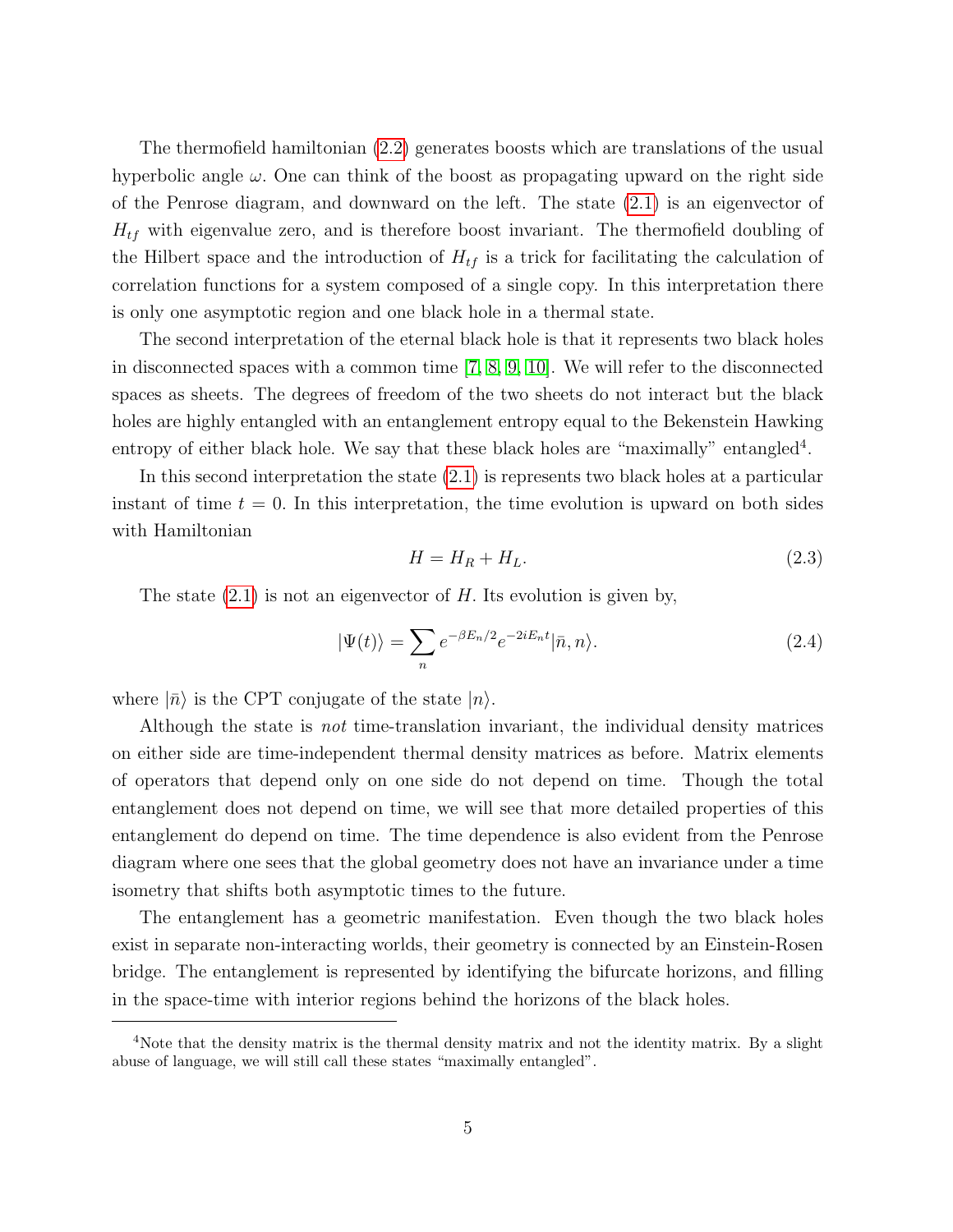#### <span id="page-6-0"></span>2.2 Cool horizons for entangled black holes

The entangled black holes described by the Penrose diagram in figure [1](#page-4-0) have no firewalls, and an observer who falls through the horizon does not feel anything special. But it is easy to change this. Let's expand the system to include an observer Alice who lives on the left boundary of the Penrose diagram, and can control the boundary conditions. We can think of her as living asymptotically far away on the sheet containing the left black hole. Alice can send message into the bulk by manipulating the boundary condition on the left boundary.

Bob, on the other hand, lives in the bulk. He starts out on the right exterior region and may or may not cross the horizon. It it is obvious from the Penrose diagram that Alice cannot send a message to Bob as long as Bob does not cross the horizon of his black hole.

If Bob does cross the horizon he can receive a message from Alice if Alice sends it early enough (we postpone what early enough means until section [3.4\)](#page-18-1). If Alice chooses, she can send a deadly message from a point very near the lower left corner of the diagram. For example she may shoot in a very high energy shock wave that will propagate upward to the right very close to Bob's horizon. This firewall has no effect on anyone outside the horizon of Bob's black hole, but it kills anything that passes through the horizon. Its effects also decays exponentially as we move forwards in time along the horizon on the right.

Evidently the answer to the question—Does Bob's black hole have a firewall?—is that it depends on what Alice does.

One can also consider one-sided black holes in AdS. A one-sided black hole is modeled by a single copy of AdS. In this case, we can also send a shock wave as above, by sending in a shock wave in addition to the infalling matter. The shock wave should be timed so that it does not escape from the black hole but lies just inside the horizon.

#### <span id="page-6-1"></span>2.3 Schwarzschild Black Holes

Entirely similar considerations apply to two-sided Schwarzschild black holes with Penrose diagram shown in figure [2.](#page-7-0) This time the two spatial sheets are asymptotically flat and each has an identical black hole. As before the black holes are maximally entangled but not interacting. The blue line represents an initial instant at which the state has the form [\(2.1\)](#page-4-2). The entanglement is represented by the fact that the two bifurcate horizons touch at the origin. The spatial geometry on the  $t = 0$  slice looks like figure [3\(](#page-7-1)a).

Although the geometry is connected through the bridge the two exterior geometries are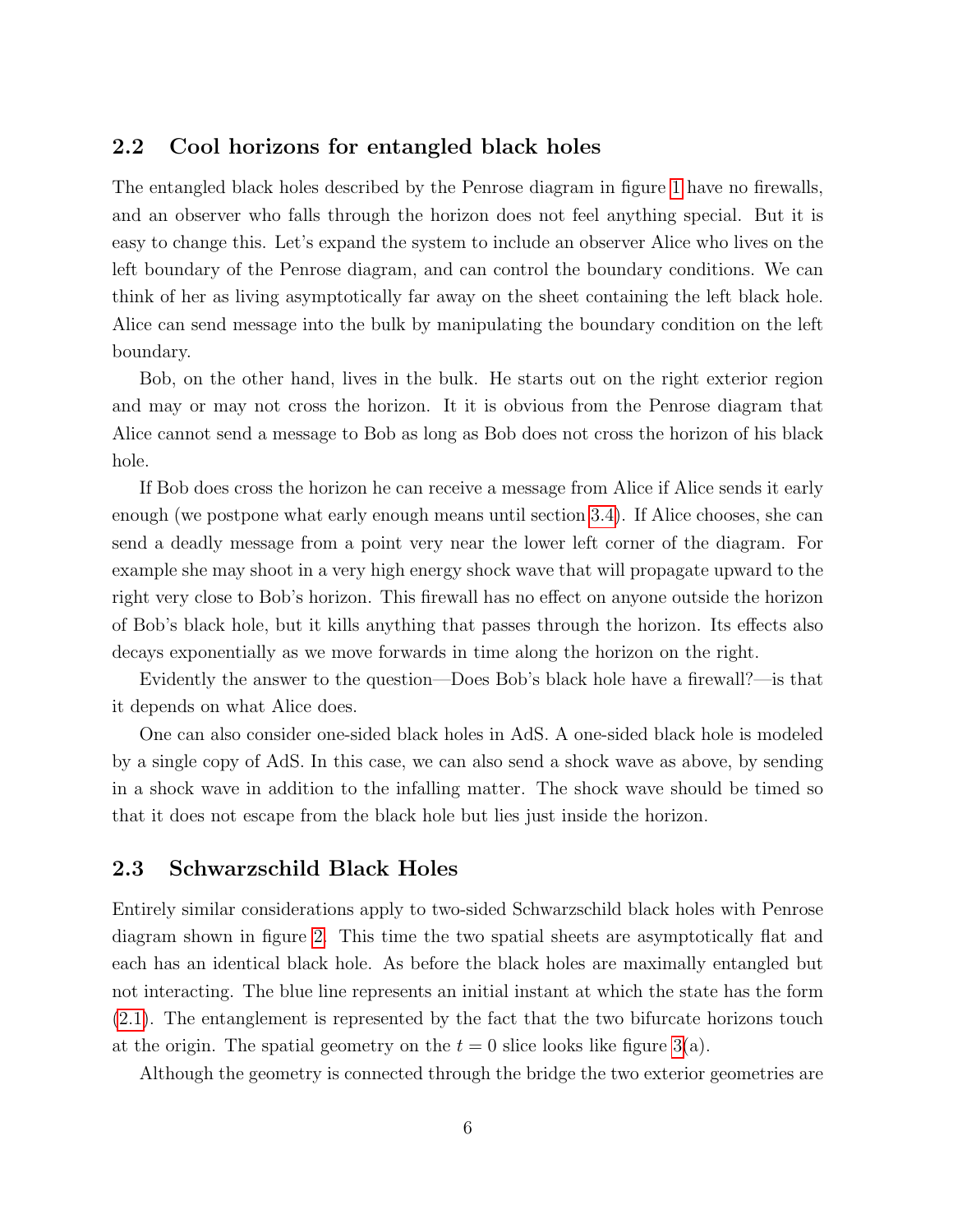

<span id="page-7-0"></span>Figure 2: Maximally extended Schwarzschild spacetime. There are two asymptotic regions. The blue spatial slice contains the Einstein-Rosen bridge connecting the two regions.

not in causal contact and information cannot be transmitted across the bridge. This can easily seen from the Penrose diagram, and is consistent with the fact that entanglement does not imply non-local signal propagation.



<span id="page-7-1"></span>Figure 3: (a) Another representation of the blue spatial slice of figure [2.](#page-7-0) It contains a neck connecting two asymptotically flat regions. (b) Here we have two distant entangled black holes in the same space. The horizons are identified as indicated. This is not an exact solution of the equations but an approximate solution where we can ignore the small force between the black holes.

All of this is well known, but what may be less familiar is a third interpretation of the eternal Schwarzschild black hole. Instead of black holes on two disconnected sheets, we can consider two very distant black holes in the same space. If the black holes were not entangled we would not connect them by a Einstein-Rosen bridge. But if they are somehow created at  $t = 0$  in the entangled state [\(2.1\)](#page-4-2), then the bridge between them represents the entanglement. See figure [3\(](#page-7-1)b). Of course, in this case, the dynamical decoupling is not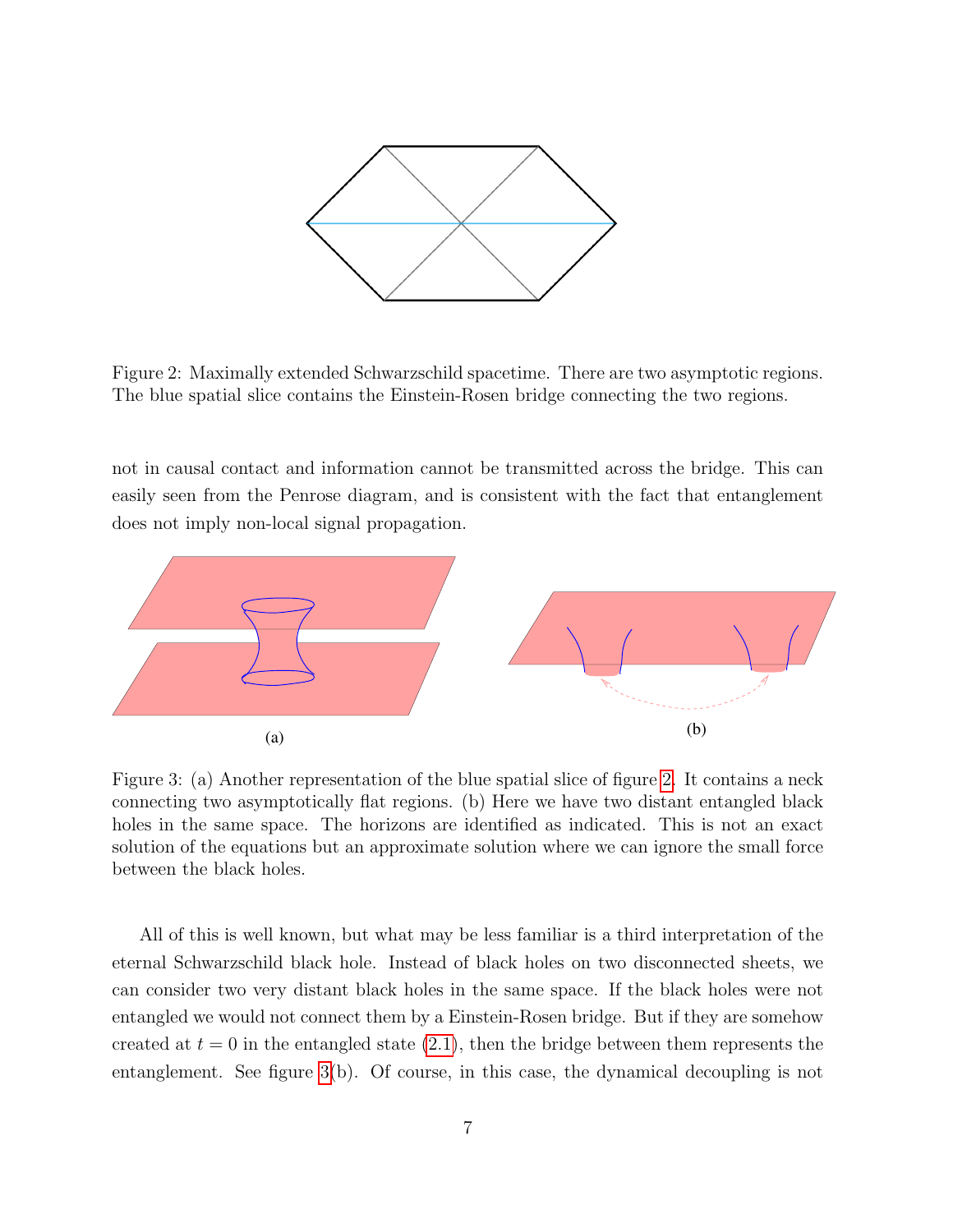exact, but if the black holes are far apart it is a good approximation. Note that the black holes in [3\(](#page-7-1)b) can be separated by a large distance. But an observer just outside one horizon would be separated by a small spatial distance from an observer just outside the other horizon, at least at  $t = 0$ .

We will imagine that Bob is stationed at one black hole which we will consider to be the near black hole. Alice is far away at the far black hole. Near and far are of course interchangeable but we will look at the system through Bob's perspective. As long as Bob and Alice stay outside their respective black hole horizons, communication between them can only take place through the exterior space. This requires a long trip which cannot be short-circuited by the Einstein-Rosen bridge.

On the other hand, under certain conditions Bob and Alice can jump in to their respective black holes and meet very soon after.

Again in this case Alice can create a firewall on Bob's side if she throws in shock waves from her side early enough.

Finally we may consider one-sided black holes in flat space. These are just the ordinary black holes created by a collapsing system in a pure state. However, we will see that quantum theory allows one-sided black holes to eventually become two-sided, at the Page time. At the Page time, the emitted Hawking radiation carries as many degrees of freedom as the remaining black hole, and it is maximally entangled with the black hole. This early half of the Hawking radiation plays the role of the second black hole and as we will see, the question of firewalls in Bob's black hole will be decided by what Alice, who is very far away, decides to do with the radiation.

### <span id="page-8-0"></span>2.4 Natural production of entangled black holes in the same spacetime

The particular entangled state of two black holes, that we have been discussing, is very special and one might worry that it would be extremely difficult to produce. Here we point out that the process of black hole pair creation in an magnetic (or electric) field [\[19\]](#page-47-5) is such that the pair is precisely in this state.

One considers a geometry with a constant magnetic field. The pair of black holes is described by a certain Euclidean instanton geometry, see figure [4.](#page-9-1) There is a one parameter family of instantons that describe the creation of a pair of black holes of various sizes. The dominant case corresponds to the creation of relatively small black holes. These black holes are close to extremality. Extremal black holes have a fixed charge to mass ratio. This means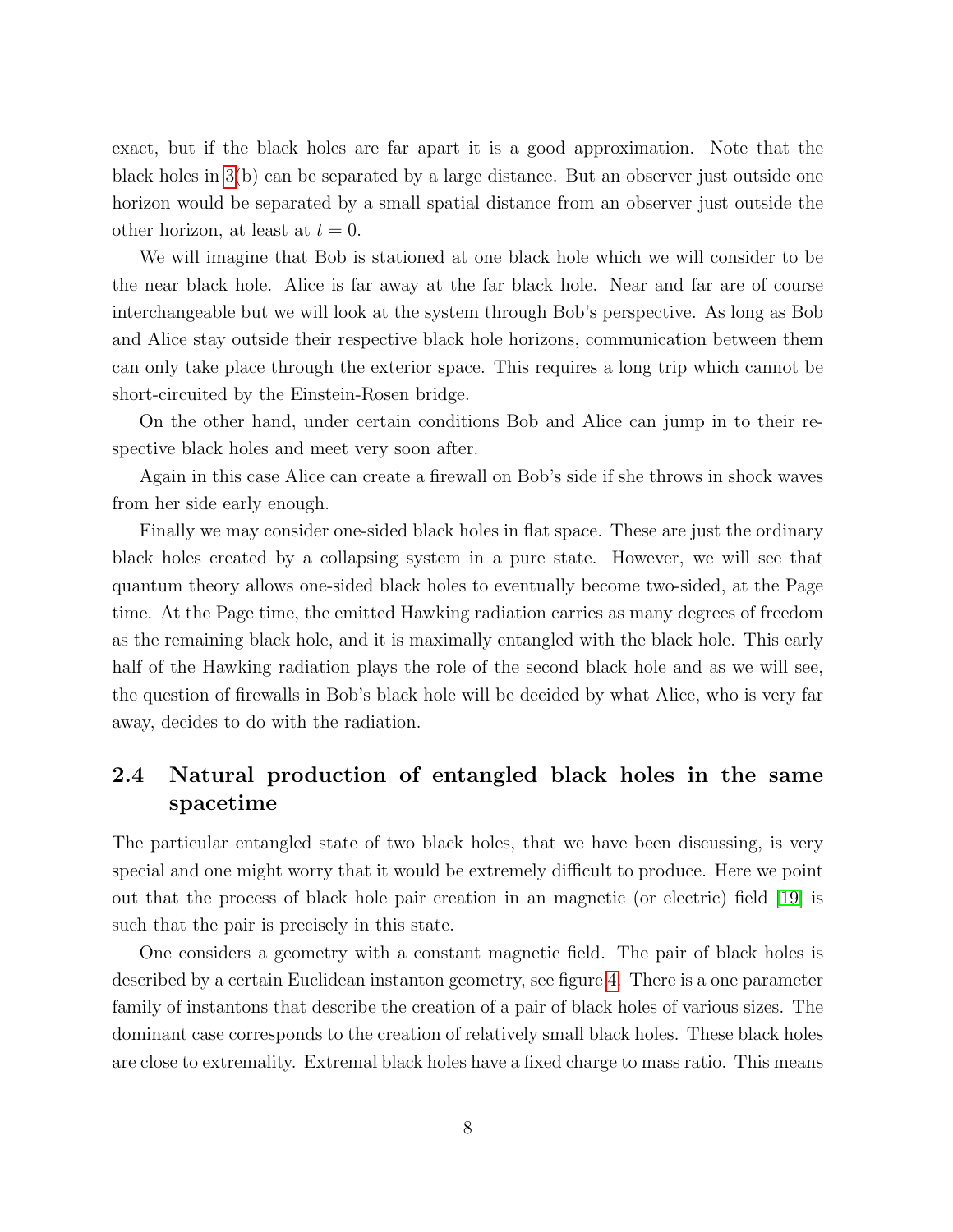that their acceleration in the presence of a magnetic field is set by the magnetic field and is independent of their mass. The Euclidean instanton contains a charged black hole going around a circle in Euclidean time. The radius of this circle is set by the acceleration. This acceleration also leads to a Rindler temperature. The black holes are at this temperature. They are in equilibrium with the bath of radiation. Interestingly, the total pair creation rate has an overall factor of  $e^S$ , where S is the entropy of one of the black holes [\[20\]](#page-47-6). This is precisely as expected if the two black holes are in this entangled state. The metric of the instanton is written in appendix A, as well as its approximate form for small black holes.



<span id="page-9-1"></span>Figure 4: (a) Picture of the Euclidean instanton describing the creation of a black hole pair in a magnetic field. The space consists of two pieces joined along a cylinder with the topology  $S^1 \times S^2$ . The  $S^1$  is the circle drawn here. The bottom "cup" represents an approximately  $H_2 \times S^2$  geometry which is the near horizon geometry of the extremal black holes. Despite appearances the distance through the  $H_2$  section is shorter than through the plane. (b) Lorentzian continuation across  $t = 0$  gives a pair of accelerating black holes.

#### <span id="page-9-0"></span>2.5 Different bridges for different entangled states

As it is well known, entanglement is not an observable quantity in the sense of Dirac. Namely, there is no projection operators  $P_E$  which acts on two Hilbert space factors  $H_A$  and  $H_B$  such that  $P_E \neq 0$  for entangled states and  $P_E = 0$  for unentangled states. The reason is simple, we can write an entangled state as a linear combination of unentangled states. Thus no such operator exists. Note, however, that we can define projection operators to particular entangled states. For example, we can ask whether two qubits are in the total spin zero state. We can also ask whether two qubits are in the spin one,  $J_z = 0$ , state. These are two entangled states

$$
|\Psi_0\rangle \sim |+\rangle|-\rangle - |-\rangle|+\rangle , \qquad |\Psi_1\rangle \sim |+\rangle|-\rangle + |-\rangle|+\rangle \qquad (2.5)
$$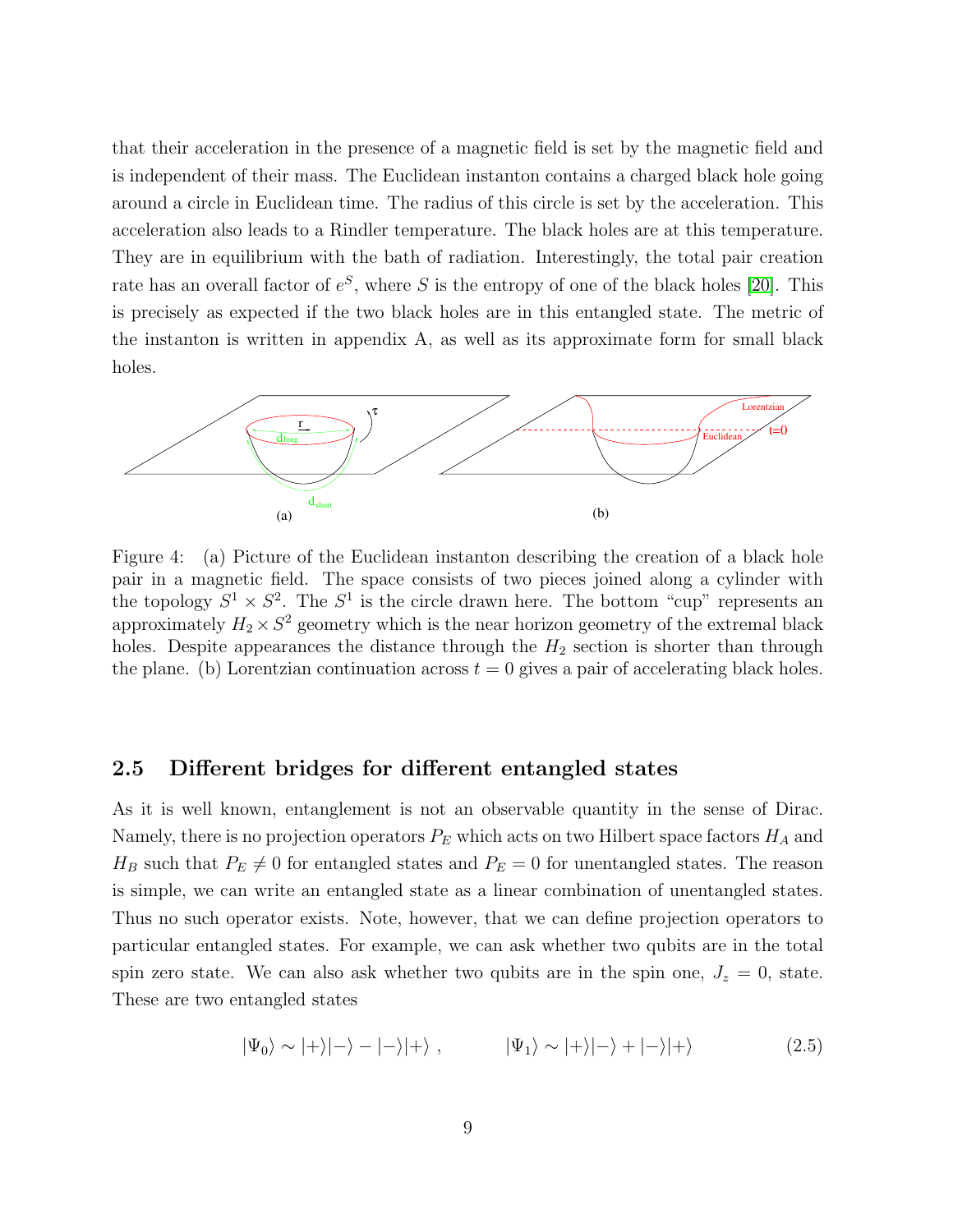There is a standard projector operator  $P_0 = |\Psi_0\rangle \langle \Psi_0|$  that tests whether the system is the entangled state  $|\Psi_0\rangle$ , and a different one that tests whether it is in the other state.

We claim that we should think of the bridges associated to these two states as being different. In fact, we can see this clearly in the case of the eternal black hole. In this case, we can consider the following family of Schrodinger picture states

<span id="page-10-0"></span>
$$
|\Psi_t\rangle \sim \sum_n e^{-\beta E_n/2} e^{-2iE_n t} |n, n\rangle \tag{2.6}
$$

Two states with different values of t are related by forward time evolution on the two sides. However, consider them as possible alternative states at the same instant of time and view  $t$  in  $(2.6)$  as a parameter labeling alternative states at a common instant of time. All these states have "maximal" entanglement and the same density matrix on each side. There is a projection operator  $P_t$  into each of these states. However, there is no projection operator onto the whole family, since considering linear combinations such as  $\int dt e^{2iE_0t} |\Psi_t\rangle$  projects us into a particular state  $|n_0, n_0\rangle$ , which is the one having the energy  $E_0$ . This state is not maximally entangled.



<span id="page-10-1"></span>Figure 5: (a) The yellow shaded region corresponds to the Einstein Rosen bridge associated to the entangled state  $|\Psi_{t=0}\rangle$  in [\(2.6\)](#page-10-0) (for an  $AdS_3/CFT_2$  situation). One can draw different spatial sections in the geometry. The physics in these slices is related by the bulk Wheeler deWitt equation. (b) Here we see the bridge corresponding to the entangled state  $|\Psi_t\rangle$ , for  $r > 0$ . (c) This is a different presentation of the same bridge as in (b), related by the action of a boost  $H_R - H_L$ . Even though the states (a) and (c) are different, they both contain regions  $A$  and  $B$  which look the same.

Now, we claim that the precise bridge associated to each state in the family [\(2.6\)](#page-10-0)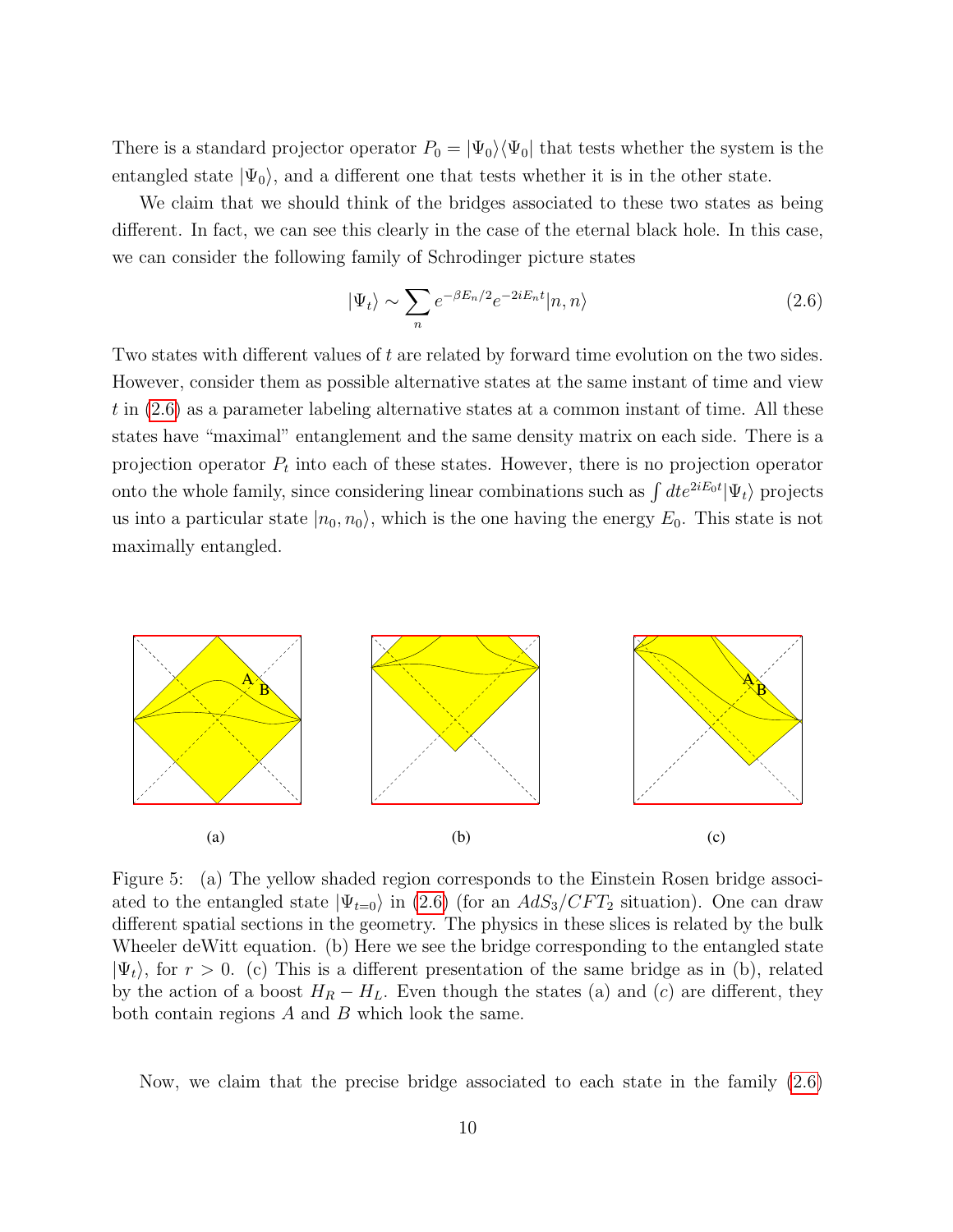corresponds to a different bridge. For each particular  $t$  we want to assign a region of the bulk. Since there is no preferred time slicing in the bulk, we can just simply assign the whole spacelike separated region in the bulk. Namely, all points in the bulk that are spacelike separated from the chosen boundary time. Different spatial slices in this region are linked by the bulk Wheeler deWitt equation. This seems a reasonable choice, at least from semiclassical bulk considerations, see also [\[21\]](#page-47-7). As we see in figure [5,](#page-10-1) the bulk regions, defined in this way are all different. For example, in  $5(a)$  we see that for the  $|\Psi_0\rangle$  bridge we do not include a segment of the spacelike singularity, while at  $t > 0$ , in figure [\(5\)](#page-10-1)(b,c), we include a segment of the spacelike singularity.

In conclusion, we have different bridges for different entangled states. Note that the density matrix for each copy of the field theory is identical for all these states. The only difference between the states is in the nature of the entanglement, in the precise unitary transformation that relates them.

So far, we have considered a very special family of unitary transformations. Namely, the same family that is generated under time evolution. But we can easily consider other possibilities. For example, suppose that we have the entangled black holes described by  $|\Psi_0\rangle$ . This state can be produced by performing Euclidean evolution over an amount  $\beta/2$ of Euclidean time. See figure [6\(](#page-12-1)a). This prescription can be used both in the bulk and the boundary theories. In the bulk, it produces the usual Hartle Hawking state for the quantum fields propagating on the black hole background. Two modes, one on each side of the horizon, are entangled with very particular phases in this state. If we were to change these phases we would be producing particles in the bulk<sup>5</sup>. We can give a rather precise construction of this state. It can be obtained by doing time evolution with operators inserted as in figure [6\(](#page-12-1)b). The precise formula relating local operator insertions and the bulk wavefunctions of the corresponding states is given in equation  $(2.7)$  of [\[10\]](#page-46-6). In general, adding particles to the Hartle Hawking state will modify the density matrices of the either side.

However, if the particles were produced by simply acting with a unitary transformation on the left side, then the density matrix on the right side will not be changed.

These are particular cases of the general picture in figure [6\(](#page-12-1)b). They are special because the inserted operator along the Euclidean boundary is acting as a unitary transformation. The final entangled state will differ from  $|\Psi_0\rangle$  by a unitary transformation acing on one

<sup>&</sup>lt;sup>5</sup>Provided we change for a small number of modes and in a suitably smooth way we get a small number of particles in the bulk. We restrict to this case here.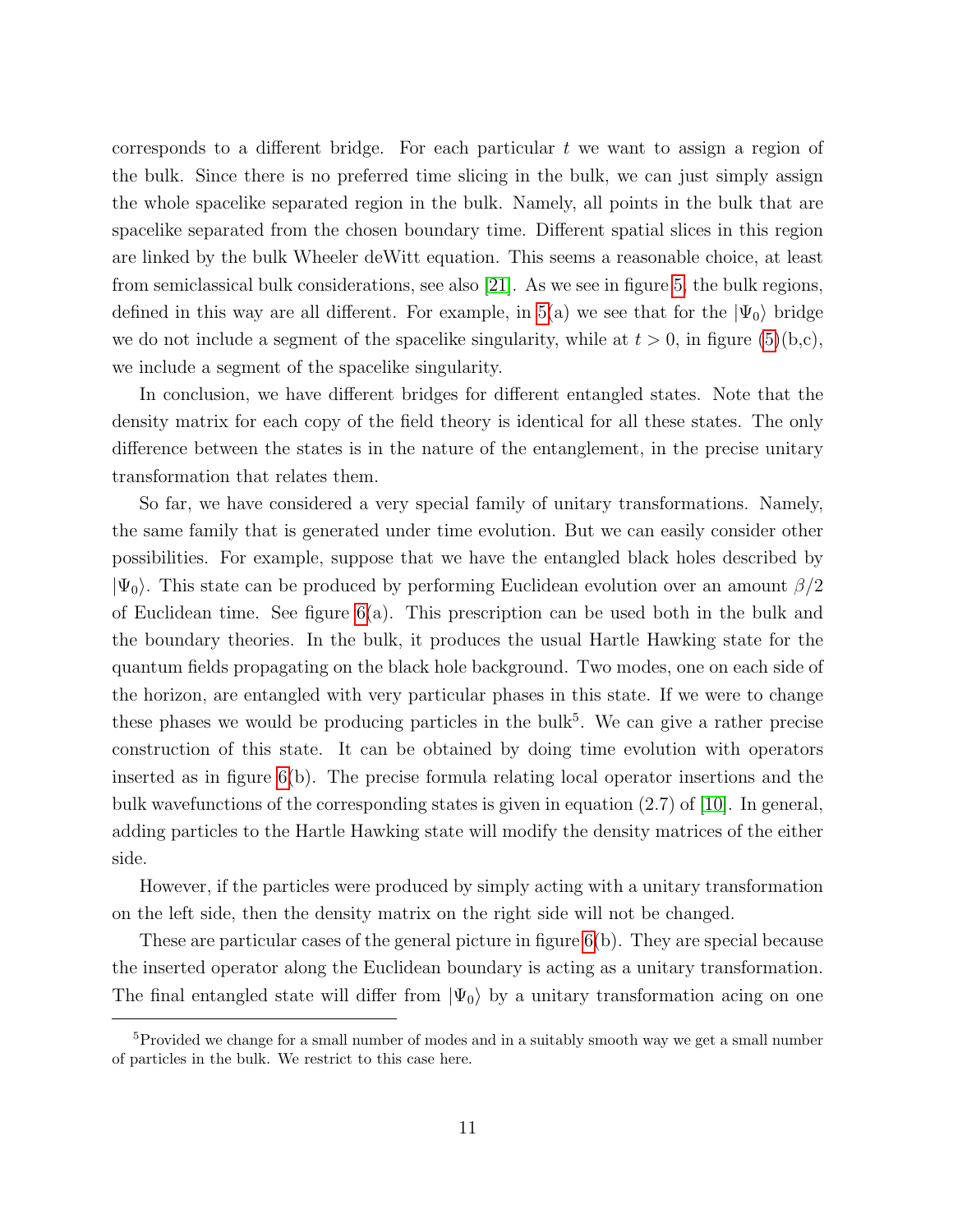of the copies of the field theory. Depending on the precise unitary transformation we will get states with different particles. These are further examples of different entangled states corresponding to different bridges between the two sides.



<span id="page-12-1"></span>Figure 6: (a) Construction of the entangled Hartle Hawking state from Euclidean evolution. This creates very particular entangled bulk and boundary states. (b) We can add particles on top of the Hartle Hawking vacuum by adding operators on the boundary theory.

Of course, we can also consider bridges, as in figure  $6(b)$ , with an arbitrary configuration of bulk particles. These are all different bridges corresponding to different entangled states, though they are not all maximally entangled.

#### <span id="page-12-0"></span>2.6 Bridges for less than maximal entanglement

In the Penrose diagrams we have discussed the Left and Right horizons touch each other. It is also possible to have configurations where they do not touch each other. A simple way to generate them is to start from two eternal black holes and add some matter to each side. These configurations can also be prepared by considering Euclidean evolution with a time dependent Hamiltonian, see [\[22\]](#page-47-8) for some explicit solutions<sup>6</sup>. The Penrose diagram of such configurations is given in figure [7.](#page-13-1)

<sup>&</sup>lt;sup>6</sup>The solutions in [\[22\]](#page-47-8) are based on Janus solutions. Their boundary in Euclidean space has the form  $S^1 \times \Sigma$  where  $\Sigma$  is a quotient of hyperbolic space. The  $S^1$  is divided in two equal parts and the dilaton has a different value on each part. The Lorentzian continuation is obtained by continuing across the moment with a time reflection symmetry. The two boundaries different values for the dilaton. These values are constant in time. The bulk smoothly interpolates between the two.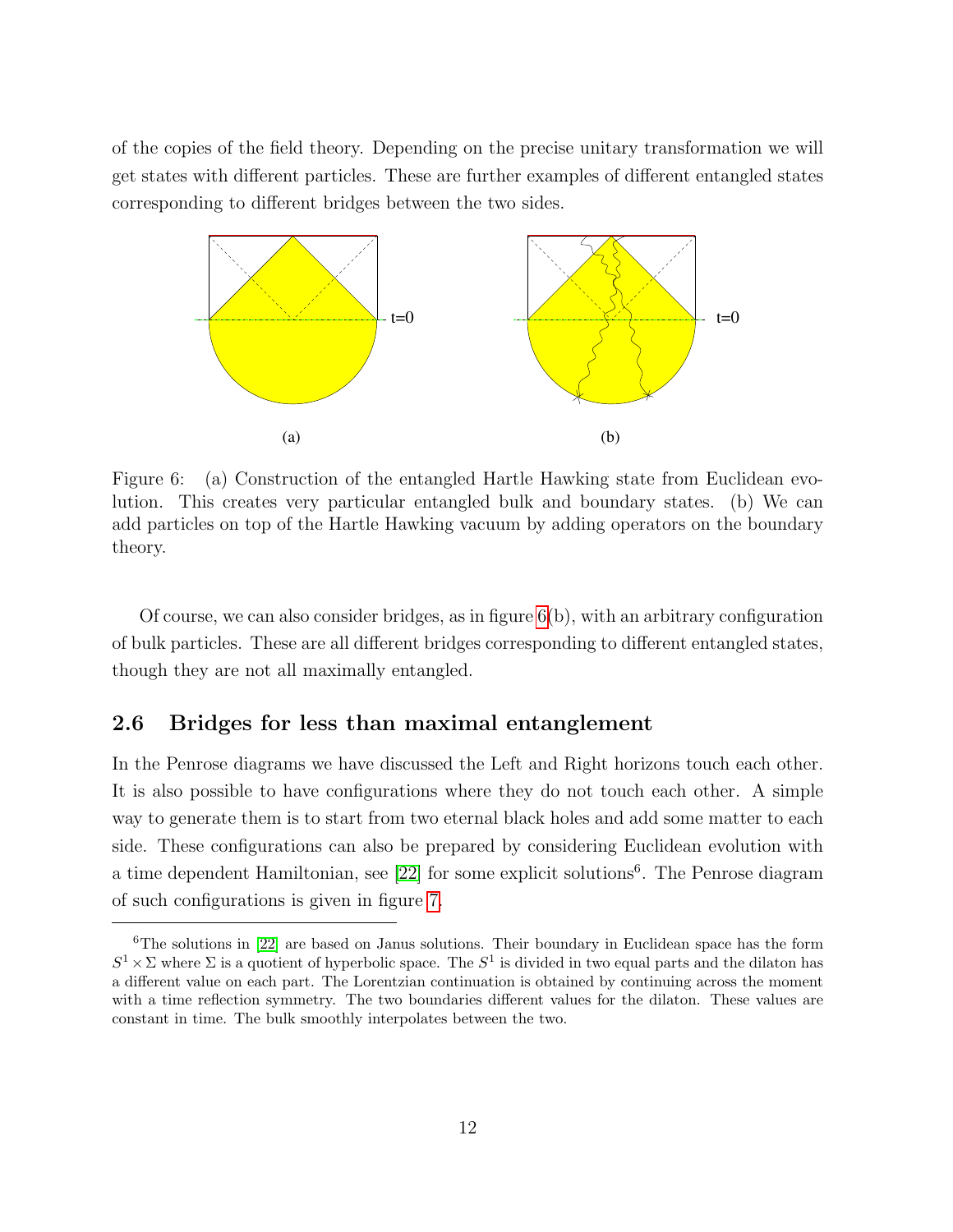

<span id="page-13-1"></span>Figure 7: Penrose diagram of a configuration obtained by analytic continuation of a time reflection symmetric, but time dependent, Euclidean solution. The two horizons do not touch. The entanglement, computed by the Ryu-Takayanagi prescription [\[23\]](#page-47-9), is given by the area of a minimal surface with less area than the horizons.The area of the horizons grows when we go from the bifurcation point to the future.

### <span id="page-13-0"></span>2.7 Growth of the Bridge

Einstein-Rosen bridges are not traversable. As an observer jumps into the black hole, he sees that the transverse two sphere shrinks as he approaches the singularity. Thus, it is sometimes said that the bridge closes, or pinches off, before he can get through [\[3\]](#page-46-2). A related feature is that as global time evolves the bridge stretches. Its length grows so fast that no signal can get through. In figure [8](#page-13-2) a particular slicing of the upper half of the



<span id="page-13-2"></span>Figure 8: Equal time slices for the eternal black hole. The slices grow in size in the interior. The spatial distance between opposite points on the stretched horizon grows.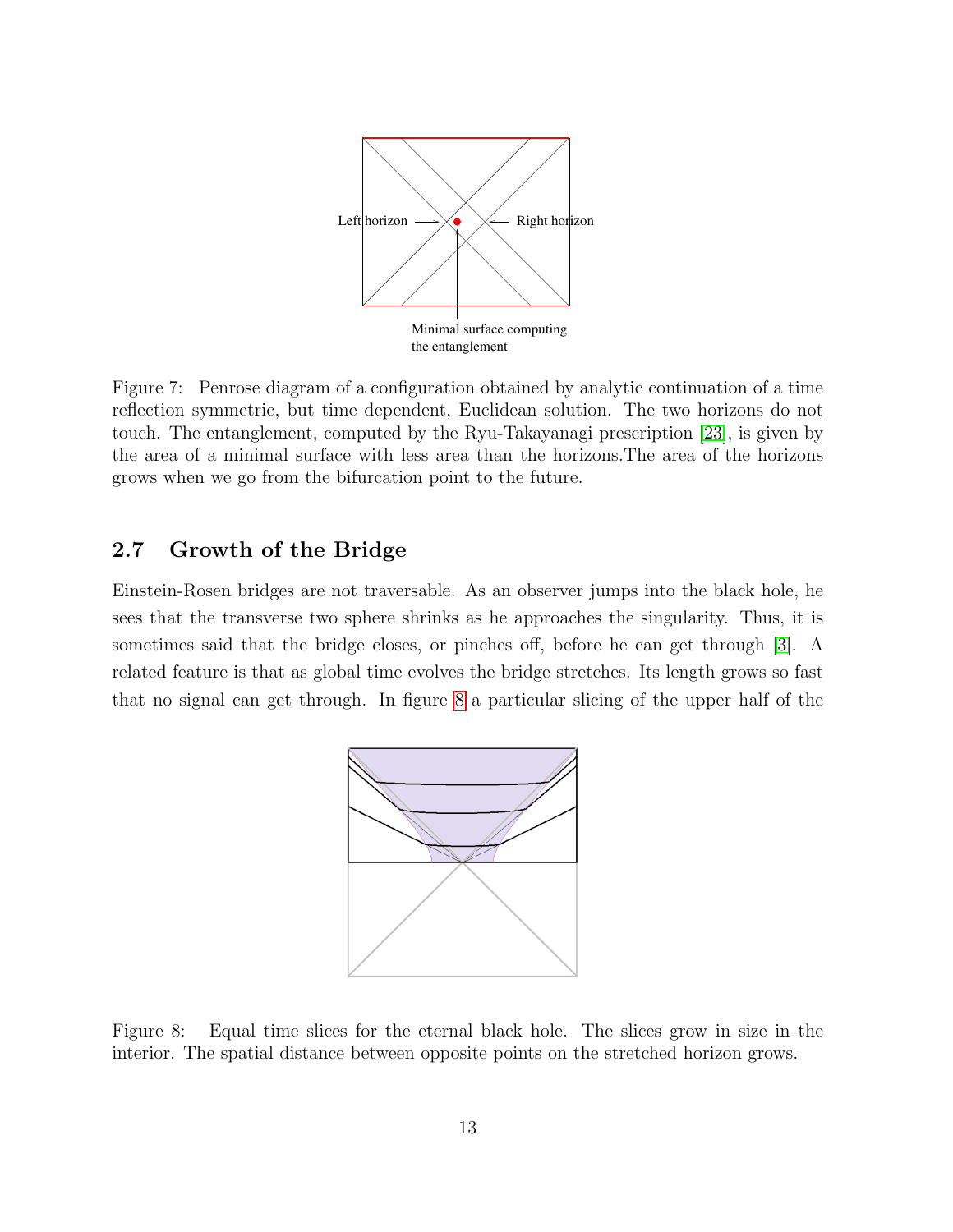Penrose diagram is indicated. A stretched-horizon is introduced on each side and the slices are conventional time-slices outside the horizons. Inside they are somewhat arbitrary. An invariant statement is that the spatial distance between a point on the L horizon and one on the R horizon grows as we move these points to the future, keeping them on the horizon.

There seems to be an intimate connection between the entanglement of the underlying degrees of freedom and the geometry of spacetime. A clear manifestation of this is the Ryu-Takayanagi formula for entanglement entropy in the gauge/gravity duality [\[23\]](#page-47-9). Van Raamsdonk [\[24\]](#page-47-10) has also conjectured that the amount of entanglement between two regions is related to their distance. The greater the entanglement the less the distance.

Time evolution is the simple innocent looking operation of adding the phases in [\(2.4\)](#page-5-0). We will now discuss how the entanglement grows under this operation, see [\[25\]](#page-47-11) for further discussion.

In what follows we will divide the spatial geometry in various ways. First we divide it in the standard way into left and right halves L, R, (corresponding to CFTs L and R shown in figure [9\)](#page-15-1).

We will also make a second division into northern and southern regions, N, S, as in figure [9.](#page-15-1) The division is not equal. The southern region is smaller than the northern.

Finally we can divide the geometry into four sectors, NL, NR, SL, SR.

We will model the degrees of freedom of these regions by a system of 2N qubits: N for the left side and N for the right side. We can further divide them among the four subsystems, NL, NR, SL, SR.

From the properties of the Hartle Hawking state the Left and Right qubits are initially entangled in a state which is a tensor product of Bell pairs. The qubits are localized on the sphere and the entanglement is between qubits at similar location. This means that there is very little entanglement between north and south. There is however a maximal entanglement between  $NL$  and  $NR$  and also between  $SL$  and  $SR$ .

Now we allow the system to evolve by means of the Hamiltonian  $H_1 + H_2$ . The time development is a product of left and right evolution

$$
U = U_1 U_2 \tag{2.7}
$$

We expect that dynamics of each side is chaotic, and that it scrambles in a Rindler time of order  $\log S$ . After the scrambling time the operators U are represented as random matrices in the qubit system. The effect is to scramble the entire system. We expect the following features: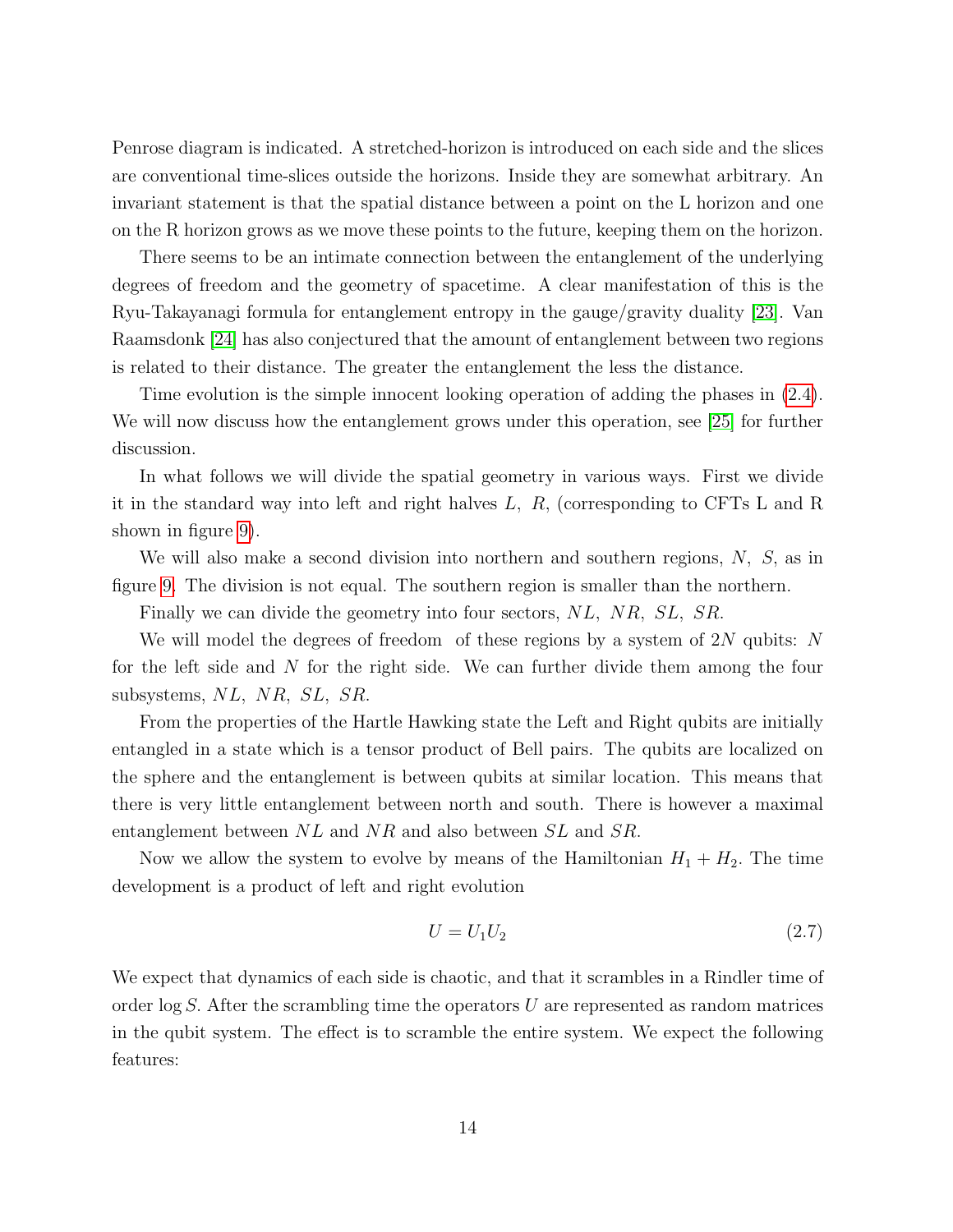

<span id="page-15-1"></span>Figure 9: We consider a pair of entangled black holes with spherical horizons. We call them L and R. They have a bridge joining them. We divide them into two parts in two ways. The vertical line separate the left and right degrees of freedom. We can also produce a cut that separates both spheres into a northern and southern parts.

- The total entanglement entropy between the right and left side has not changed. It is still maximal.
- The total north-south entanglement increases to its maximal value, which is equal to the number of qubits in the smaller southern region. This increase is directly related to the growth of the bridge mentioned earlier, [\[25\]](#page-47-11) (see also [\[26\]](#page-47-12)).
- The lack of entanglement between  $NL$  and  $SL$  remains unchanged.
- The initial large entanglement, as well as the mutual information between  $SL$  and SR tends to zero, because these are small subsystems (we take the South to be smaller than the North). Van Raamsdonk's argument suggests that the distance between the left and right region grows.

### <span id="page-15-0"></span>3 ER= EPR

There are similarities between entanglement (EPR) and Einstein-Rosen Bridges that we want to call attention to. In fact, we are going to take the radical position that in a theory of quantum gravity they are inseparably linked, even for systems consisting of no more than a pair of entangled particles.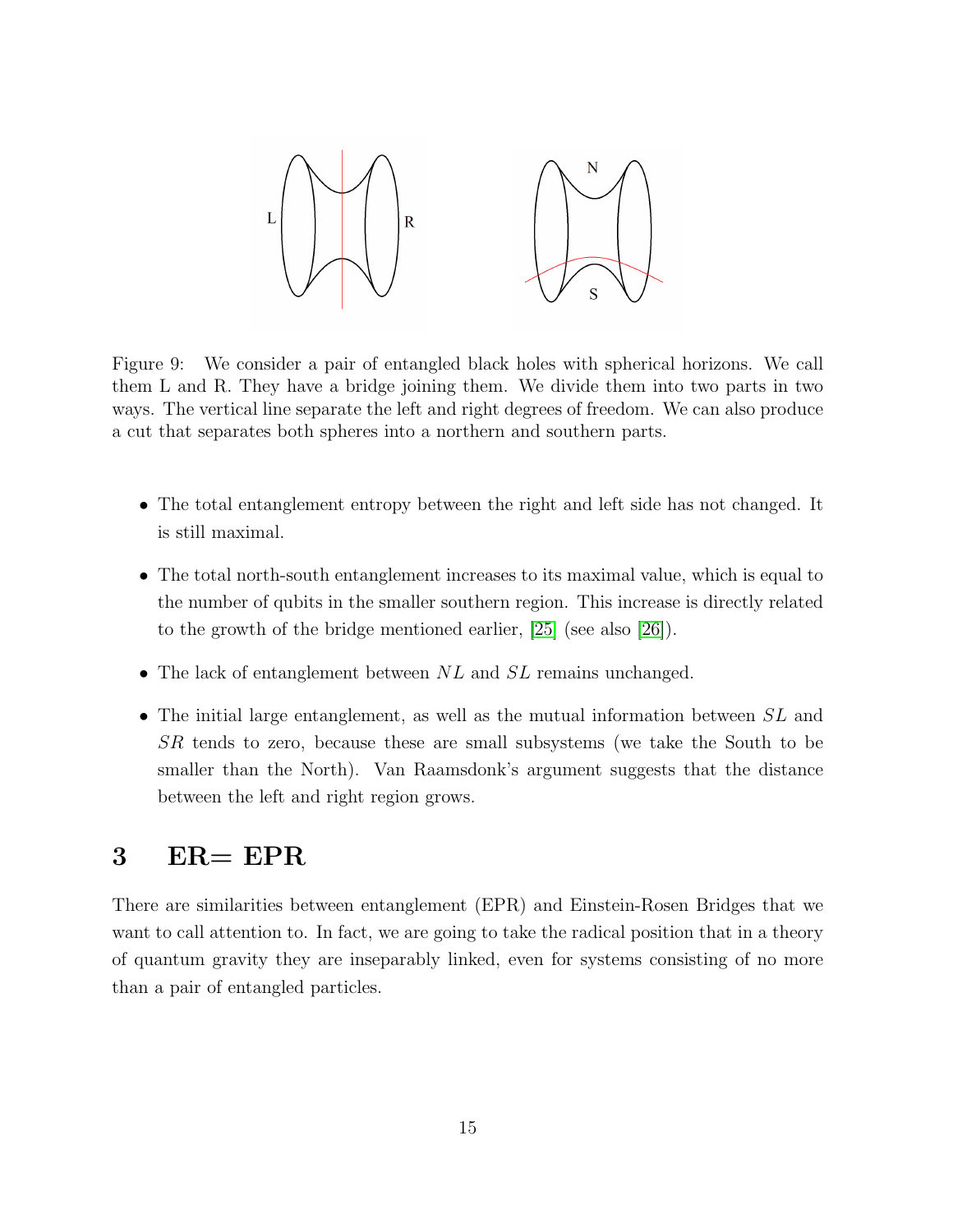#### <span id="page-16-0"></span>3.1 No Superluminal Signals

At first sight both entanglement and Einstein-Rosen bridges seem like strange violations of locality, but in both cases they do not provide mechanisms for superluminal signal propagation. It is easy to prove that no local operation on one member of a entangled pair can influence the other, before a classical signal can propagate between them.

The situation is the same for Einstein-Rosen bridges. A look at any Penrose diagram of a two-sided black hole easily shows that no signal can propagate through the wormhole from one exterior region to the other.

### <span id="page-16-1"></span>3.2 No Creation By LOCC

In quantum information theory LOCC stands for local operations and classical communication. It refers to two separated systems—call them Alice's and Bob's shares— and the possible operations that do not increase the entanglement between them. An LO operation is any quantum or classical operation that Alice and Bob can do on their own shares. This could include product unitary operations  $U_A \otimes U_B$ , local measurements, or processes involving ancillary systems. The CC of LOCC stands for classical communication. CC allows Alice to send Bob a message reporting the result of a measurement of the z-component of spin. What she cannot do is to send the quantum spin itself. It is a basic tenet of quantum information theory that LOCC cannot create or increase entanglement.

There are two ways to create entanglement between Alice's and Bob's shares. The first is to bring them together into direct contact and allow them to interact by quantummechanical interactions. The second is to have a resource of entangled qubits, which of course had to be prepared in advance by direct interactions. If Charlie creates a collection of Bell pairs, and sends half of each pair to Alice, and the other half to Bob, they can use the resource to entangle their shares.

The situation for Einstein-Rosen bridges appears to be very similar. Given two distant black holes with no Einstein-Rosen bridge, there does not seem to be any way to create a bridge between them without preexisting bridges. However, it is possible to create a neighboring black hole pair connected by an Einstein-Rosen bridge, and then separate the pair.

One can also consider a pair of maximally entangled extreme black holes at zero temperature. Since all the states of an extremal black hole are degenerate, the phase factors in [\(2.1\)](#page-4-2) are all identical. Thus the state evolves with a trivial overall phase factor that has no physical significance. This leads to a puzzle: if the state does not evolve then it seems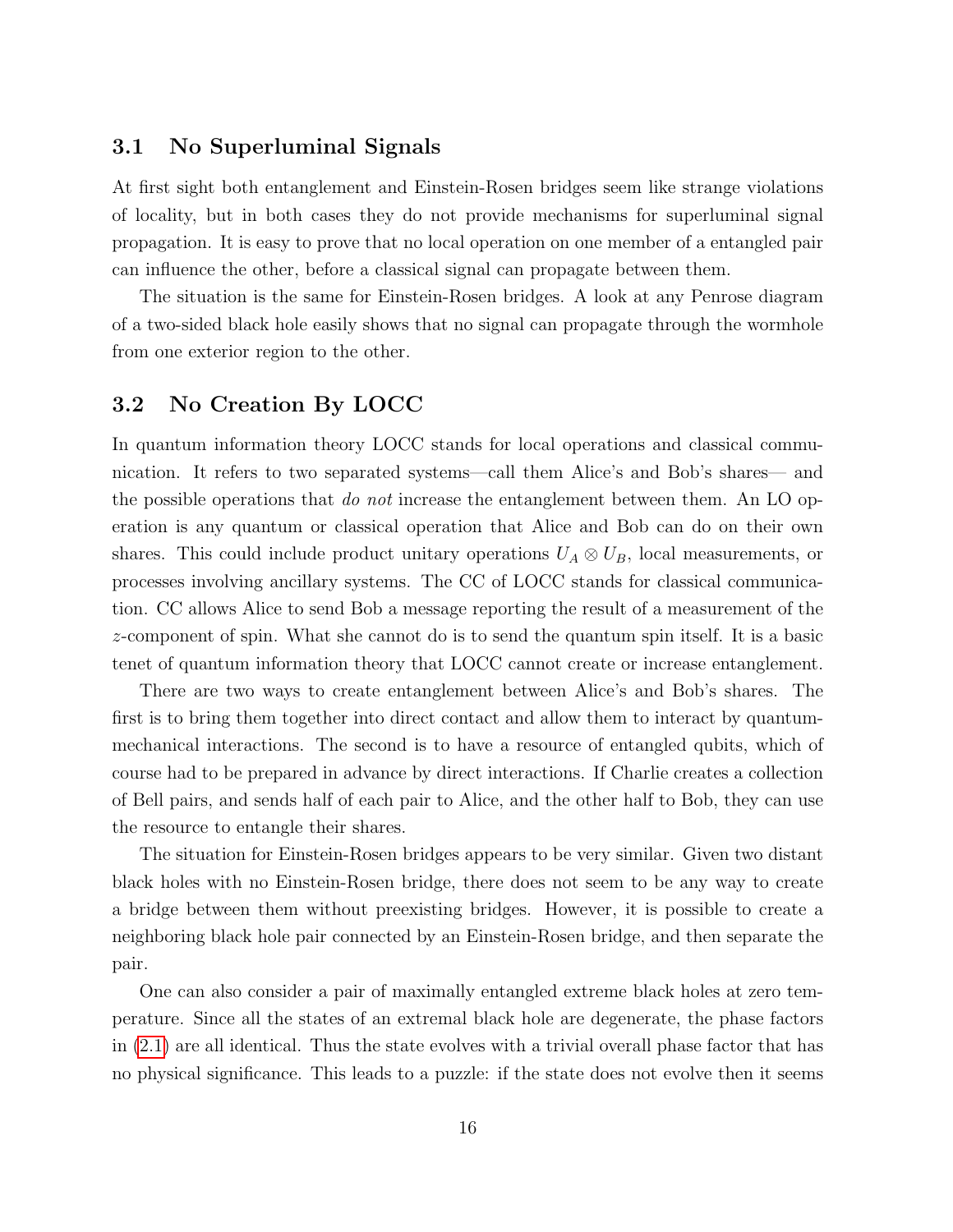that the Einstein-Rosen bridge does not grow with time, and it would be traversable. The resolution is that the Einstein-Rosen bridge of an extremal black hole has infinite length to begin with. This is just the statement that the length of the throat between the exterior and the horizon of a charged black hole tends to infinity as the temperature tends to zero. We point out that the area of the bridge stays finite, i.e., it does not pinch off.

The Penrose diagram describing an extremal black hole does not have two sides connected by a bridge. It is not a good description of the two entangled black holes. A better way to describe them is by using the non-extremal geometry choosing the temperature to be below the gap to the first excited state [\[29\]](#page-48-0).

Another way to create a bridge between two separated black holes is to use a second pair that already has a bridge. Then by merging the members of the original pair with the new pair, a bridge will be formed. We can even go to a suggestive extreme: create a large number of small black-hole-pairs with bridges. Give half of each pair to Alice and the other half to Bob and allow them to separate to a large distance. Then let Bob and Alice each merge their own shares into a single black hole on each side. The two resulting black holes will be connected by a bridge. In these cases the black holes might have less than maximal entanglement, then the bridge's neck might have an area smaller than the area of the black hole horizon.

Finally let us make a jump. Suppose that we take a large number of particles, entangled into separate Bell pairs, and separate them in the same way as the mini-black holes. When we collapse each side to form two distant black holes, the two black holes will be entangled. We make the conjecture that they will also be connected by an Einstein-Rosen bridge. In fact we go even further and claim that even for an entangled pair of particles, in a quantum theory of gravity there must be a Planckian bridge between them, albeit a very quantummechanical bridge which probably cannot be described by classical geometry.

We summarize out conjecture with the symbolic equation,

$$
ER = EPR \tag{3.1}
$$

and suggest that it is a completely general relation.

[\[27,](#page-48-1) [28\]](#page-48-2) proposed that one needs to introduce superselection sectors in order to have non-trivial topologies. According to the  $ER = EPR$  connection, such non-trivial topologies simply characterize the entanglement between the black holes and should be allowed as possible quantum states.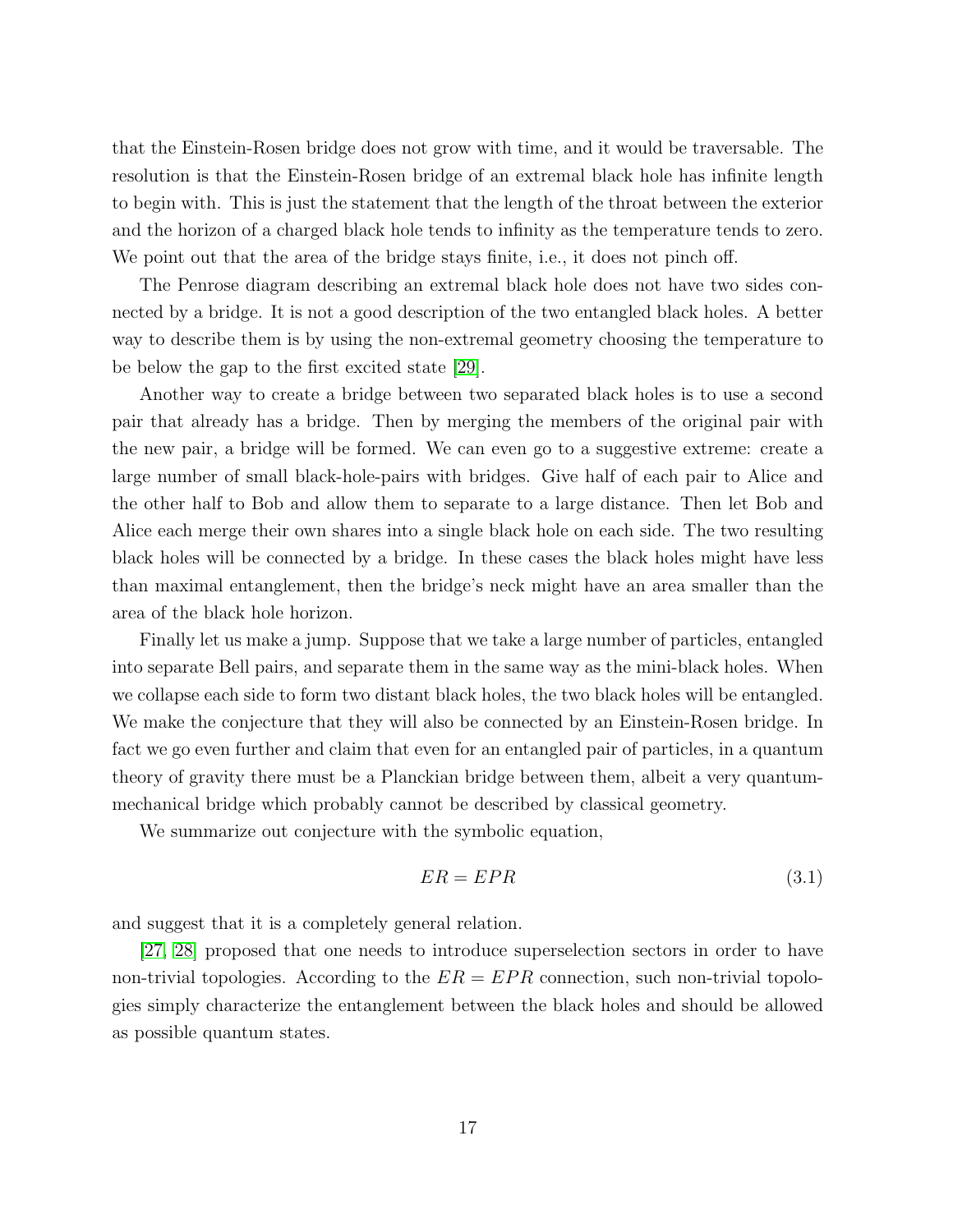#### <span id="page-18-0"></span>3.3 Restoring the thermofield state

We can have a pair of maximally entangled black holes which are not in the thermofield state [\(2.1\)](#page-4-2). By assumption, the density matrix for each of the two black holes is the thermal density matrix. We will assume that Alice has a very powerful quantum computer which is not limited by any technological constraints. It can perform arbitrarily complicated quantum-computations in an arbitrarily short amount of time. In this respect we are following the assumptions of AMPS and ignoring possible limits of computational complexity [\[18\]](#page-47-4). Equipped with those powers, Alice can put her black hole into her quantum computer which she has programmed to act with a unitary operator  $U_A$  in the Hilbert space of her share. This unitary operator in principle can set the state to the thermofield state [\(2.1\)](#page-4-2). Note that the operation does not change the entanglement entropy between Alice's share and Bob's. If we had started with the thermofield state and had let it evolve so that it acquires the phases [\(2.4\)](#page-5-0), then Alice could "rejuvenate" it by applying the unitary operator that reverses these phases.

#### <span id="page-18-1"></span>3.4 Messages From Alice to Bob

Returning to the case of a near and a far black hole, we know that it is impossible for Alice to send Bob a superluminal through the bridge, as long as Bob stays outside the horizon of the near black hole. If Bob jumps into the black hole he can get Alice's message. However, if they wait too long, it may be too late for her to send a message that intercepts Bob even after he passes the horizon, see figure [10\(](#page-19-0)b).

But Alice has a plan; she uses her quantum computer to reset the phases on her side so that the phases in the wavefunction become real. This effectively runs her time back to  $-t$ . Then she jumps in and easily meets Bob. Alice could also send in dangerous messages including deadly firewalls. But Bob has no way of knowing what Alice will do until he passes the horizon. He may get flowers or he may get bullets.

The lesson seems to be that we can neither be sure whether there is a firewall even though the conditions for the AMPS argument are satisfied. It all depends on what Alice does.

#### <span id="page-18-2"></span>3.5 Clouds

Black holes are not the only things that can be entangled. To understand  $ER = EPR$ better let us consider a cloud of 2N entangled particles (qubits). It is not important how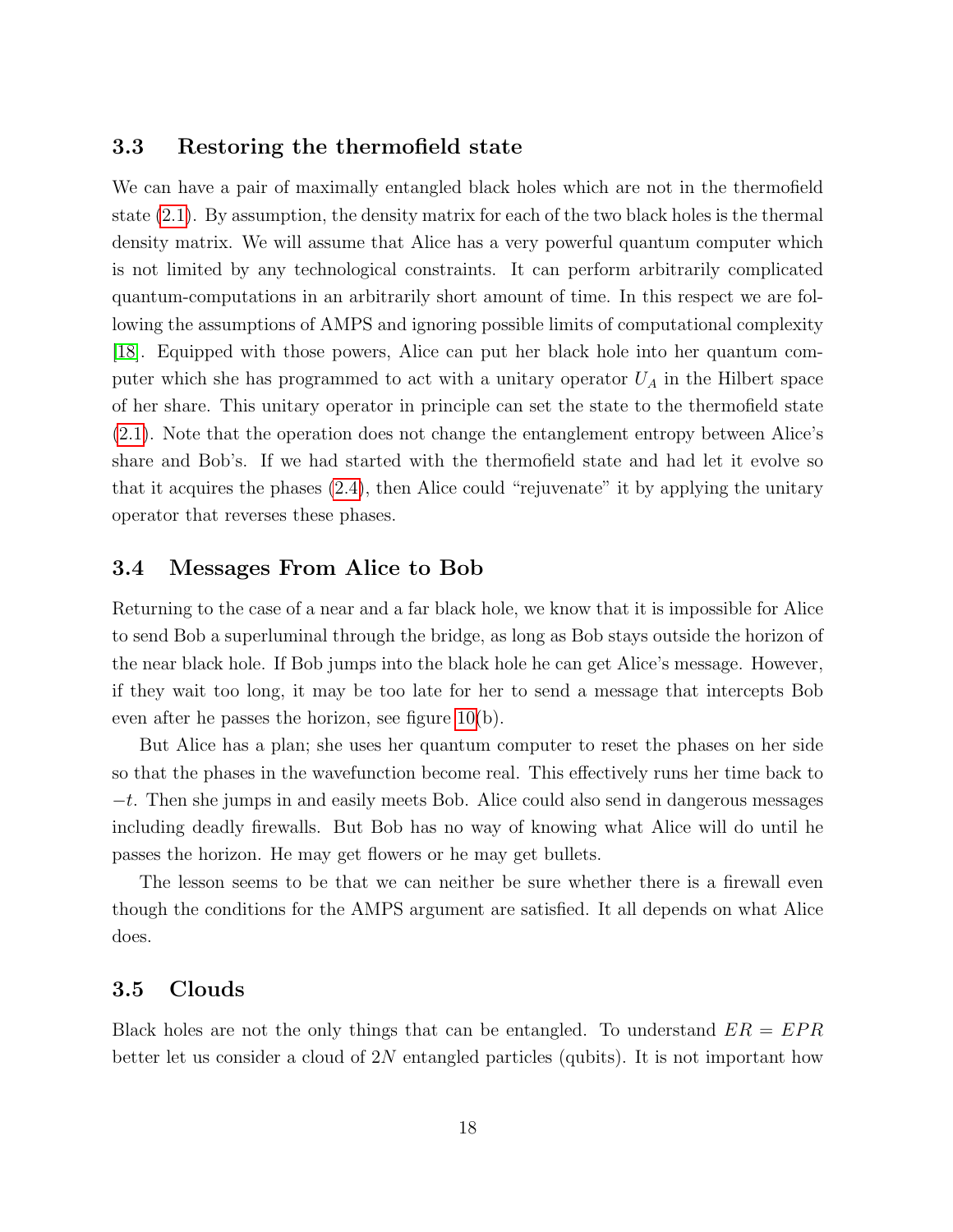

<span id="page-19-0"></span>Figure 10: Two black holes in the entangled thermofield state. (a) If Alice and Bob each jump into their respective black holes, they can meet in the interior. (b) If they wait too much they will not meet.

they are distributed in space, but it is very important what the pattern of entanglement is. Assume the qubits are distributed into two shares. In the first illustrative case the qubits are entangled in Bell pairs, each of which is split into Alice's share and Bob's share. The state can be written

$$
\Psi = |singlet\rangle^{\otimes N} \tag{3.2}
$$

The Einstein-Rosen bridges connect the particles in pairs, schematically illustrated in figure [11.](#page-20-0) Note that there is maximal entanglement between Bob's share and Alice's share, but if we divide the system into to shares differently, there may be no entanglement.

Now let us scramble the state by applying a random unitary operator to it. The system will become scrambled, and there will be maximal entanglement between any two subsystems, no matter how they are divided up. Once scrambled the system cannot be divided into unentangled subsystems. This means that the system of bridges in figure [11](#page-20-0) cannot correctly describe the state. It is clear that the system of Einstein-Rosen bridges in the scrambled case must be connected.

There are a huge number of such states, since the typical state in Hilbert space if of this form. It is likely that no simple four-dimensional classical geometry exists for most of them. Possibly, among them there are some for which the Einstein-Rosen bridge can be interpreted geometrically. The natural guess for these would be a large "nucleus" with "legs" connecting the nucleus to the qubits in the external space, see fig. [12.](#page-20-1)

We know very little about such configurations, but there is one constraint that should be satisfied, assuming the nucleus has a geometry that can be described by Einstein's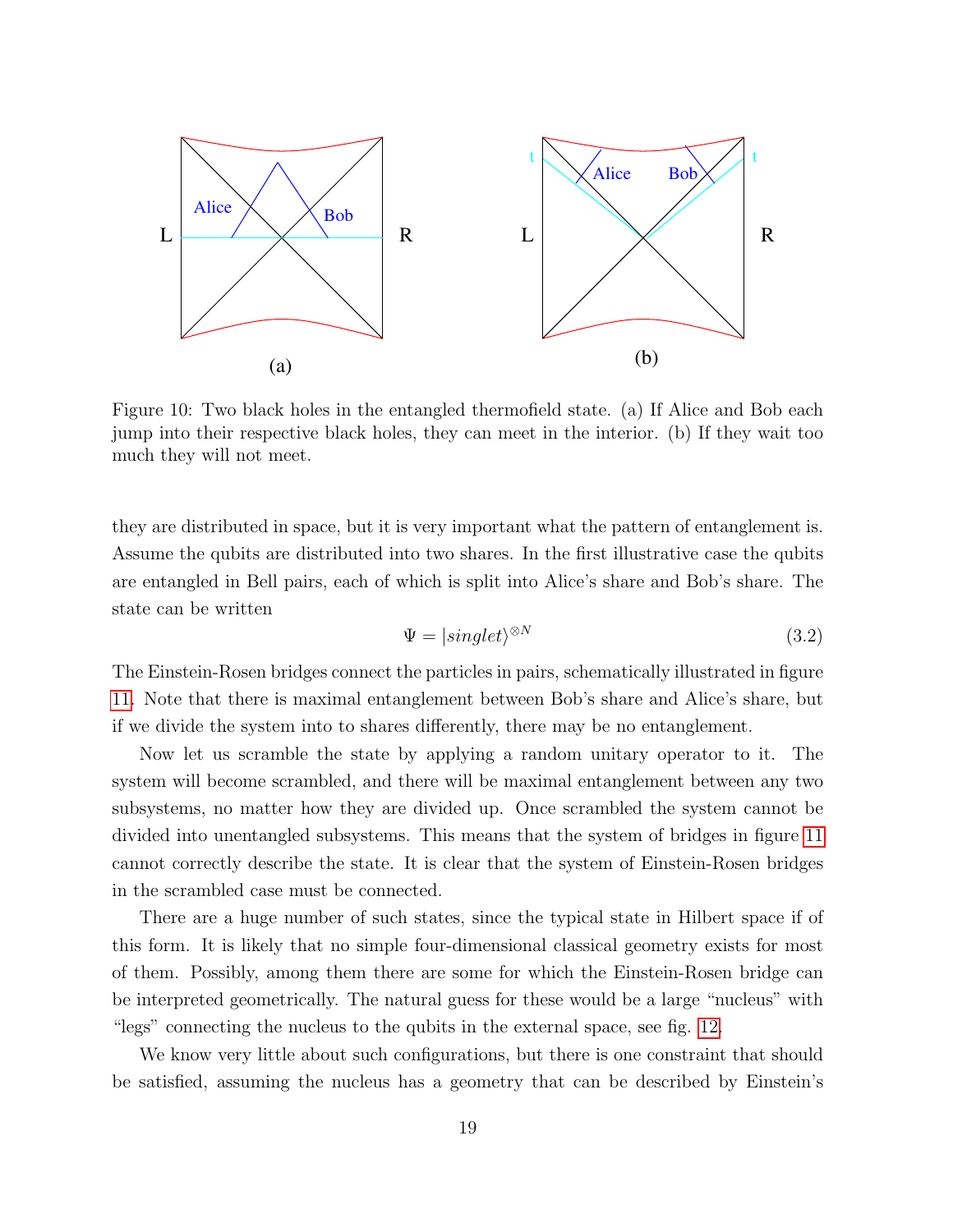

<span id="page-20-0"></span>Figure 11: Entanglement pattern for a collection of Bell pairs.



<span id="page-20-1"></span>Figure 12: Entanglement pattern for a generic state of qubits. The black dots are the qubits and the shaded region attempts to capture the pattern of entanglement.

equations. Consider cutting through the Einstein-Rosen bridge and dividing it into two pieces. Suppose one piece contains  $N_a$  legs and the other  $N_b$  legs with  $N_a \ge N_b$ . The entanglement entropy between the subsystems is the number of qubits in the smaller system,  $N_b$  [\[30\]](#page-48-3).

The cut through the Einstein-Rosen bridge defines a two dimensional surface whose area should not be smaller than the entanglement entropy. Based on [\[23\]](#page-47-9) we expect that the smallest area of such a cut is, in fact, the entanglement entropy. Thus the area of the cut should be of order  $N_b$ . Overall, the size of the nucleus should be of order the number of qubits.<sup>7</sup>

Now imagine collapsing the cloud into a single black hole in a pure state. In either case—figure [11](#page-20-0) or [12—](#page-20-1)the system will become scrambled. The qubits will collect to form

<sup>7</sup>As a less entangled state we could consider the ground state of a spin system that has an IR fixed point. The pattern of entanglement is governed by the renormalization group. This pattern is reminiscent of hyperbolic space [\[38\]](#page-48-4). In a system with a gravity dual the bridge is the spatial section of AdS.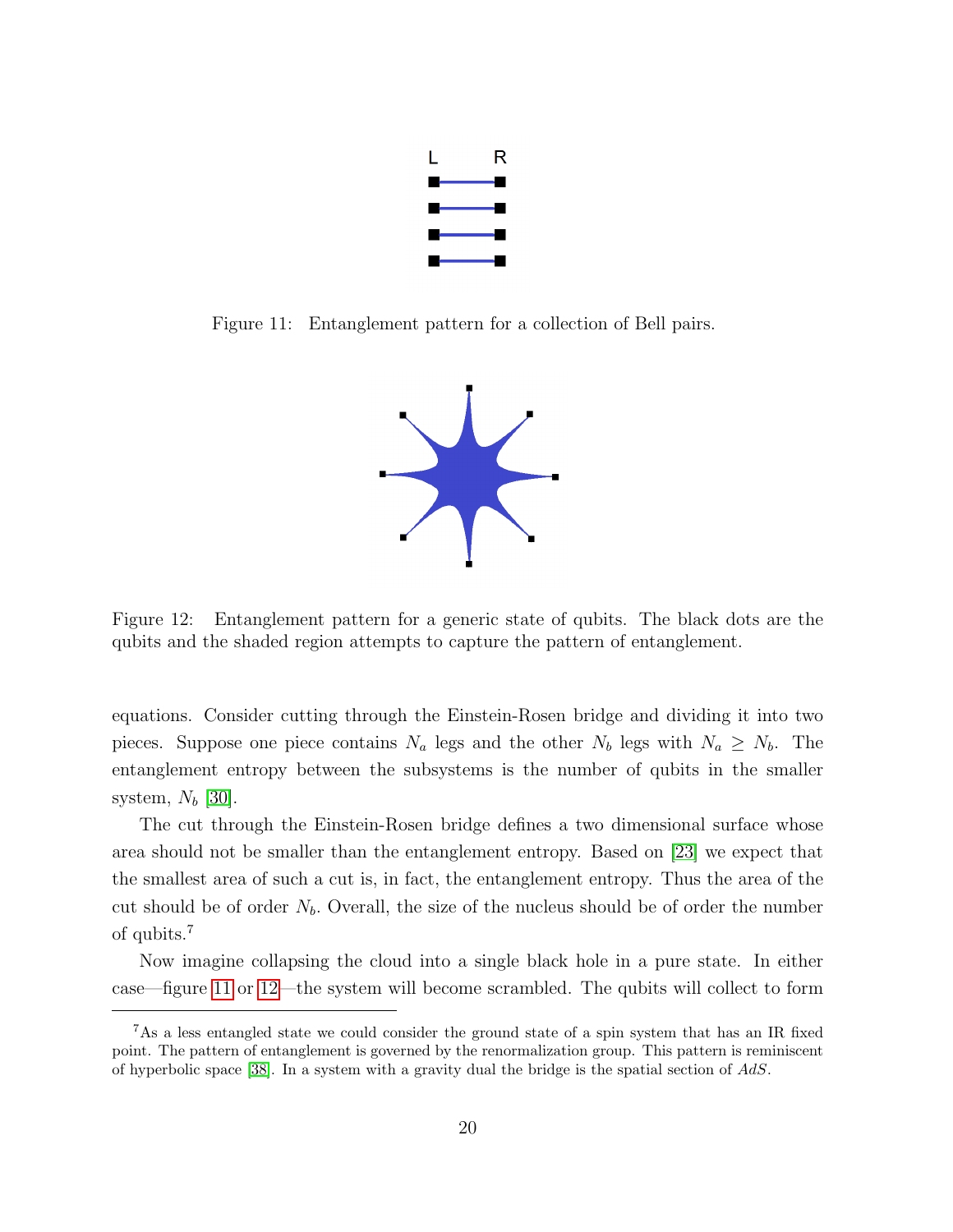the stretched-horizon and zone of the black hole. Whether or not they were initially scrambled, after a time of order  $M \log M$  they will become scrambled and therefore highly entangled in all combinations. It seems reasonable to expect the nucleus of figure [12](#page-20-1) will evolve into the interior of the black hole. In other words after the scrambling time (but long before the Page time) the interior of the black hole is the Einstein-Rosen bridge system that connects the massively entangled near-horizon system of a black hole.

#### <span id="page-21-0"></span>3.6 Hawking Radiation

The Hawking radiation of a black hole is a scrambled cloud of radiation entangled with the black hole. The obvious configuration of the Einstein-Rosen bridge would resemble the standard two-black-hole case except that Alice's black hole would be replaced by the Hawking radiation. We can draw a very impressionistic cartoon of the black hole connected to the radiation by a Einstein-Rosen bridge with many exits, see figure [13.](#page-21-1)



<span id="page-21-1"></span>Figure 13: Sketch of the entanglement pattern between the black hole and the Hawking radiation. We expect that this entanglement leads to the interior geometry of the black hole.

Another representation is shown in figure [14.](#page-22-2) This figure shows only the geometrical Einstein-Rosen bridge part of space. On the far left the interior of a young, one-sided black hole is shown. The black circle represents the horizon which should be identified with the horizon as seen from the exterior side. In the beginning there is no Hawking radiation. As we move to the right Hawking quanta are emitted, and since they are entangled with the black hole, they have to be connected to the bridge. The red dots represent the places where the Hawking quanta connect to the main body of the bridge. The earlier quanta are to the right of the later quanta. The green circles represent slices through the bridge that divide the system into two parts. To the right of the circle the quanta were emitted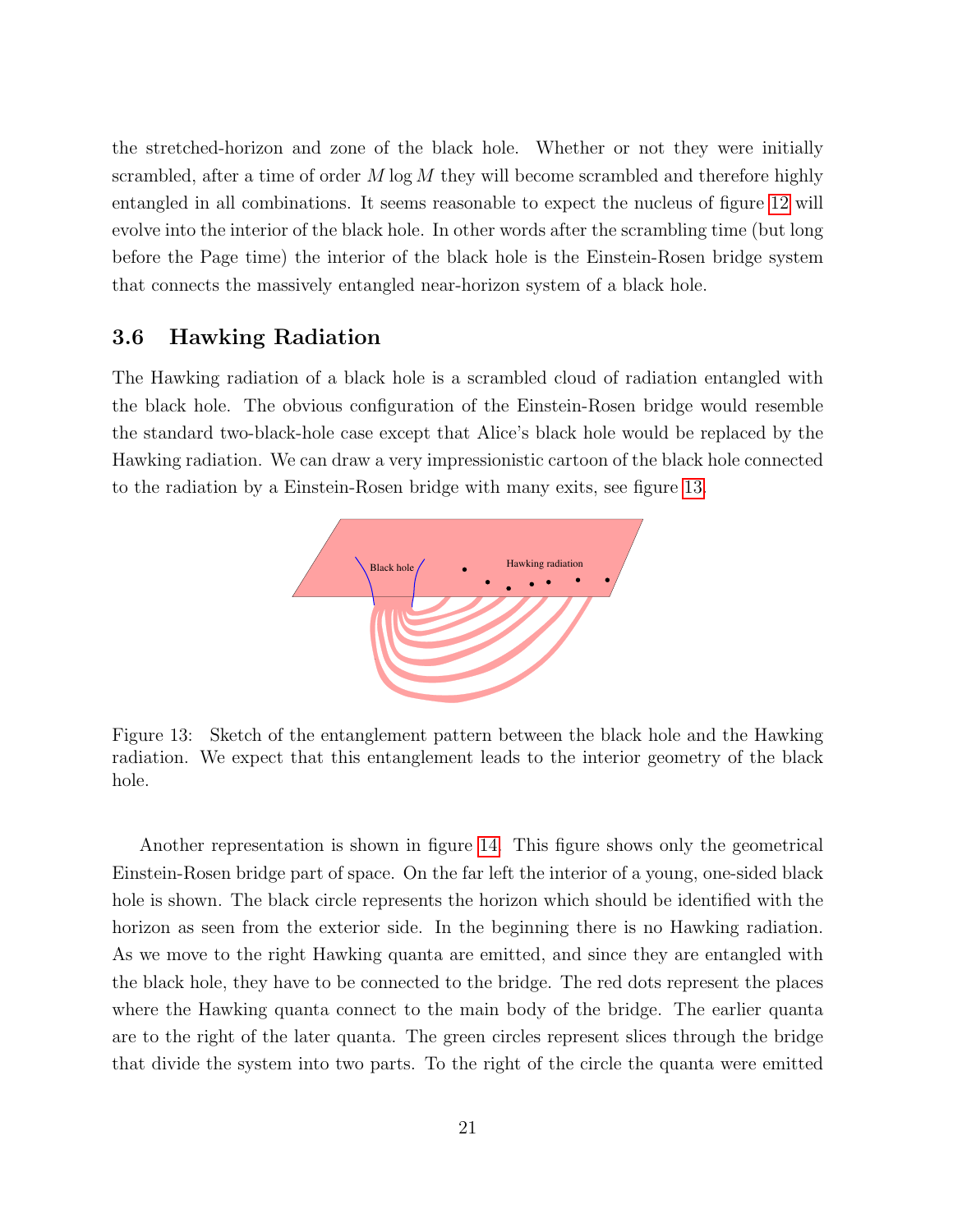

<span id="page-22-2"></span>Figure 14: Picture of the evolution of the entanglement through a black hole's life.

earlier than to the left. The entanglement entropy across the green circle is approximately the number of quanta to the right. Thus as we slide the green slice to the left the area grows. The entanglement entropy reaches a maximum at the Page time and then begins to shrink. Thus as more quanta are emitted the horn-like figure begins to shrink. By then the black hole has also shrunk to less than half the initial entropy.

The cartoon is speculative, and is based on the assumption that the bridge has a geometric description. It would follow that the horizon itself is smooth and has no firewall.

Understanding the Einstein-Rosen bridge-bridge system that connects the black hole to the radiation is the key to determining whether the horizons of evaporating black holes are smooth. At the present time we don't know enough to answer the question definitively. See figure [15](#page-23-0) for a speculation.

### <span id="page-22-0"></span>4 Implications for the AMPS paradox

In this section we will examine an AMPS-like paradox [\[11\]](#page-46-7) in the context of the eternal AdS black hole where we can use gauge-gravity duality to analyze it. We will construct a situation in which the AMPS argument would lead to a firewall-paradox, and then debug it.

#### <span id="page-22-1"></span>4.1 Simple and Complex Operators

Before introducing the setup we will define some terminology. In the various discussions of the AMPS paradox a distinction is drawn between simple and complex observables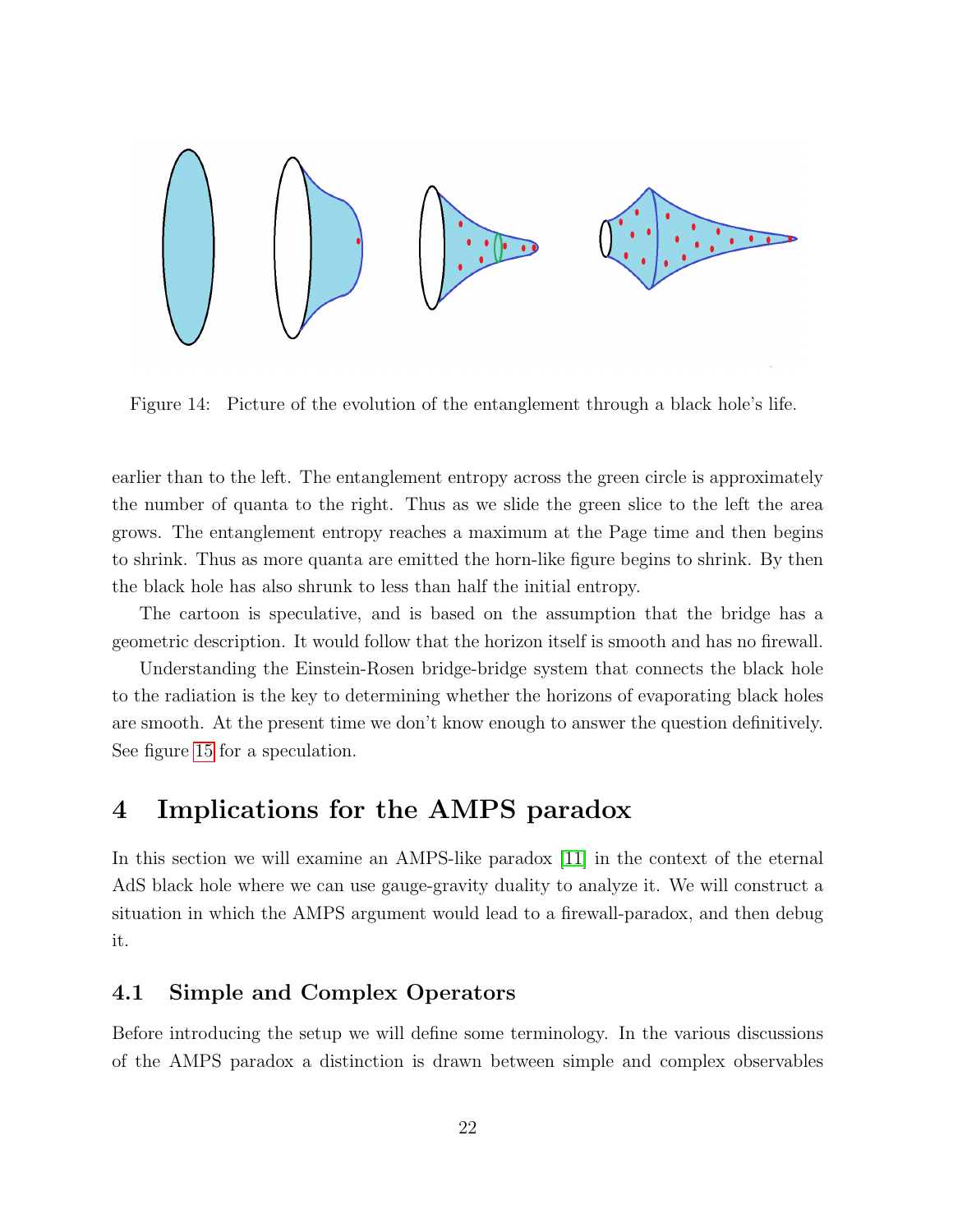

<span id="page-23-0"></span>Figure 15: (a) A possible diagram for the bridge connecting an old evaporating black hole to the radiation. The radiation little wormhole mouths would join along the thick black line. When we look at an old black hole we are looking at the upper corner of the Penrose diagram of the original black hole. When we do a time translation (or boost) to focus on the late time region we squeeze the trajectories of the early radiation along the past horizon. (b) The diagram in the firewall scenario, where the smooth geometry stops right behind the horizon. (These diagrams do not take into account the complete evaporation of the black hole).

[\[12\]](#page-46-8). In the language of qubits the simplicity of an operator represents the number of computational qubits that are involved in its definition. In the black hole radiation the concept of a computational qubit is replaced by the local modes of the radiation field. If we ignore states with more than one quantum in a mode then the localized modes can be replaced by computational qubits. The simple operators in this context are made of a single radiation mode. They are easy to measure or to encode in another system.

By contrast, the operators  $R_B$  in [\[31\]](#page-48-5) are extremely complex. These are the operators that Harlow and Hayden [\[18\]](#page-47-4) identify as computationally difficult to access. They are non-locally distributed over the at least half the total number of radiation modes. If the initial entropy of the black hole is  $S$  then complex operators involve of order  $S$  radiation modes.

In our ADS/CFT-based model we will work in the Schrodinger picture. The simple units which are easily accessed are the local single-trace operators in the boundary CFT. The most complex operators are very non-local expressions in the gauge theory. They may involve large-scale Wilson loops and even more complicated objects. Experience has shown that the deeper one probes into the interior of AdS, the more complex the probes have to be. An example is the precursor operators in [\[39\]](#page-48-6).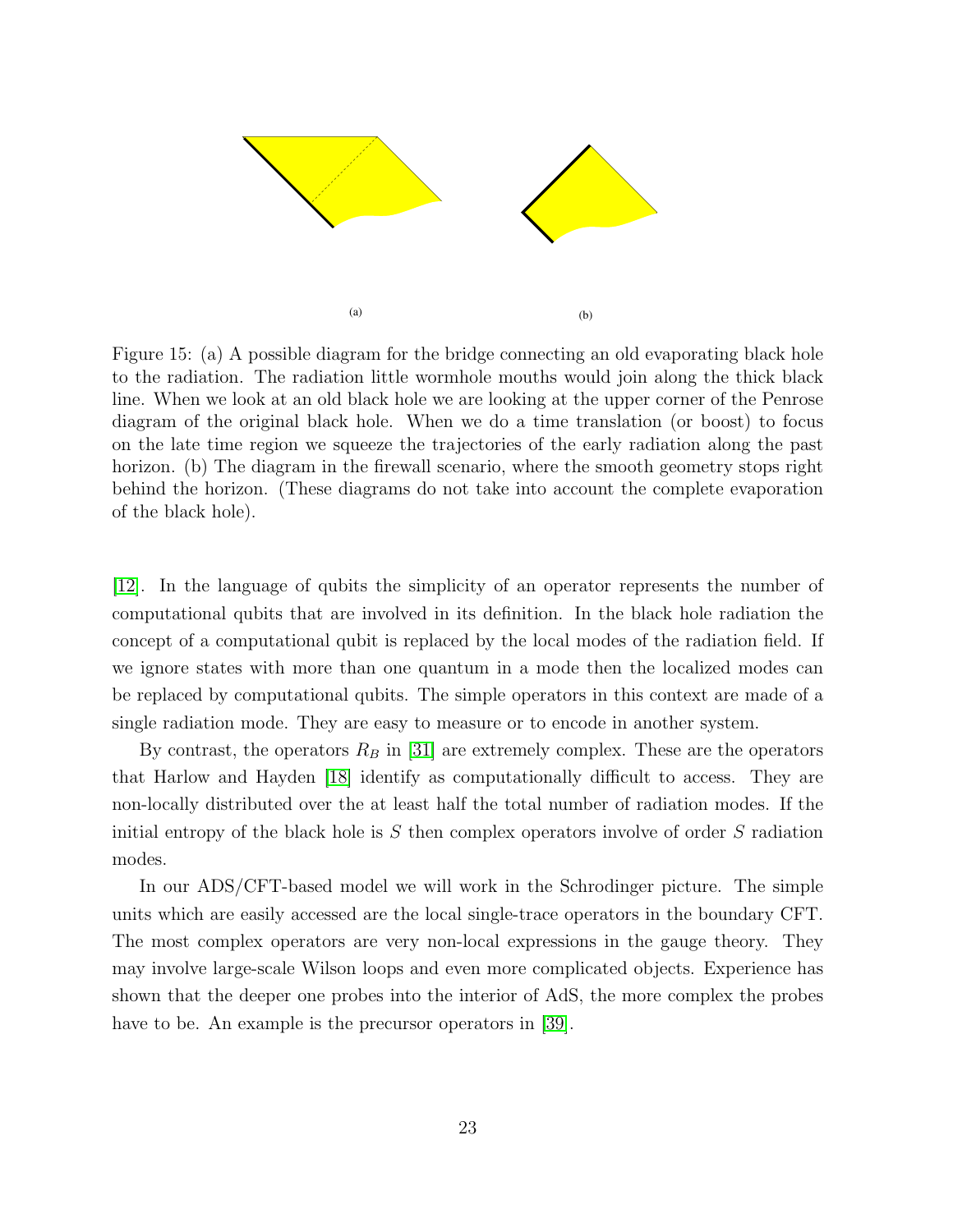#### <span id="page-24-0"></span>4.2 A Laboratory Example

In this section the role of Bob's black hole will be played by the right side of the Penrose diagram [1:](#page-4-0) the role of the radiation, by the left side. To be concrete we can imagine a condensed matter system in a fictitious laboratory. The laboratory technician, Alice, will be endowed with extraordinary abilities but only ones which are consistent with quantum mechanics.

Alice has prepared a pair of identical spherical shells,  $S_L$  and  $S_R$ , made of a special material that supports a large (but finite)  $N$  CFT with a gravity dual. Note that Alice is not a creature of the bulk. She lives in ordinary space outside the shells; that is, in the laboratory. We will assume that Alice has complete control over the shells. In particular, by applying a variety of external fields she can manipulate the Hamiltonians of the shells in an arbitrary manner. She can also distill quantum information from a shell, and transport it from one shell to another; all of this as rapidly and accurately as she likes. As for the constraints of special relativity, we may assume that the velocity of propagation on the shells is much slower than the speed of light in the laboratory, so that Alice is unconstrained by any speed limit. She cannot however go backward in time.

Alice has prepared the system at  $t = 0$  in the maximally entangled thermofield state so that each side has a black hole. We may, if we like, set up the initial state by assuming a fictitious past consisting of the full Penrose diagram [1](#page-4-0) including the lower half.

Bob is a creature of the bulk. He begins life on the right side of the Penrose diagram of figure [16.](#page-24-1) He may or may not cross the horizon into the interior region.



<span id="page-24-1"></span>Figure 16: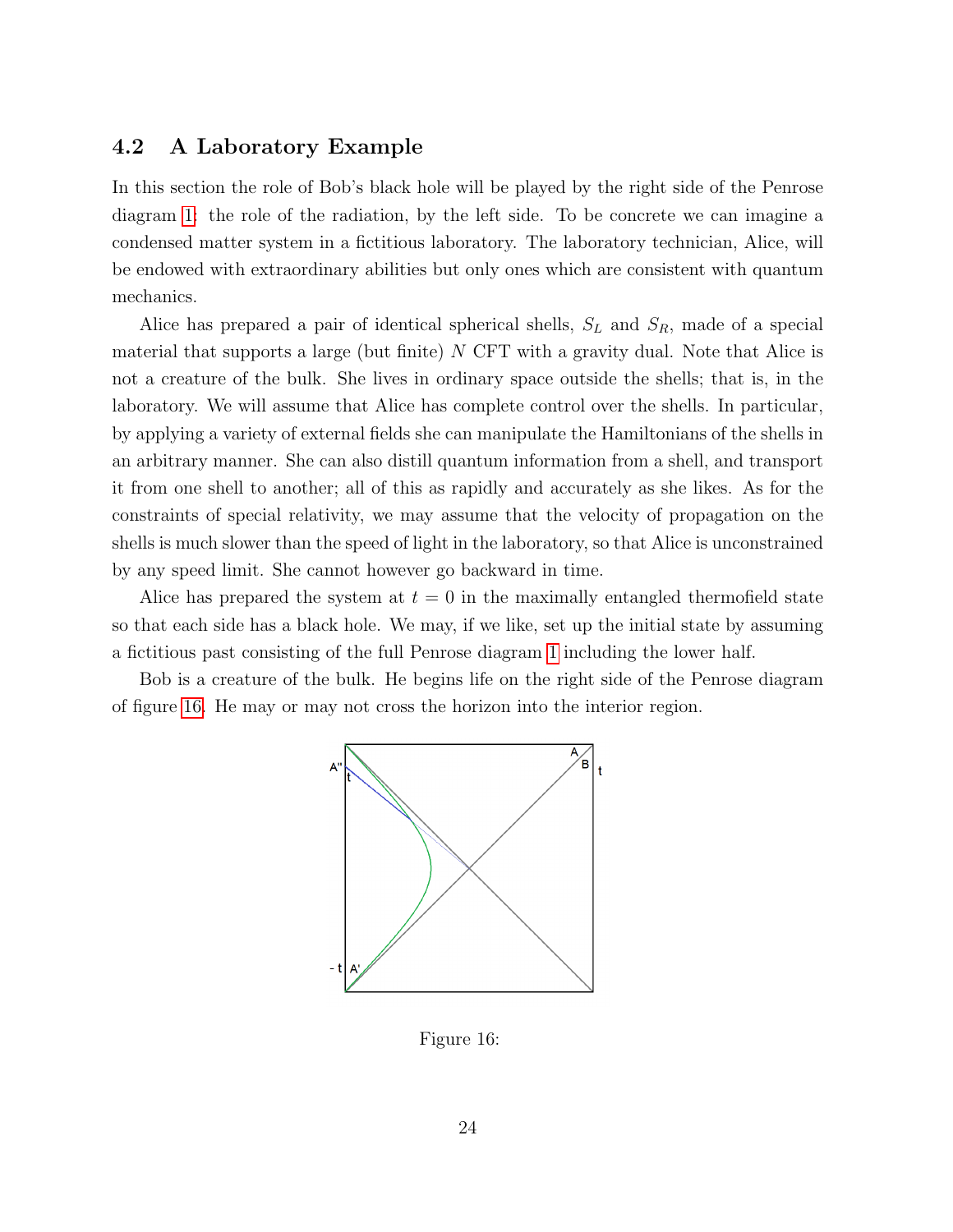Following AMPS we also consider a pair of modes,  $A$  and  $B$ , situated on either side of the horizon of Bob's black hole. Both modes correspond to waves propagating toward the upper right, see fig. [16.](#page-24-1) We can define the time of the  $A, B$  pair as the time where  $B$ arrives at the right boundary.

The A, B modes can be considered to be two entangled qubits. They correspond to modes with a wavelength larger than the Planck scale and an energy comparable to the temperature, so that their entanglement is close to maximal. Following AMPS [\[11\]](#page-46-7) we may follow B out to the boundary (asymptotic infinity in the AMPS case) and identify B as a simple operator in the right-side CFT.

In the thermofield state, B is maximally entangled with a mode on the left side of the Penrose diagram, at a point obtained by rotating the diagram by 180-degrees about the origin. That brings us to the operator A' at time  $-t$ . Evidently B is entangled with both A and  $A'$ , but there is no contradiction since A and  $A'$  are not independent. In fact the Penrose diagram suggests that we obtain  $A$  from bulk evolution from  $A'$ . Note that this evolution could depend on signals that come from the right side. Namely, an object falling from the right could flip the qubit, for example. We then write

<span id="page-25-0"></span>
$$
A' \longmapsto A \tag{4.1}
$$

indicating that  $A'$  determines  $A$  through bulk evolution.

One may question the use of low energy bulk equations, particularly when  $t$  is very late. Replacing A' by an operator on the initial condition surface  $t = 0$  would involve exponentially small wavelengths. We will come back to this point. For the moment we can Lorentz boost the diagram so that B and A' are transformed to  $t = 0$ . In this configuration no large energies are encountered in propagating from  $A$  to  $A'$ .

Keeping in mind that A is a qubit, and therefore has three components (the Pauli operators) we write the commutation relations

<span id="page-25-1"></span>
$$
[A_i, A_j] = i\epsilon_{ijk}A_k \neq 0\tag{4.2}
$$

Using [\(4.1\)](#page-25-0) allows us to write

$$
[A'_i, A_j] \neq 0. \tag{4.3}
$$

Let us return to the question of replacing  $A'$  by an operator on the initial condition surface  $t = 0$ . In quantum field theory this procedure would involve solving the equations of motion and expressing  $A'$  in terms of operators defined on the  $t = 0$  surface. By inspection we can see that only operators in the left wedge would be involved. But it is obvious that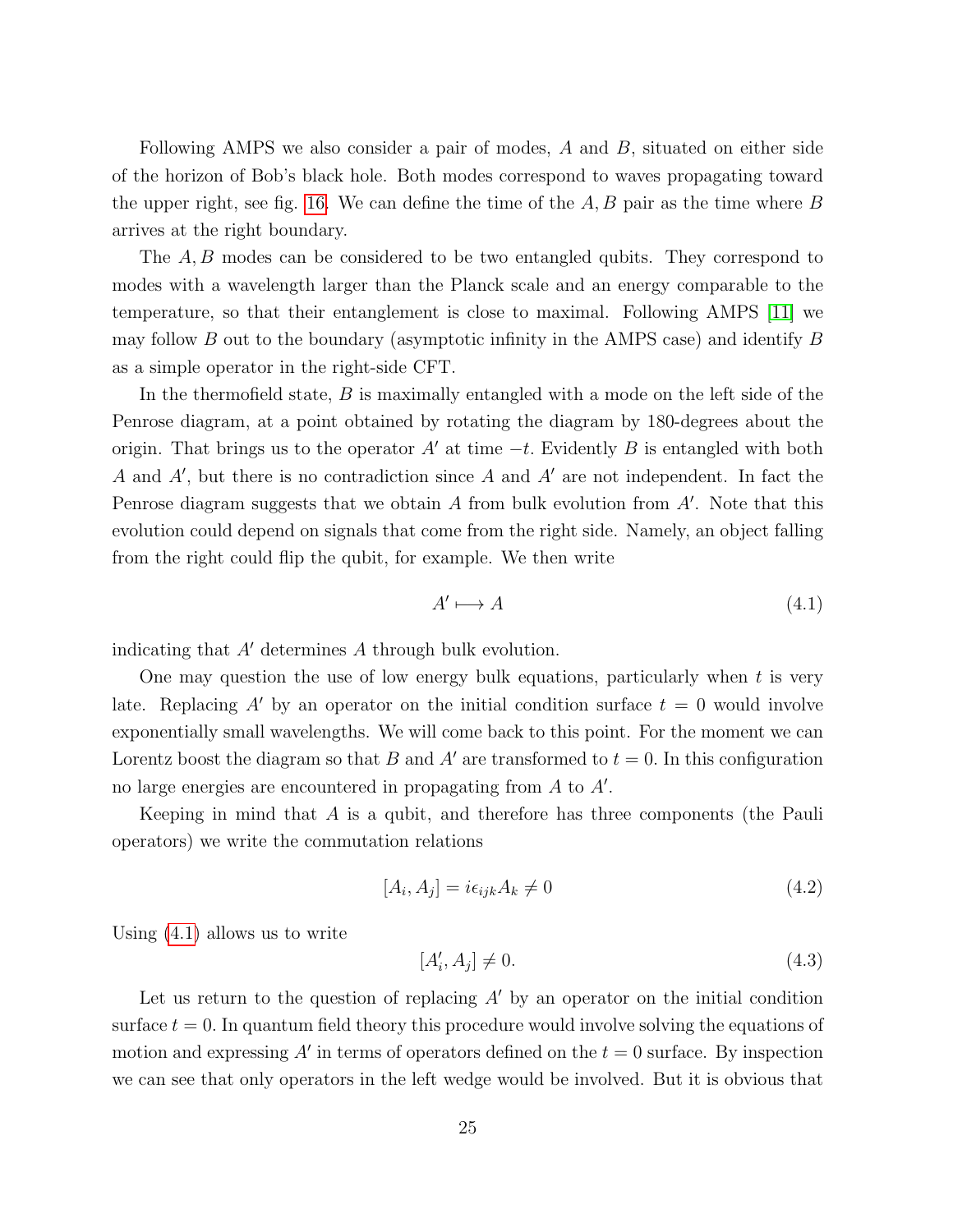for large t the result would be a trans-plankian operator of exponentially small wavelength. The bulk procedure would be completely out of control if t is greater than the scrambling time. However, here is where the power of gauge/gravity duality comes into play. The operator  $A'$  is a simple local boundary operator in the Hilbert space of the left CFT. In principle the gauge-theory equations of motion allow us to solve for it in terms of operators at  $t = 0$ .

Of course the chaotic nature of the dynamics will insure that  $A'$  evolves to a very complex operator if  $t$  is greater than the scrambling time, but the evolution is nonetheless well defined.

The gauge-theory equations of motion are far too difficult to actually solve, but the solution must exist. One does not expect it to involve exponentially small wavelengths, but rather a complex gauge-theory operator. Evidently acting with A' at time  $-t$  is equivalent to acting with an extremely scrambled non-local operator at time 0. One point to keep in mind is that the evolution of  $A'$  does not involve operators in the right CFT.

We can go further and run A' all the ways up to time t from time  $-t$  to time  $+t$  using the equations of motion and Hamiltonian of the left shell. The two shells do not interact so running  $A'$  forward produces an operator  $A''$  at time t which also lives entirely in the Hilbert space of the left CFT.  $A''$  is defined by

$$
A'' = e^{-2iH_Lt}A'e^{2iH_Lt} = U_LA'U_L^{\dagger}
$$
\n
$$
(4.4)
$$

These are Schrodinger picture operators.  $A''$  is the operator at time t that has exactly the same information as  $A'$  at time  $-t$ . Thus we may write

<span id="page-26-0"></span>
$$
A'' \longmapsto A \tag{4.5}
$$

 $A''$  is a low energy operator of the same energy as  $B$ . It is far from being a local bulk field, but it acts on the black hole as an operator with energy comparable to the Hawking temperature. It is natural to identify it as a degree of freedom in the stretched horizon of the left black hole. This is quite contrary to the naive expectation that the interior of the right black hole should be built from degrees of freedom in its own stretched horizon. We have defined  $A''$  as an operator in the boundary theory. We have defined A as an operator in the bulk, which is the bulk evolution of the operator  $A'$ . The operator  $A'$  can be viewed as a bulk or boundary operator, with the translation being simple in this case. The arrow in [\(4.5\)](#page-26-0) involves bulk evolution. It depends on the structure of the bridge or the entangled state. In other words, if we send a wave from the right that flips the spin in the evolution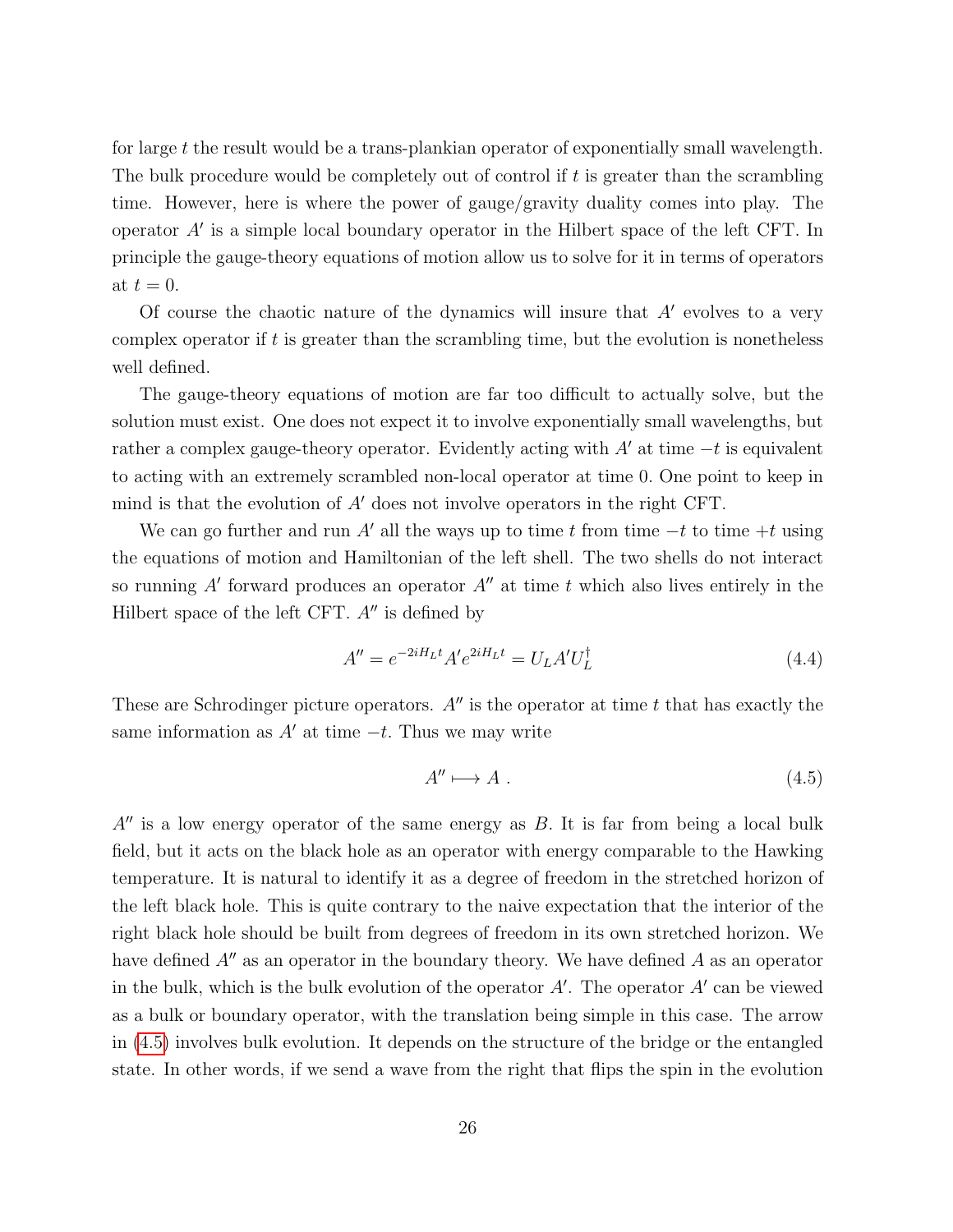from  $A'$  to  $A$ , then in order to be talking about the same  $A$ , we need to modify  $A'$  and thus also  $A''$ .

Another important observation is that  $A''$  does not commute with  $A$ . We can replace  $(4.2)$  schematically by<sup>8</sup>

<span id="page-27-0"></span>
$$
[A_i'', A_j] = i\epsilon_{ijk}A_k. \tag{4.6}
$$

The operator  $A''$  plays the same role as  $R_B$  in [\[31\]](#page-48-5). Namely, it is an operator in the radiation subsystem (here the left CFT) that is maximally entangled with the qubit B of the right-side black hole. Contrary to what is assumed in AMPSS,  $(4.6)$  indicates that  $R_B$ does not commute with  $A$ . The disturbance in  $A$  when Alice measures or distills  $A''$  will play a central role in understanding the AMPS paradox. In AMPS there were two distant systems, the black hole and the radiation that was entangled with it. The qubit  $R_B$  ( here  $A''$ ) was distilled by doing a computation on the radiation, and then given to Bob. Here we can do the same. We can distill  $A''$ , the lab technician can then take it from one shell to the other and give it to Bob as some excitation introduced from the UV boundary of his region.

We now have all the ingredients to construct an AMPS-like argument. At time  $t$ The mode  $B$  is entangled with a system,  $A''$ , which may be regarded as distant. By the monogamy of entanglement  $B$  cannot be entangled with  $A$ . Therefore there is a firewall.

The fallacy is clear in this case; namely  $A''$  and A are not independent degrees of freedom even though they are very distant in the external space. Indeed, by construction  $A''$  determines A. A depends on information from both sides, from both conformal field theories. This is the analog of the what in [\[31\]](#page-48-5) was called  $A = R_B$ . Here  $R_B = A''$ . Thus more precisely what have is  $R_B \mapsto A$ , where the mapping also depends on information from the black hole microstates, since an object that falls into the black hole can flip the A state.

Let's follow the AMPS line of reasoning further: first a simplified version, see figure [17.](#page-28-0) Alice extracts the qubit A' at time  $-t$  from the left shell and carries it across to the right shell. She then transfers it into the right shell and gives it to Bob. She does this just in time so that Bob can jump into the black hole and test the  $AB$  entanglement. We may imagine that Bob carries  $A'$ . Does Bob discover that the  $A, B$  system has been corrupted? He does, but the reason is not a firewall. The reason is that  $A'$  does not commute with  $A$ . When Alice extracted  $A'$  she produces a particle in the mode  $A$ . That particle is detected

<sup>&</sup>lt;sup>8</sup>We say "schematically" because  $A''$  is a boundary operator and A is bulk operator. Here we want to emphasize that we cannot distill one without modifying the other.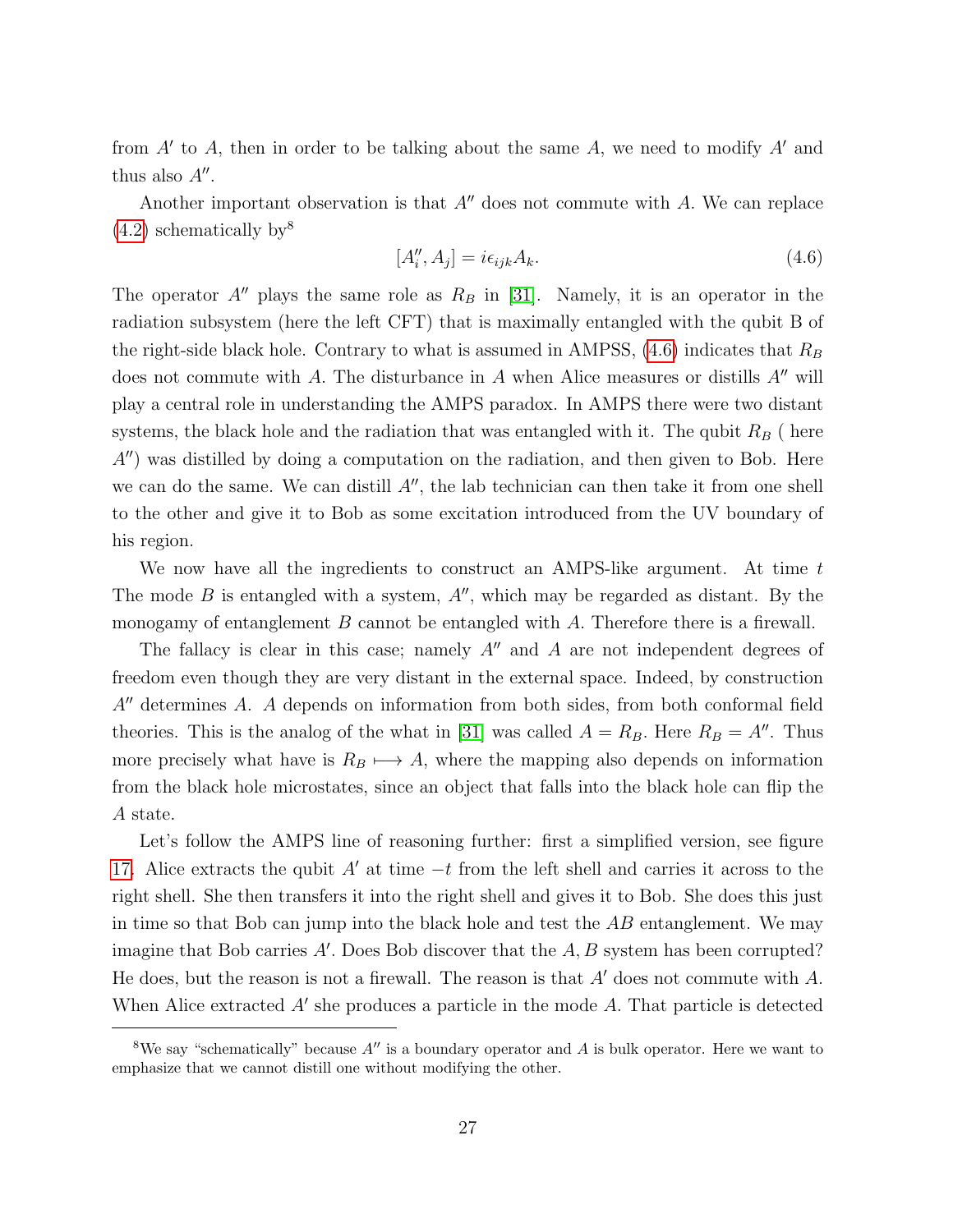by Bob. But the corruption is restricted to a single  $A, B$  pair, and does not affect other modes. In any case the corruption was created by Alice when she extracted  $A'$ . This case is simpler because there is no complicated distillation process to be done, the extraction of  $A'$  is fairly straightforward.

It is worth noting that Bob would detect the particle even if he had no knowledge that Alice had distilled  $A'$ .



<span id="page-28-0"></span>Figure 17: (a) Here we see a mode B which is entangled with A. The mode A comes from the evolution of  $A'$ . (b) The mode  $A'$  is caught by the black bulk object and carried to the boundary. This process has corrupted the mode  $A$  and created a particle  $O$  on top of the Hartle Hawking state. (c) A laboratory technician, who lives outside the shells, represented by the thick brown line, takes the qubit  $A'$  from one CFT to the other CFT. There she gives it to Bob. Now Bob sees that  $A'$  and  $B$  are maximally entangled. But  $B$ is not entangled with O.

Now let us consider what happens if Alice waits until time  $t$  and then distills  $A''$ . This is a much harder process because  $A''$  is a complex operator which has been scrambled among the stretched horizon degrees of freedom. But by construction it has exactly the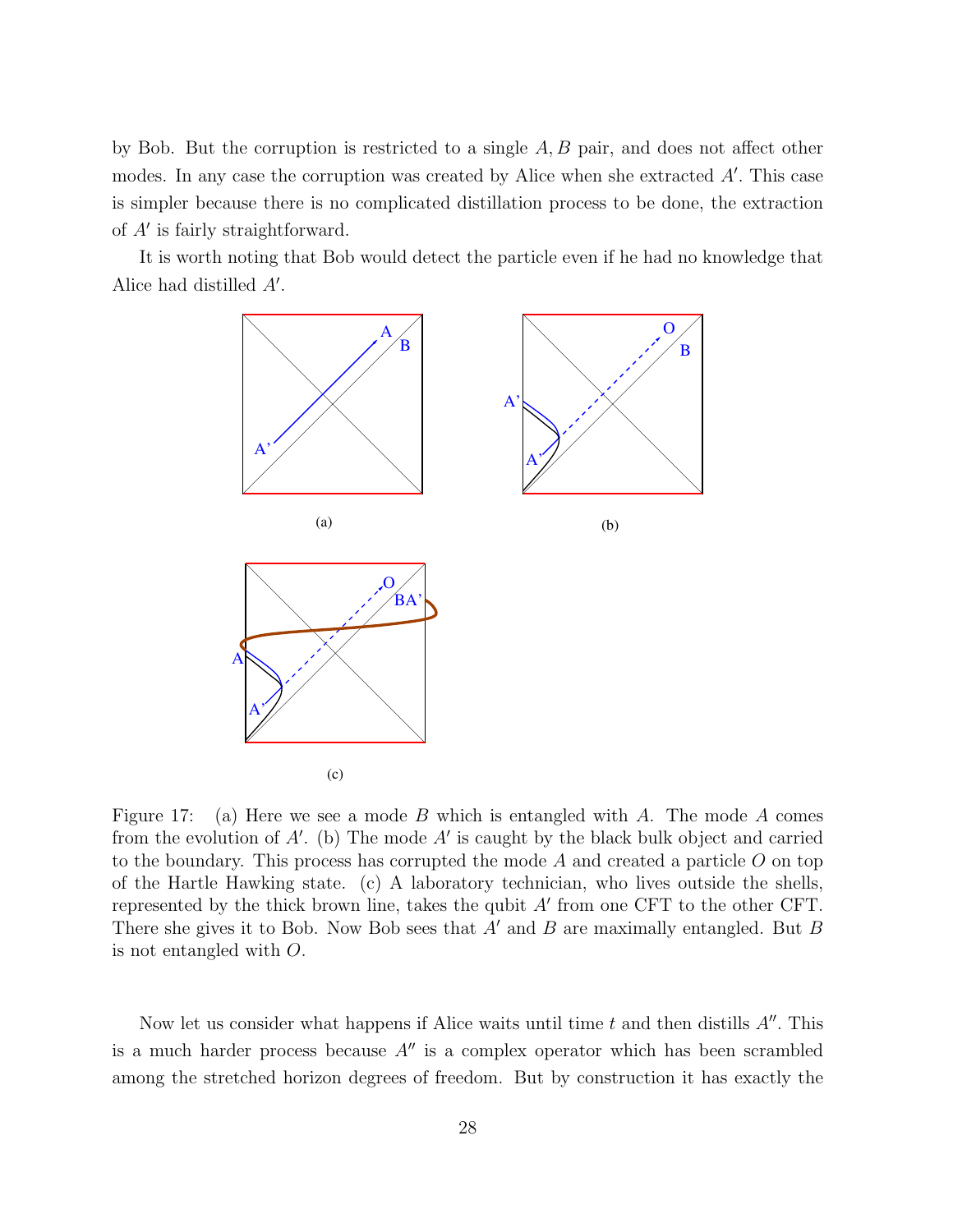same effect as extracting  $A'$ . In particular, because of  $(4.6)$  it creates a particle in mode A. As before, Bob sees that B is entangled with A' but not with  $O$ .

The important point is that the quantum detected by Bob was created by Alice when she distilled  $A''$ . Contrary to the AMPS assumption, it would not have been there if Alice had not created it in the process.

Note that this example shows that the problem in AMPS is real. Extracting the qubit entangled with  $B$  from the system that the R black hole was entangled with (which is the L black hole) has made it impossible to preserve its entanglement with A.

This example demonstrates that entanglement of Bob's black hole with a second system does not imply the existence of a firewall.

#### <span id="page-29-0"></span>4.3 Comments on flat space AMPS

Let us now return to black holes in flat space. Consider a black hole that has evaporated past the Page time. Alice has been gathering the Hawking radiation and has more than half of it under her control. Bob has no idea that Alice is out there with her quantum computer. In this version of the argument, Alice takes the radiation and puts it into her quantum computer where she converts it to a black hole. Let's assume for simplicity that the radiation has left Bob's black hole with no off diagonal elements in its density matrix. The far black hole (Alice's) and the near black hole (Bob's) are entangled. Alice can operate on her black hole and create the thermofield state [\(2.1\)](#page-4-2). When Bob jumps in he finds a smooth horizon.

Following AMPS we consider a mode of the Bob's zone which is about to be radiated. The mode is called B. At an earlier time, Alice has distilled a qubit from her black hole; namely the qubit that  $B$  will be entangled with. In distilling it she has separated it from her black hole and turned it into an ordinary localized qubit. Following the notation in [\[31\]](#page-48-5) we call that qubit  $R_B$ . With  $R_B$  in her possession, Alice flies back to the black hole in time to meet  $B$  as it is emitted. As AMPS argued, since  $B$  and  $R_B$  are entangled, it is not possible for  $B$  to be entangled with the mode  $A$  (behind the horizon) that it would normally be entangled with. This disruption of the  $A, B$  entanglement means that Alice will encounter an unexpected particle as she crosses the horizon.

AMPS then goes on to say that it did not matter that Alice carried out the experiment. Even if she had not done so, that high energy quantum would have been there. By that logic, every possible AB pair is corrupted and the black hole horizon becomes a firewall.

We argue AMPS only proved this: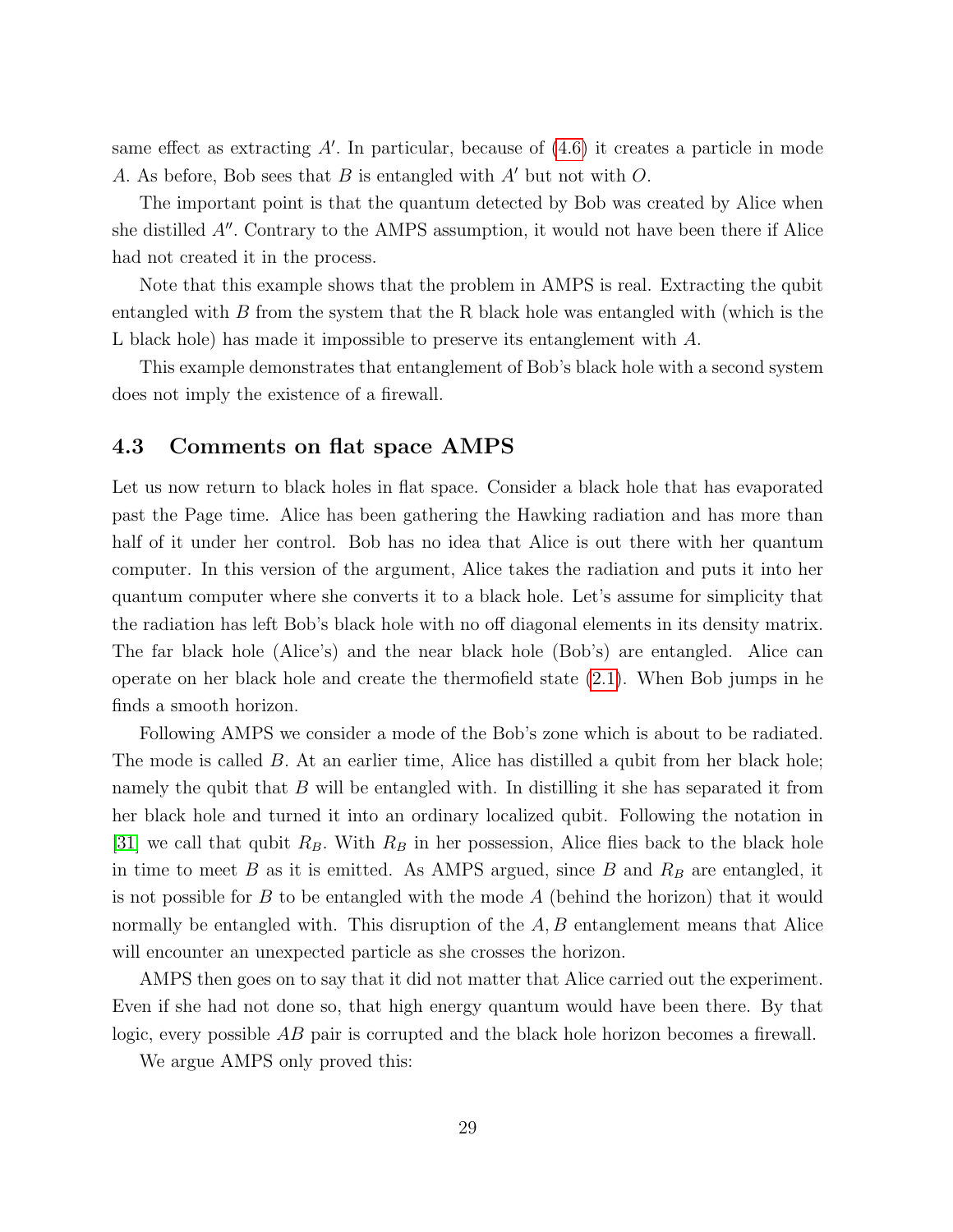If Alice does the experiment of a given B-mode, she will discover that the corresponding AB entanglement has been corrupted for that one pair.

The argument does not prove that any other  $AB$  pair is corrupted. To go further, AMPS must make the assumption that even if Alice did not do the experiment the AB entanglement would be corrupted.

But in our view the particle was created at the other end of the Einstein-Rosen bridge when Alice distilled  $R_B$ . There is no reason why more than one AB pair should be corrupted by this process. In the eternal black hole example, we saw this very clearly.

Now Bob will be surprised that he encounters a particle as he goes into the black hole. How did this particle get there? The answer is through the Einstein-Rosen bridge that joins the radiation with the black hole interior. These seem very distant in the external space, but they can be close via the Einstein-Rosen bridge bridge.

In this example, we have imagined that Alice has processed the radiation to produce the thermofield state. Alice can do various things with her quantum computer. She can arrange to throw a bomb at Bob. Alice can arrange to get the bomb to Bob in time to intercept Bob as long as Bob in on the inside. In that case Bob will meet a kind of firewall.

Of course what Alice does is predetermined (in the sense of quantum mechanics) by the initial state of the entire system. But even so, all that can be said, given the exact initial state, is that there is a probability that Bob sees a smooth featureless horizon, and a probability that he gets hit by a firewall, or anything else.

A good question that we can ask is: what is the probability for Bob to see any particular thing just behind the horizon, given that a black hole forms from a definite initial state and Alice does not interfere with the radiation? The collapse of a gas cloud in some pure initial state in otherwise empty space would be a good example. Is the probability distribution dominated by firewalls or by smooth featureless empty space? At the moment both seem consistent. The answer depends on the nature of the Einstein-Rosen bridge bridge that connects the black hole system with the Hawking radiation. If it has a smooth geometry, similar to the standard Einstein-Rosen bridge near the horizon, then firewalls will be improbable. If it is highly singular then smooth horizons will be improbable. We do not know enough to answer this question. Of course, effective field theory around a black hole horizon suggests that the horizon will be smooth. Hopefully, we have given enough reasons for not believing the AMPS argument that there had to be firewalls.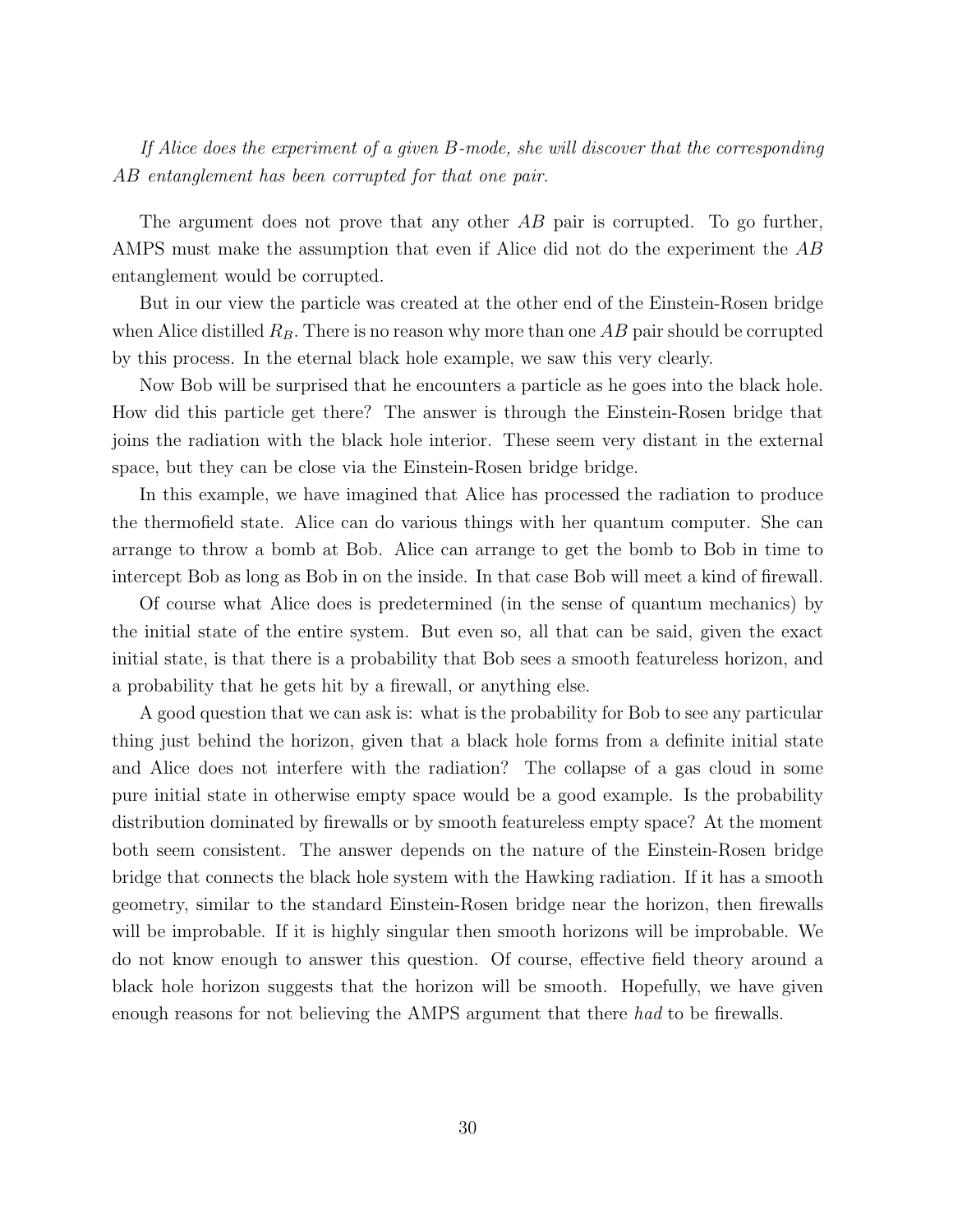## <span id="page-31-0"></span>5 Comments on AMPSS and the Construction of the Interior

In this section we will address concerns that were expressed by Almheiri, Marolf, Polchinski, Stanford, and Sully (AMPSS) [\[12\]](#page-46-8). The concerns have to do with how the interior degrees of freedom such as A are constructed. First note that our claim is that the interior is constructed both from the black hole microstates and from the radiation. The radiation is analogous the left exterior in figure [1.](#page-4-0) The nature of the interior is not precisely known since it depends on the nature of the Einstein-Rosen bridge joining the black hole to the radiation.

We will study related issues in the case of the eternal  $AdS$  black hole, where we know the nature of the bridge. In that case we can pose AMPSS-like questions and resolve them.

#### <span id="page-31-1"></span>5.1 The AMPSS Experiment

The AMPSS paradoxes are aimed at showing that the correspondence  $R_B \longmapsto A$  is inconsistent.

AMPSS begins by considering an easily accessed simple operator E in the radiation. For example, E can represent a particular radiation mode in the early half of the Hawking radiation. Or, in the case of two entangled black holes, it could represent a low energy mode in the zone of the left black hole. In the laboratory model we represent  $E$  by a local single-trace operator on the left boundary.

<span id="page-31-2"></span>AMPSS argue that if E is one of the qubits that enters into the construction of  $A''$ then  $A''$  and E will not commute. But then, since A is determined by  $A''$ ,  $A'' \mapsto A$ , we can write

$$
[A, E] \neq 0. \tag{5.1}
$$

One can therefore expect that the measurement of  $E$  will disturb the  $AB$  correlation and create a high energy particle. This, they argue, is not consistent with the fact that the measurement of  $E$  took place very far from the black hole. The conclusion is that the particle must have been there even without doing the experiment. Since the argument can be applied to any  $A, B$  pair, there must be a firewall. The main difference between this experiment and the AMPS experiment is that there is no need to distill  $R_B$ .

Notice that we had argued in the previous section that the non-zero commutator  $[A, A'']$ implied that a particle had to be present. In other words, when we distilled  $R_B$  we created a particle. Thus [\(5.1\)](#page-31-2) seems to imply the same. Below we will explain a crucial difference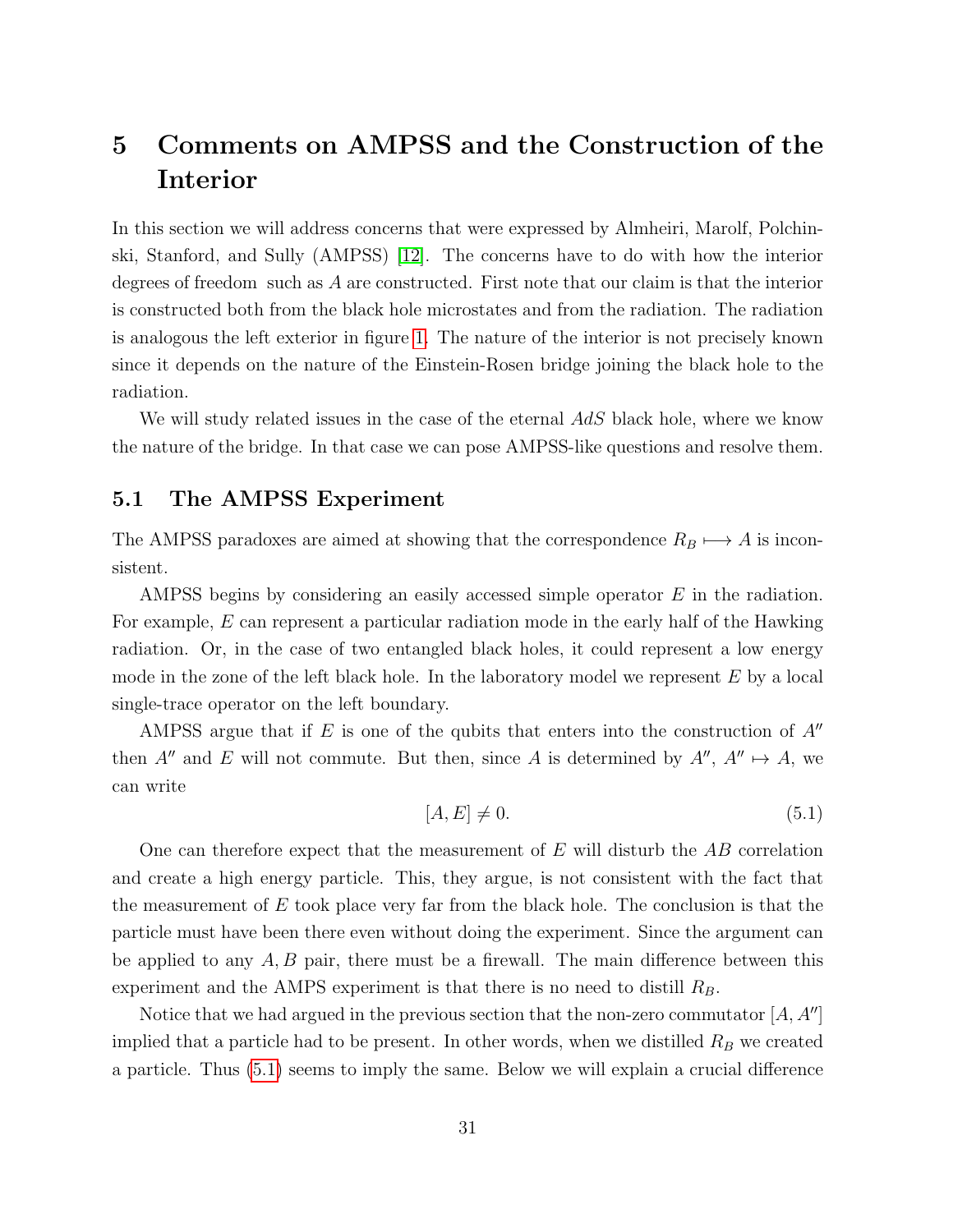between measuring  $E$  and measuring  $A''$ .

#### <span id="page-32-0"></span>5.2 An AMPSS like experiment for the eternal  $AdS$  black hole

Here we consider the same set up as in section [4.2.](#page-24-0) The easy mode  $E$  will be a low energy gravity mode in the bulk, or a single trace operator smeared over a region of order the temperature of the black hole. According to the bulk geometry, when we measure E at late times on the left, we create a disturbance in the bulk that moves forwards to the singularity but does not affect  $A$ , see figure [18.](#page-33-0)  $E$  is spacelike separated from  $A$  and for this reason they commute, at least as far as the bulk is concerned.

From the point of view of the boundary theory we appear to get a different picture. The operator A'' which is the time evolution of A' is quite scrambled, so expect that  $[E, A'']$ is non-zero. This seems to contradict the bulk picture.

Why do we get two different results? We think that the addition of  $E$  changes how we realize  $\tilde{A}$  in the boundary theory in terms of the boundary Hilbert space. However, this change is such that it does not affect the local physics around A. In other words, the physics around A is described in terms of a local Hilbert space  $H_A$ . This Hilbert space describes the presence or absence of various modes in the neighborhood of the bulk region where  $A$  is located. This Hilbert space is embedded in the boundary Hilbert space in a way that depends on the bridge, on the shape of the spacetime connecting it to the boundary. As we act with E we are changing the shape of this bridge and the way in which  $H_A$  is embedded. However, this change is such that we can still extract the underlying state in  $H_A$  that we had in the bulk. In the next subsections we hope to explain this in more detail by giving simple examples.

Note that this issue is similar to the problem of bulk locality in AdS/CFT. We can imagine a glueball deep inside AdS as analogous to A. We can then consider an operator  $E$ which is given by a local operator in the boundary theory, say  $T(x)$ . Since A has a rather complex expression in terms of the local degrees of freedom, we might naively expect that  $[A, T(x)] \neq 0$ . In fact, if T is the stress tensor this commutator is indeed non-zero. However, the bulk description suggests that this commutator should be effectively zero. In this particular case, the answer is simple. The operator  $A$ , which creates a glueball in the center of AdS is not gauge invariant. If we were dealing with an ordinary gauge theory in the interior, then A would be a charged particle, and this charge can be measured at infinity. Thus,  $A$  does not commute with the current  $j$  at infinity. The gauge invariant version of A contains a Wilson line that goes to infinity and is non-local. This is the reason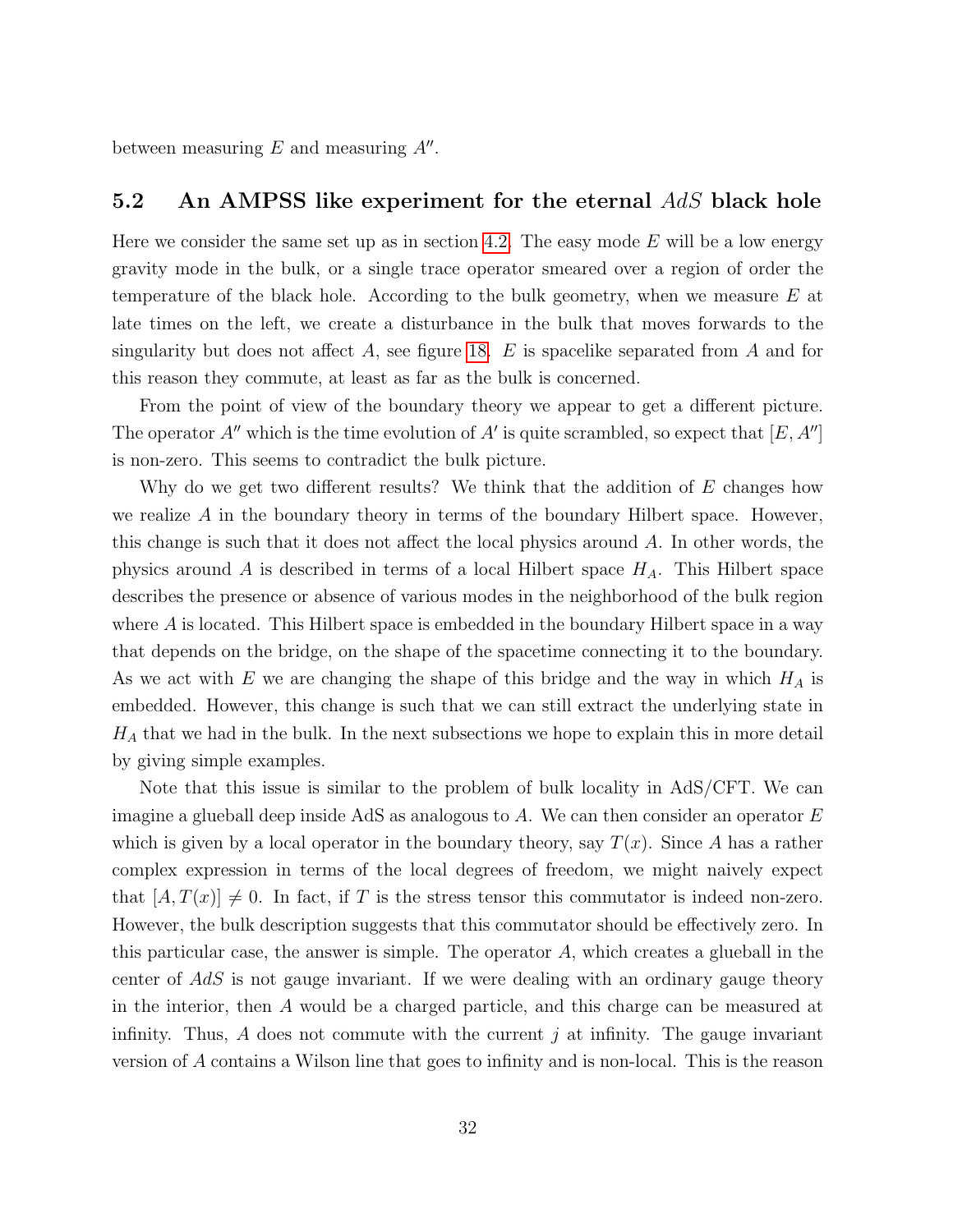

<span id="page-33-0"></span>Figure 18: The mode  $A'$  evolves to  $A$  through bulk evolution.  $A''$  is the scrambled operator in the left CFT that creates the same mode  $A'$  but at a later left boundary time. At that later time we can also act with a simple operator E. According to the bulk picture this operator creates a simple gravity mode that falls into the singularity and does not disturb A.

it does not commute with  $j$ . A similar issue arises for the stress tensor and operators that change the energy in the interior.

In the gravity theory it is not possible to define local gauge invariant operators. Now, this is usually viewed as a minor nuisance, which should not be important in the limit that the bulk effective field theory is valid. However, it highlights the fact that a nonzero commutator in the boundary theory does not translate into an effectively non-zero commutator in the bulk.

In order to make sure that we are not doing anything illegal from the bulk point of view, it may be better to think in terms of bulk solutions of the Wheeler de Witt equations. For each particular entangled state, at a particular value of the boundary time, we have a bulk solution to the Wheeler deWitt (WdW) equation that describes the region that is spacelike separated from the boundary. Different pure entangled states are different solutions of the WdW equation. Thus, we have a correspondence between states in the boundary Hilbert spaces and states in the bulk.

Using this, we can compute the overlap between different states. As usual in the WdW approach, this overlap can be computed along any spatial slice. In this fashion, we can, in principle, compute the result of bulk experiments, such as a scattering experiment in the interior. See figure [19\(](#page-34-0)b).

The statement that the commutator is effectively zero in the bulk means that the result of a scattering experiment in the bulk should not depend on the addition of a particle caused by the action of E, see figure [19\(](#page-34-0)c). If the addition of E moves around the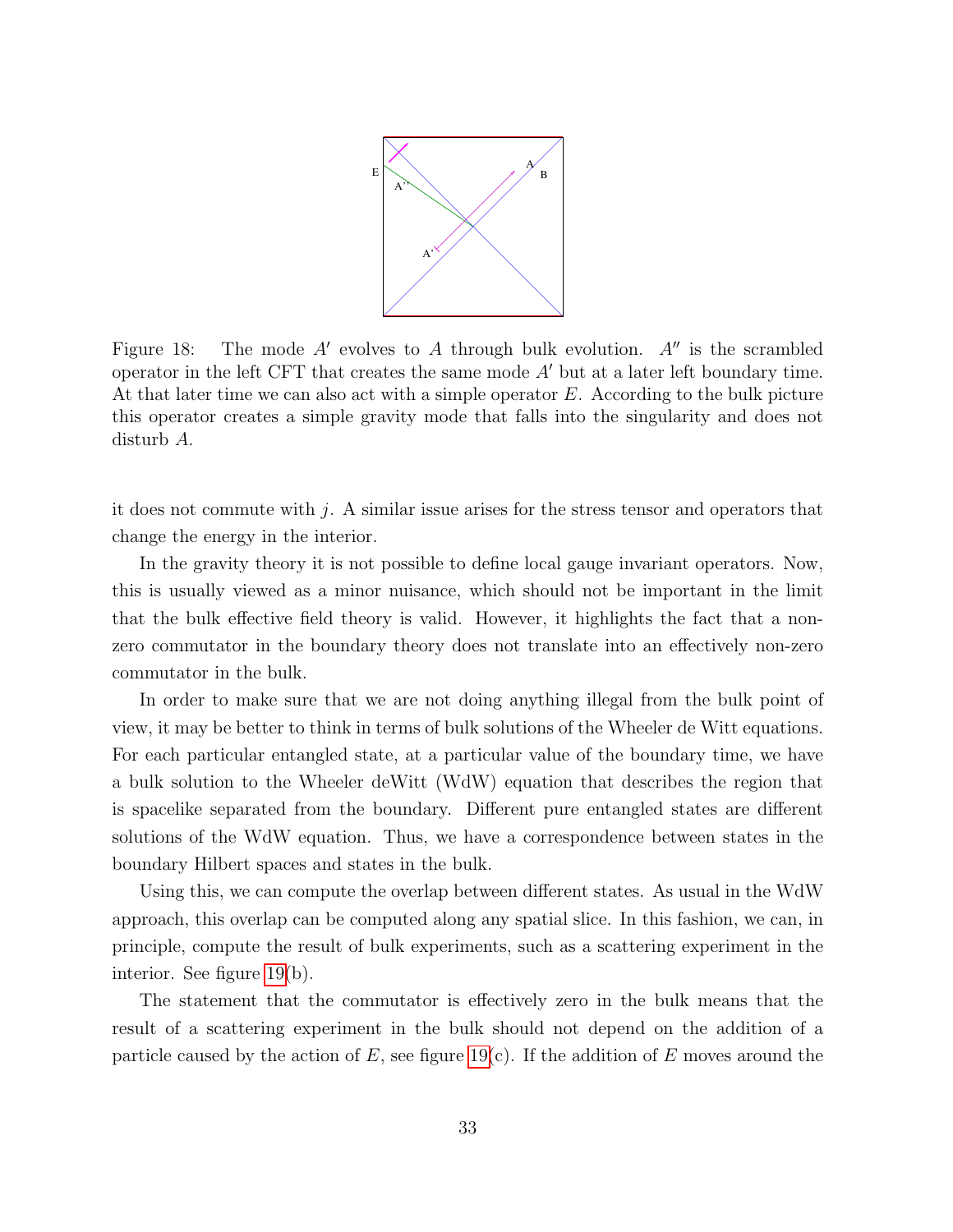part of the Hilbert space responsible for the region A, then this dependence cancels out when we overlap the initial and final states taking this dependence into account.



<span id="page-34-0"></span>Figure 19: (a) The entangled state at some moment in time corresponds to a solution of the bulk Wheeler deWitt equation. (b) Here the yellow and green are two different solutions of the bulk Wheeler deWitt equation that correspond to two different entangled states on the boundary. Their overlap can be computed both in the boundary and the bulk. In the bulk it can be computed at any time. If we have a scattering experiment, we can select the yellow wavefunction to have definite initial states and the green one to have definite final states. Computing their overlap we can compute the scattering amplitude. (c) Here we added an extra particle near the left boundary to the yellow wavefunction. We are asking whether it modifies the scattering amplitude. In this case we replace the green wavefunction by a density matrix of final states which contains any number of particles in the left corner, indicated by the blob.

In the AdS problem we took the easy measurement  $E$  to be one performed on the left side at late times, as in figure [18.](#page-33-0) Instead, if we perform  $E$  at very early time, in the bottom left part of the Penrose diagram, we can create a big disturbance in A due to the blueshift factor  $[32]$ .<sup>9</sup> Whether those E's exist depends, again, on the geometry of the bridge. For example, if the entangled state is created by black hole pair creation, then the bottom part of the diagram does not exist. In the case of a black hole entangled with radiation, we do not know.

<sup>9</sup>Using arguments similar to those of [\[32\]](#page-48-7) one could argue that the state that results from adding particles to the thermofield double state will be singular if we evolve it to the future by a sufficiently long time amount. This arises because evolving the state backwards in time on the left side is creating a very boosted and energetic particle for the observer that falls in from the right side. However, by evolving by a Poincare recurrence time to the future we can have the same effect as evolving backwards in time. Of course, these are extremely long times,  $t_p \sim e^{e^S}$  so that very strange things can happen. Nevertheless it naively suggests that "half the time" we would have a firewall [\[33\]](#page-48-8).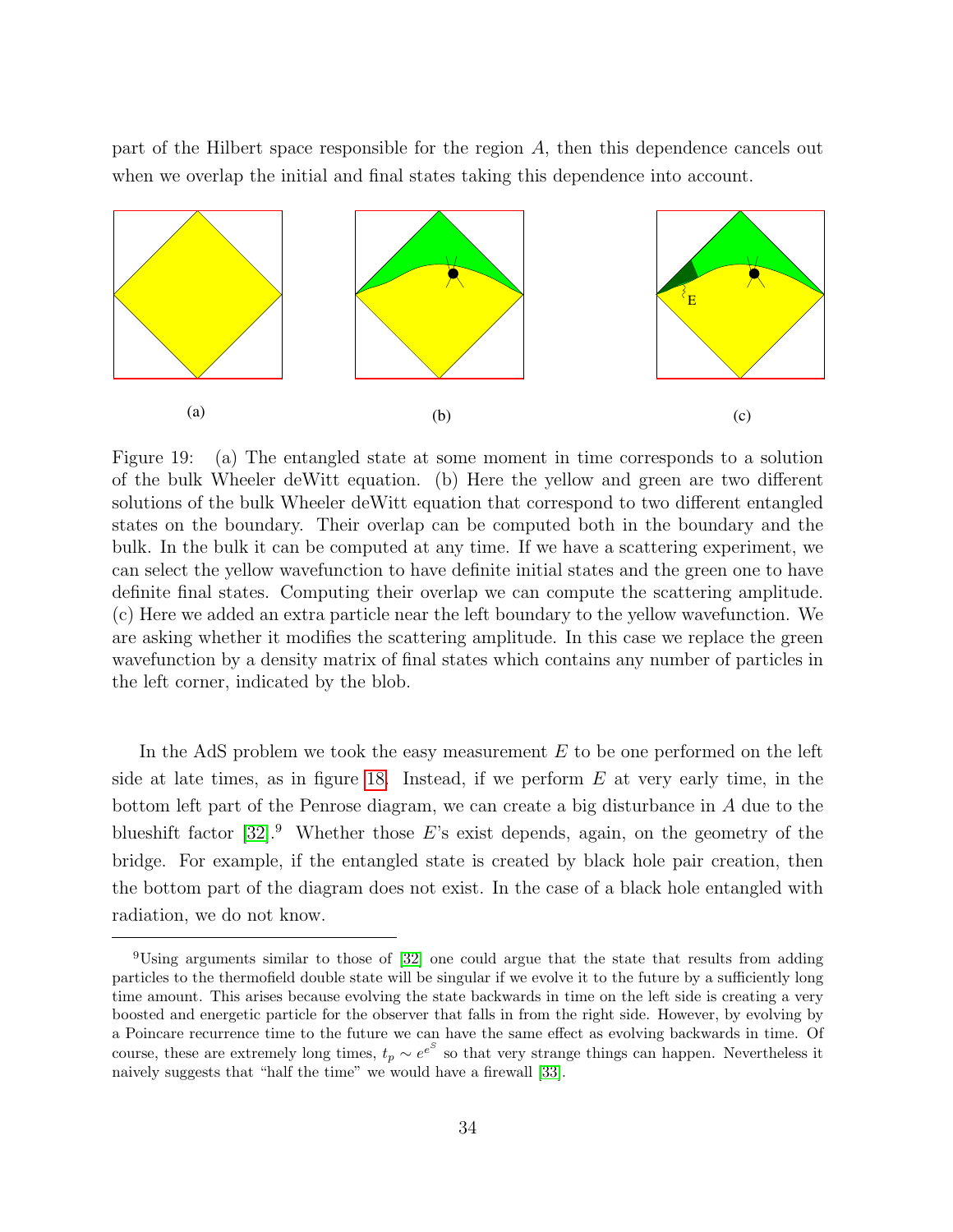#### <span id="page-35-0"></span>5.3 Information contained in A and error correction

Here we would like to emphasize that the action of the simple operator  $E$  does not destroy the information that is highly delocalized. As a simple argument consider the following. Note that  $B$  is almost maximally entangled with any subsystem that contains more than half the total number of degrees of freedom. For example, in figure [20](#page-35-1) we show a system of 70 qubits with the qubit at the upper left corner representing  $B$ . Two subsystems, each



<span id="page-35-1"></span>Figure 20:

with more than half the total number of qubits, are shown in blue. Moreover the overlap between the two subsystems can be small. In either of these subsystems we can find a qubit that is maximally entangled with  $B$ , which we are calling  $R_B$ . In this way different candidates for  $R_B$  can be constructed.

Now assume that E was contained in the construction of  $R_B$ . One can always choose another  $R'_B$  that does not involve E.  $R'_B$  is also almost maximally entangled with B and contains the same quantum information as  $R_B$  to a very high approximation. But

$$
[R'_B, E] = 0.
$$
\n(5.2)

Thus if we identify  $R'_B$  with A, the measurement of E does not disturb the AB system.

We suggest that the correct prescription is to always employ an  $R'_B$  that commutes with E.

As another argument that the information contained in A is not destroyed by the easy measurement  $E$ , we can make an analogy with quantum error correction. The connection with error correction was also studied in [\[35\]](#page-48-9). We view  $A$  as a message that has been encoded in the radiation. The action of the operator  $E$  can be viewed as an error. These errors act in a simple way in the radiation basis, which we view as the computational basis. Because the radiation system is in a random state one expects the encoding of A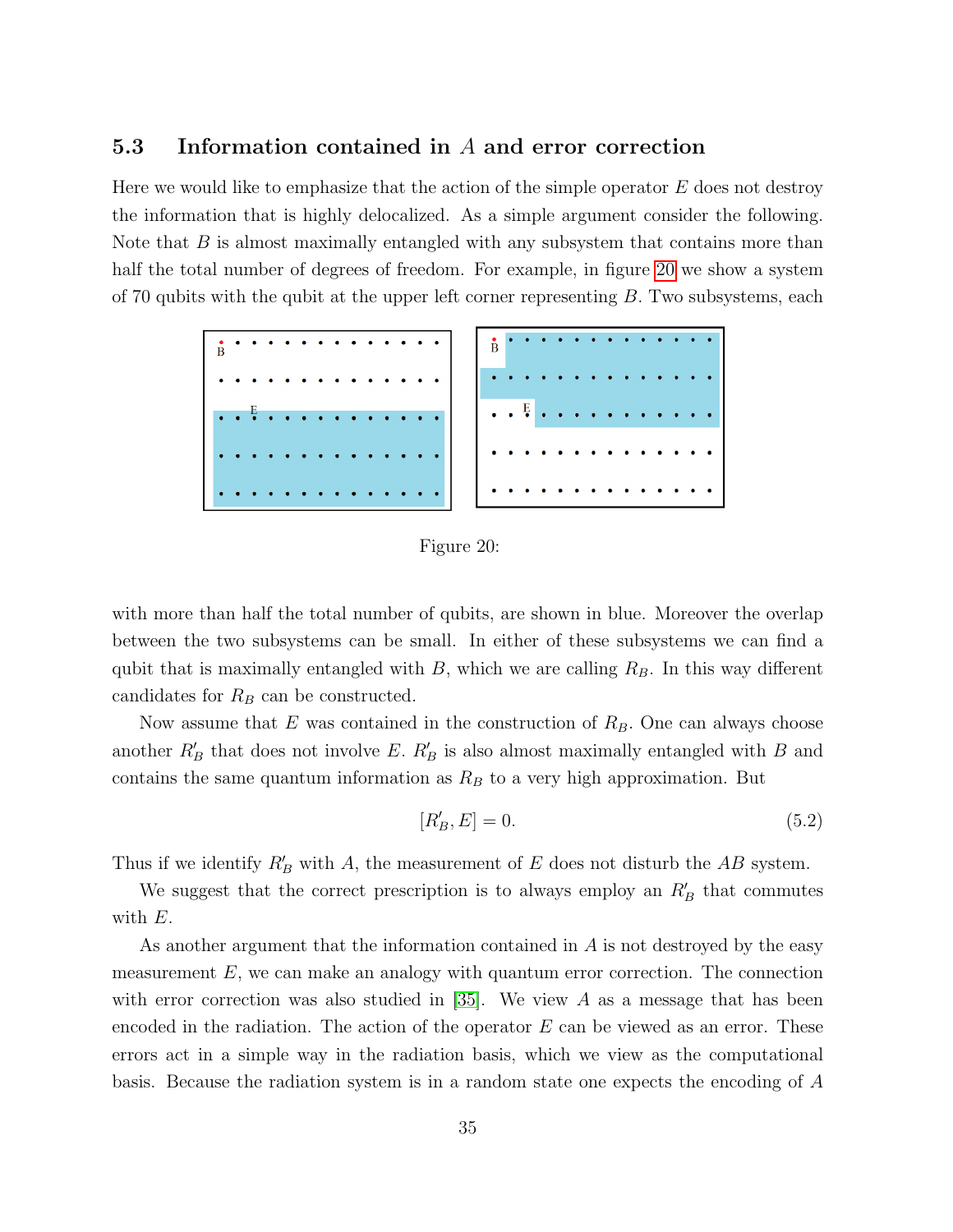to be fault-tolerant [\[34\]](#page-48-10). This means that is it possible to correct the errors. One can correct errors which act on less than  $n/4$  qubits [\[36\]](#page-48-11). For the case that we measure all of the outside radiation modes, we do not know what happens to the interior, its fate might depend on the nature of the entanglement with the measuring apparatus.

By including an ancillary system, which starts out in a known quantum state, one can represent the whole error correcting procedure as a unitary operation [\[37\]](#page-48-12). It is thus possible to represent the operators A which act on the quantum corrected state as  $A_{corrected} = U^{-1} A U$ , where U is the unitary operator that corrects the errors. Notice that  $U$  depends on the whole set of errors that we wish to correct for, but it is independent of the particular error that has actually occurred. Here  $U$  acts on the radiation Hilbert space plus the ancillary system. In our case, we are not sure exactly what plays the role of the ancillary system<sup>10</sup>.

In summary, our main point is that the interior qubits are very non-locally encoded in the combined radiation plus black hole microstates system. Simple local operations do not destroy the quantum information contained in them. We can view simple measurements on the radiation as errors that can be corrected. In this picture, the construction of the interior from the radiation has to incorporate such an error correction procedure. We do not claim to know what this map is explicitly, or how to construct it in practice. All we are saying is that this could be the way the black hole interior is constructed. Note that this can isolate the interior from simple measurements on the radiation, but it does not isolate the interior from very *complex* measurements or operations on the radiation. We still think that if one performs the AMPS operation of distilling the  $A''$  qubit, then we will indeed change the interior.

In summary, the difference between  $A''$  and E is that the action of  $A''$  can destroy the quantum information contained in  $A$ , while  $E$  does not destroy it. When we act with  $E$ , the information is still in the system and it can be recovered.

#### <span id="page-36-0"></span>5.4 Linearity

Another interesting issue discussed in AMPSS has to do with the apparent violation of the linearity of quantum mechanics. The issue was also raised in [\[31\]](#page-48-5). It can be stated as follows:

In quantum mechanics observables are represented by linear operators and those oper-

 $10$ It could be the part of the vacuum state outside the black hole which is not populated by Hawking radiation.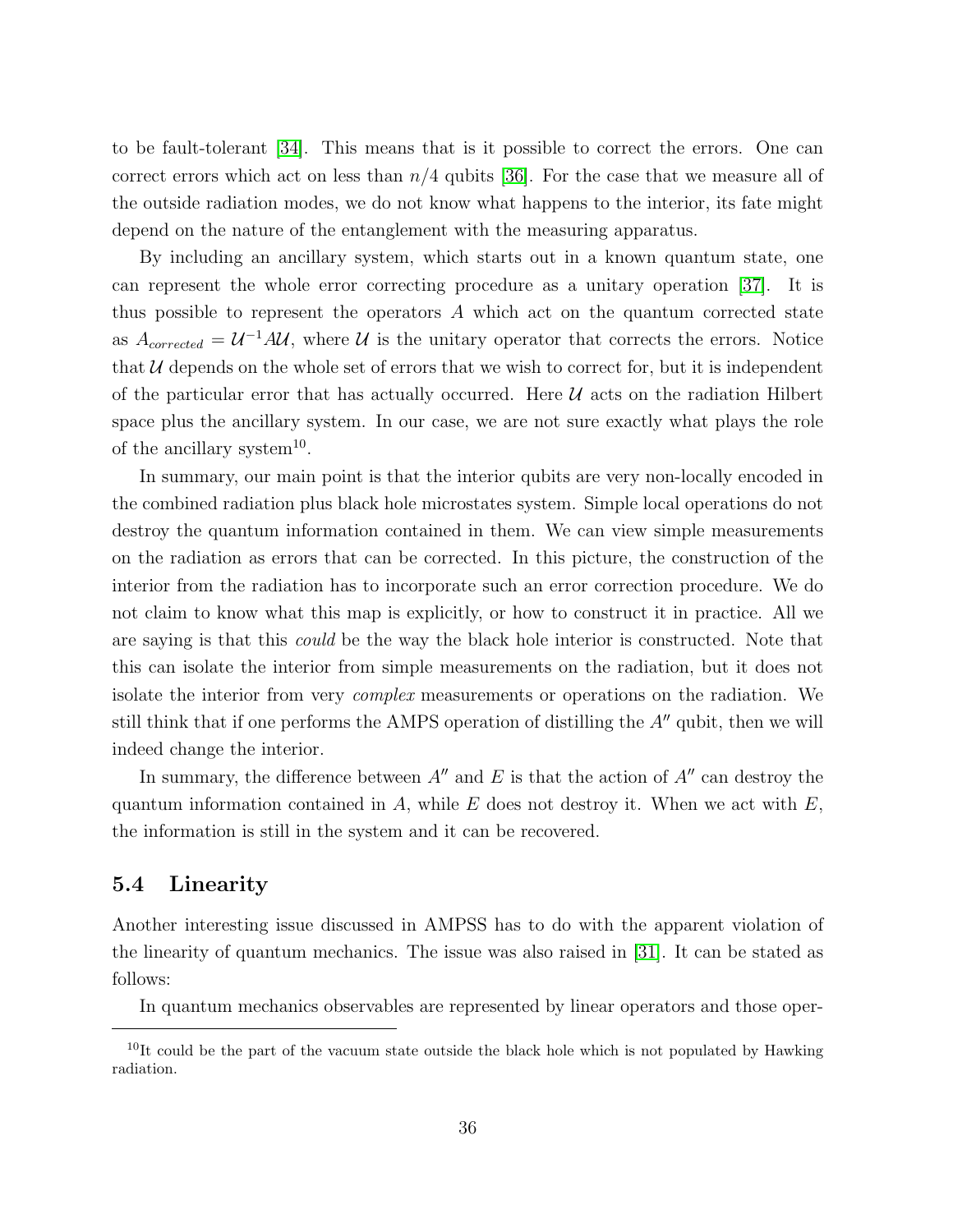ators do not depend on the state of the system. For example the identification  $p = -i\hbar \frac{\partial}{\partial \theta}$ ∂x does not depend on what wave function  $p$  acts on. If the operator did depend on the state we would say that it was a non-linear operator.

Now consider an observable geometric feature, say a bump in space. The logic of quantum mechanics requires that the feature is associated with linear operator; for example something built out of operators representing the curvature tensor.

On the other hand, entanglement is not a linear feature. We can build an entangled state out of a linear combination of unentangled states. However, if we have a *specific* entangled state, then we can consider a projection operator into that specific entangled state. For example, in the case of two qubits we can project on to the total angular momentum zero state. Or we can project onto any of the spin one states.

In that light consider  $ER = EPR$ . It is important to recall that each particular entangled state will give a particular Einstein-Rosen bridge, see section [2.5.](#page-9-0) Thus, a given bridge, which is a specific geometric feature has an associated linear projection operator. This projection operator acts on the product of the two Hilbert spaces to give a specific entangled state and a correspondingly specific bridge geometry.

#### <span id="page-37-0"></span>5.5 A Comment on phases

Let us now make some remarks on relative phases in the construction of the Minkowski vacuum from Rindler modes. As is well known, the Minkowski vacuum has the following expression in terms of the Rindler vacua

<span id="page-37-1"></span>
$$
|0\rangle_{M} = \exp\left\{ \int d\omega e^{-\beta \omega/2} b_{L,\omega}^{\dagger} b_{R,\omega}^{\dagger} \right\} |0\rangle_{R}
$$
 (5.3)

We can consider the action of a unitary transformation that adds some phases in this relation

$$
U_{\theta}|0\rangle_{M} = \exp\left\{ \int d\omega e^{-\beta \omega/2} e^{i\theta(\omega)} b_{L,\omega}^{\dagger} b_{R,\omega}^{\dagger} \right\} |0\rangle_{R}
$$
(5.4)

For any non-trivial  $\theta$  these are states that are boost invariant and differ from the Minkowski vacuum. All such states carry infinite Minkowski energy<sup>11</sup>. Thus, for such states we cannot neglect the gravitational back reaction.

One could imagine relaxing the perfect boost invariance so that the Minkowski energy is not infinite. In other words, we can act with a unitary operator on the Left side in

<sup>&</sup>lt;sup>11</sup>Note that  $[K, [K, E_M]] = E_M$  where K is the boost and  $E_M$  is the Minkowski energy. Thus if the state is boost invariant, we either have  $E_M = 0$  or infinity.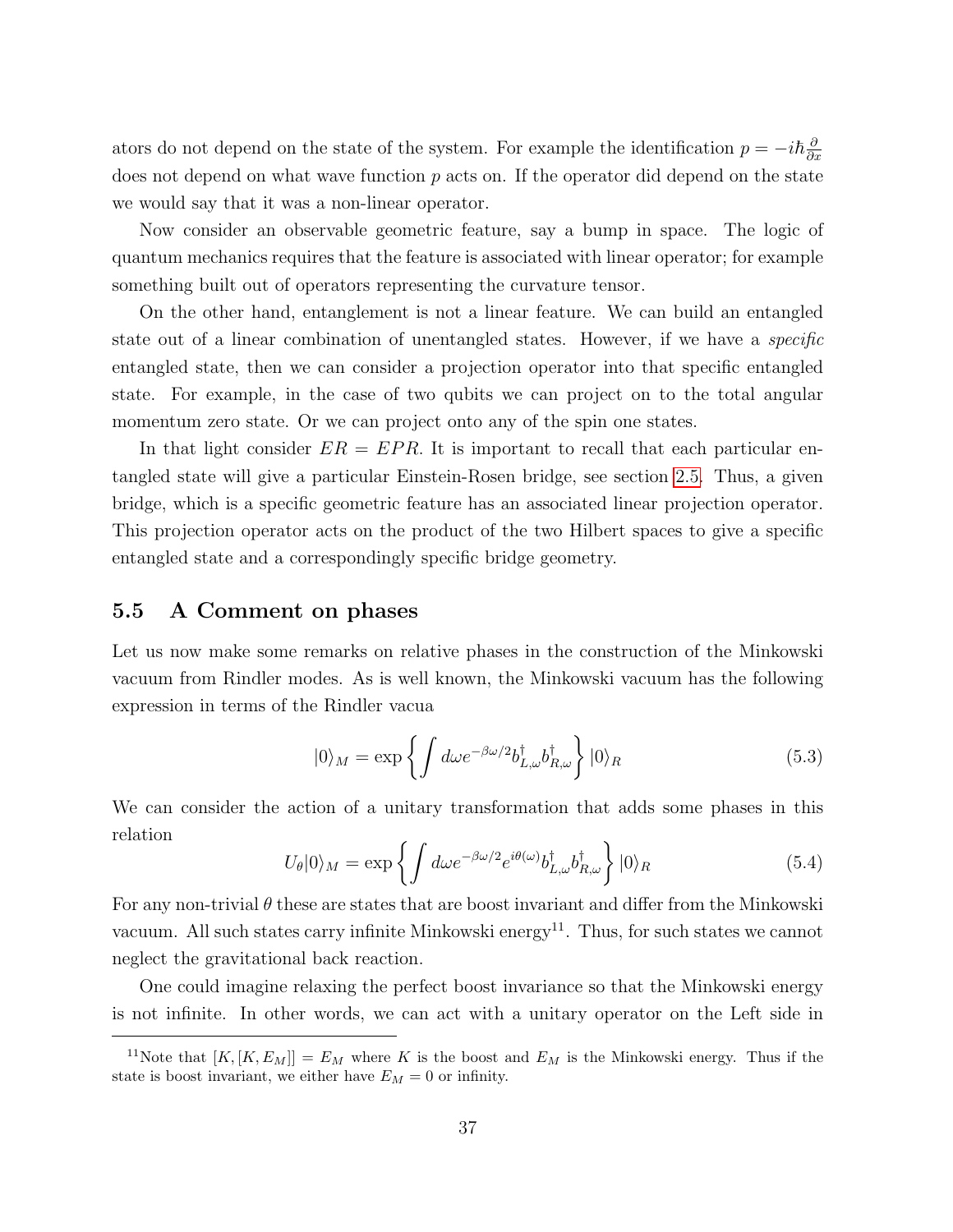such a way that we create a state with finite Minkowski energy. We can ask what this operation corresponds to in the  $AdS$  example. For simple<sup>12</sup> unitary operators such states are expected to add additional particles on top of the Hartle-Hawking vacuum, as discussed in section [2.5.](#page-9-0)



<span id="page-38-1"></span>Figure 21: (a) Minkowski vacuum in terms of the Rindler modes along the left and right Rindler spatial slices. Along these slices, the state [\(5.3\)](#page-37-1) is regular and but [\(5.5\)](#page-38-0) is singular. (b) We boosted the left slice. Now the state [\(5.5\)](#page-38-0) is regular. In (c) we consider the usual thermofield state [\(2.1\)](#page-4-2). In (d) we consider the result of adding a left time translation to the thermofield state [\(2.4\)](#page-5-0). We get a regular state.

Let us study the gravitational back reaction in one very particular case. Imagine that what we do is to add the phase  $\theta(\omega) = -\omega t$  so that we consider the particular state

<span id="page-38-0"></span>
$$
U_{\theta}|0\rangle_{M} = \exp\left\{ \int d\omega e^{-\beta \omega/2} e^{-i\omega t} b_{L,\omega}^{\dagger} b_{R,\omega}^{\dagger} \right\} |0\rangle_{R}
$$
(5.5)

This is a state with infinite Minkowski energy.

However, this state, [\(5.5\)](#page-38-0), can also be viewed as the expression for the Minkowski vacuum but quantized along a different spatial slice, a slice with a kink as in figure [21\(](#page-38-1)b). Thus the state [\(5.5\)](#page-38-0) is very singular if we view it as quantized along the slice in figure [21\(](#page-38-1)a), but non-singular along the slice [21\(](#page-38-1)b). Now, if we take this second point of view,

<sup>12</sup>We are not making any statement about "generic" unitary operators.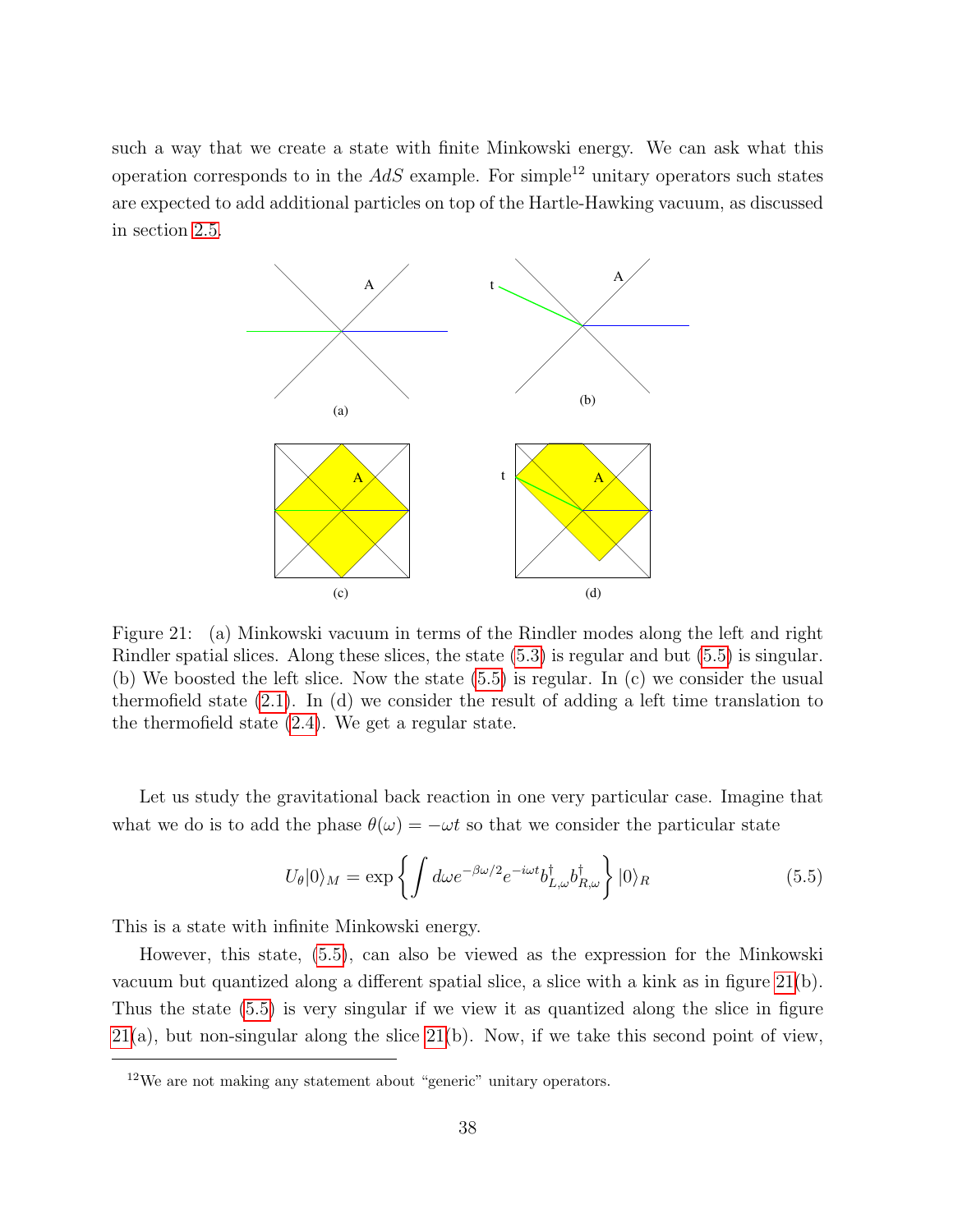we see that an operator in the future, call it  $A$ , has a different expression in terms of these a and  $a^{\dagger}$  operators than the one that we have in the usual case, when we quantize along the usual line, [21\(](#page-38-1)a). So, the same spacetime region has different expressions in terms of Schrodinger picture operators if we choose one slice vs. the other. Now, here we would not call this a "state dependence" because we are simply talking about the same abstract state but with different choices for the parametrization of the operators.

Now, let us return to the case of the two sided AdS black hole. When we do time evolution on one of the sides we also introduce relative phases between the states of the left and the right CFT [\(2.4\)](#page-5-0). But we do not get a singular state in the bulk. The phases reflect in the bulk by constructing a different bridge, a different region of the black hole spacetime, see figure  $5(c)$ . Interestingly, this different region is such that the state given by these phases is no longer singular. In some sense, the interior automatically adjusts so that we are effectively quantizing along the surface with the kink so as to get a non-singular state. Now we can consider an A operator which is in the interior and that is common to both regions. The construction of A in terms of Schrodinger picture operators will be different. But nevertheless A is describing the same spacetime region in the interior.

### <span id="page-39-0"></span>6 Conclusion

The full Kruskal geometry figure [2](#page-7-0) with its two asymptotic regions has a number of interpretations. The most interesting for us is that it represents the geometry of two distant black holes, which have been created in a certain maximally entangled state. Pair creation of near-extremal black holes in an external electric field provides an explicit example of the creation of maximally entangled black holes.

We claim that any pair of entangled black holes will be connected by some kind of Einstein-Rosen bridge. The Einstein-Rosen bridge is a manifestation of entanglement. We further suggest that the connection is more general than just black holes, although in most cases the bridge may not have a smooth geometric interpretation. The general principle relating Einstein-Rosen bridge and entanglement we summarized by the relation

$$
ER = EPR.
$$

Black holes created by collapse are usually considered to be one-sided. But as a normal one-sided black hole evaporates it effectively becomes two-sided at the Page time when it has become maximally entangled with the outgoing radiation. By the  $ER=EPR$  principle it is connected to the outgoing radiation by a complex Einstein-Rosen bridge with many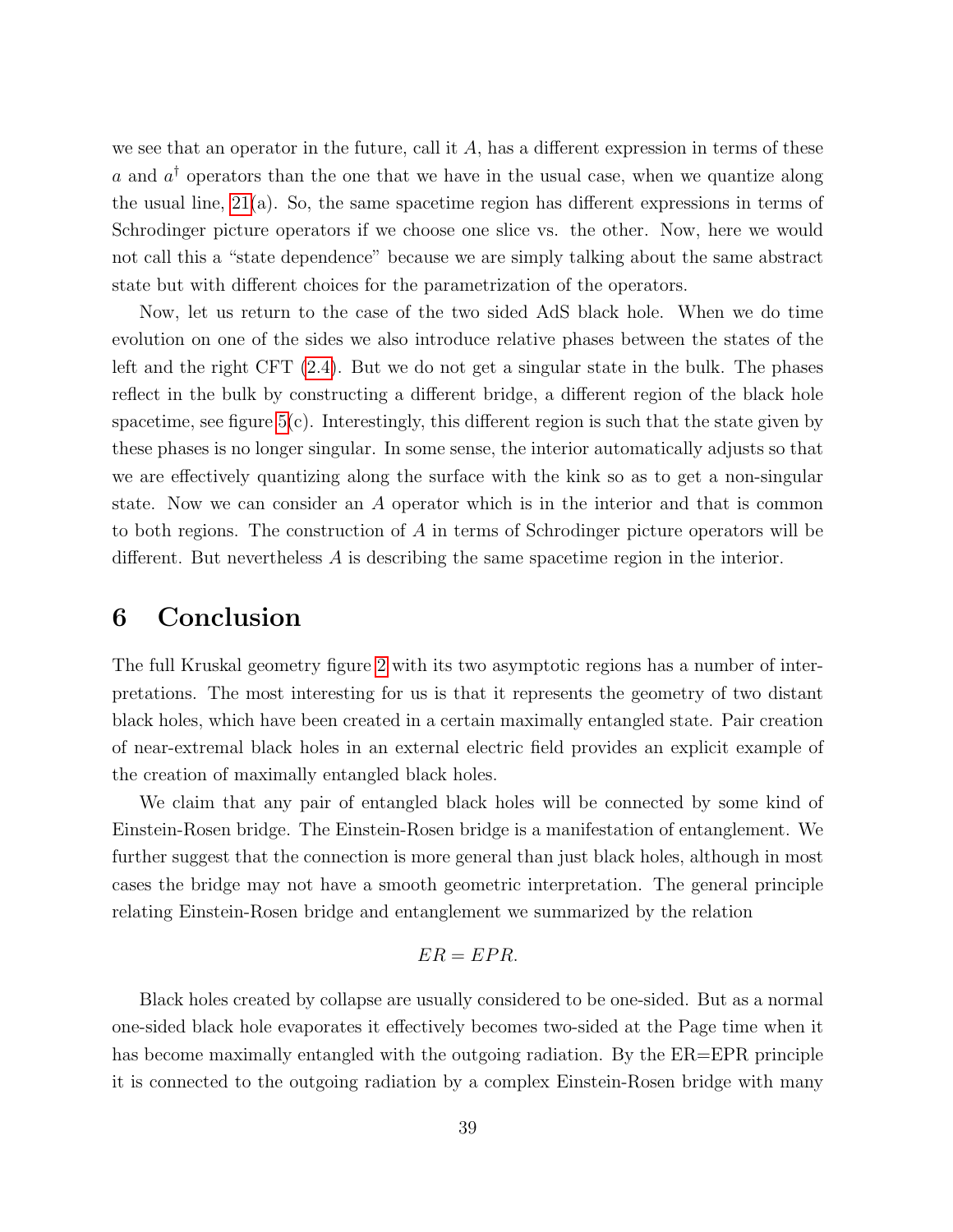outlets. The outlets connect the bridge to the black hole, and to the radiation quanta. An observer called Alice can collect the radiation and run it through a quantum computer. The output will be a second black hole maximally entangled with the first, and therefore connected to it by a smooth Einstein-Rosen bridge. Here we are ignoring possible limits of quantum computation [\[18\]](#page-47-4).

We emphasize that to describe the interior of a maximally entangled black hole we need to know how it is entangled. We also need to consider the system that the black hole is entangled with. It is not enough to focus on the microstates of the given black hole. The interior is constructed from the microstates of the black hole as well as the states of the system that purifies the black hole in the full Hilbert space. There are many patterns of entanglement that lead to the same density matrices for the black hole exterior. It is not enough to know those density matrices; one must know the pattern of entanglement. Namely, one needs to know the particular entangled state. Even if most entangled states had firewalls, if a black holes is entangled with a second system in the appropriate way, the firewalls would dissolve and produce a smooth horizon. This can happen even though the two systems are far away!.

The argument of AMPS assumes that Alice can distill a particular qubit  $R_B$  from the radiation (or from the black hole that Alice has made from the radiation).  $R_B$  is the qubit which is maximally entangled with a certain late radiation mode  $B$ . After distilling  $R_B$ Alice can bring it back to the black hole where she will find that  $B$  and  $R_B$  are maximally entangled. By the monogamy of entanglement B cannot be entangled with its partner mode  $A$ , on the other side of the horizon. The breaking of the entanglement between  $A$ and  $B$  implies the existence of a high energy quantum in the mode  $A$ . Alice will be hit by that quantum as she passes the horizon. We agree with this conclusion and the example of the entangled black holes showed this clearly.

There are two possible lessons of the AMPS argument. The first is that in the process of distilling  $R_B$ , Alice created the particle in the related mode A. If that's the case there is no need for a firewall. Alice merely created one high energy particle and found it when she entered the horizon.

The other possibility is that the high energy particle was present whether or not Alice distilled  $R_B$ . If so, there must be a high energy quantum in every A mode, i.e., there is a firewall.

AMPS argue that Alice could not possibly have created the particle. For one thing the distillation process took place very far from the black hole, and the particle was detected just beyond the horizon. The second thing is that the particle was moving in the wrong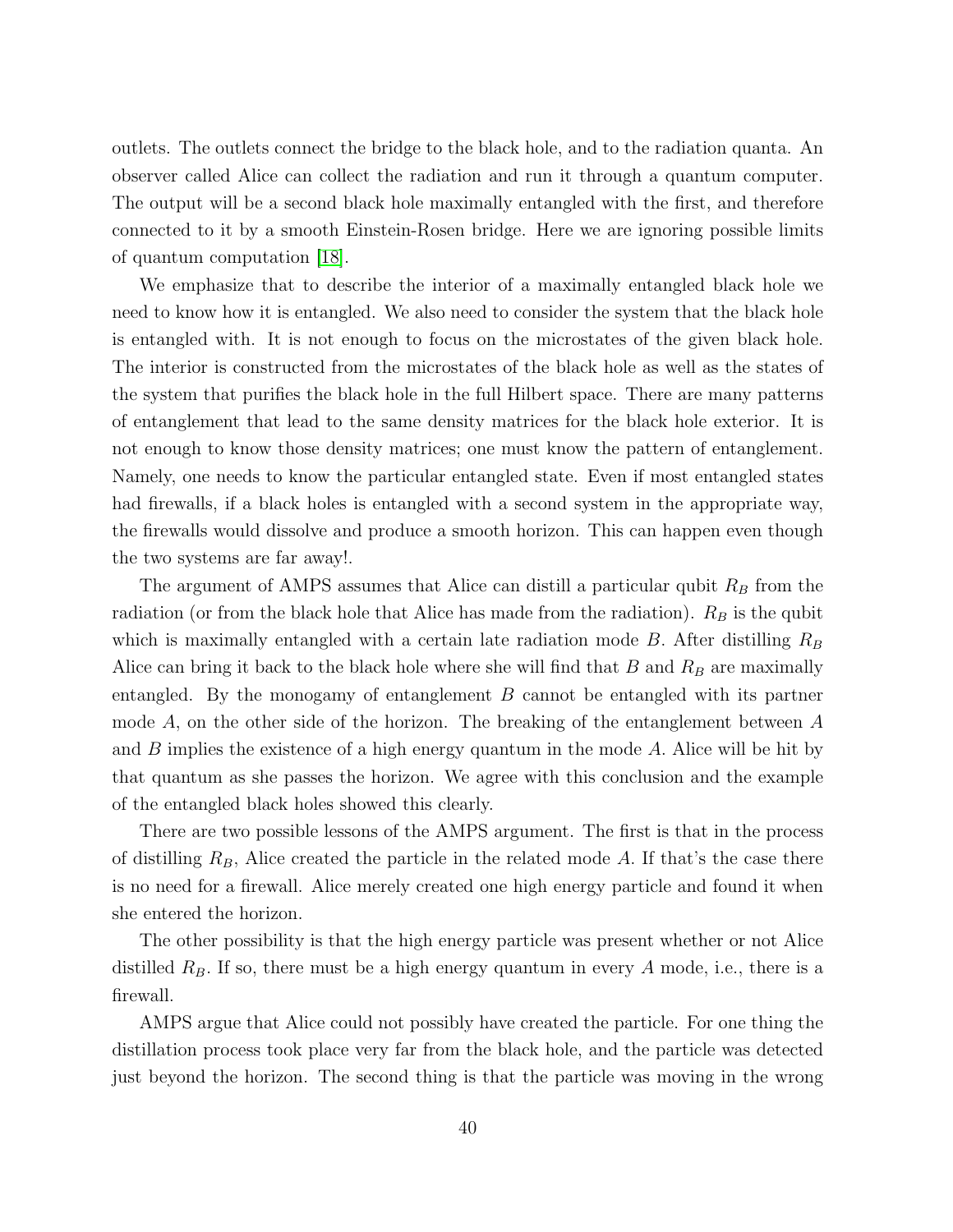direction to have arrived from outside the black hole. Thus it must have been there all along, at least after the Page time. Applying the argument to every A, B pair, AMPS concludes that there is a firewall.

We argue that this conclusion is incorrect; the high energy particle in the A mode, we believe, was indeed created by Alice when she distilled  $R_B$ . If she distills one such mode she must create at a quantum in the related A mode, but otherwise she leave the horizon smooth. (Of course it is always possible that a clumsy Alice will accidentally disrupt more than a single  $R_B$  and do greater damage to the horizon.)

Moreover, if she does not distill any  $R_B$ , no particles will be created and the horizon may be completely smooth. The question is how is it possible that Alice created a particle moving along the horizon, in mode A, from such a large distance? Our answer is that the particle arrives at A not from outside the black hole, but through the Einstein-Rosen bridge. The argument can be made with some confidence in the case where the radiation has been replaced by a second entangled black hole. The most controlled case in which the argument can be illustrated is the "laboratory" model of section [4.2.](#page-24-0) The laboratory model is based on gauge-gravity duality involving two entangled boundary CFT's.

It seems to be a good strategy to formulate behind-the-horizon physics in terms of Wheeler De Witt wave functions. Consider ordinary ADS/CFT gauge-gravity duality. The bulk dual of a Schrodinger picture wave function in the boundary theory is not an instantaneous state in the bulk. It is much better to think of it as the Wheeler De Witt wave function of the whole space-time region obtained by combining all spacelike surfaces that end at the boundary slice. See figure [22.](#page-42-0) The WdW wave-function encodes the bulk in a way that does not depend on slicing.

In the same way, we should not think of an Einstein-Rosen bridge as an instantaneous configuration. It is a space-time region of the type shown in figures  $22, 5, 19, 21(d)$  $22, 5, 19, 21(d)$  $22, 5, 19, 21(d)$  $22, 5, 19, 21(d)$  $22, 5, 19, 21(d)$ . Different types of Einstein-Rosen bridges refer to different types of space-time regions that end on a particular boundary slice. The bridge between two entangled systems depends on the particular entangled state that we consider, and not only on the total amount of entanglement. We believe that similar things are true in the case of black holes connected to radiation by an Einstein-Rosen bridge.

Regarding the AMPSS paradox, we think that it is important to note that the easy measurements  $E$ , that are performed on the radiation, do not destroy the quantum information in the radiation that is entangled with the near horizon qubits. The construction of the mode operator A from radiation qubits is ambiguous and can be done in many ways. AMPSS argue that the action of local operators E does not commute with the operators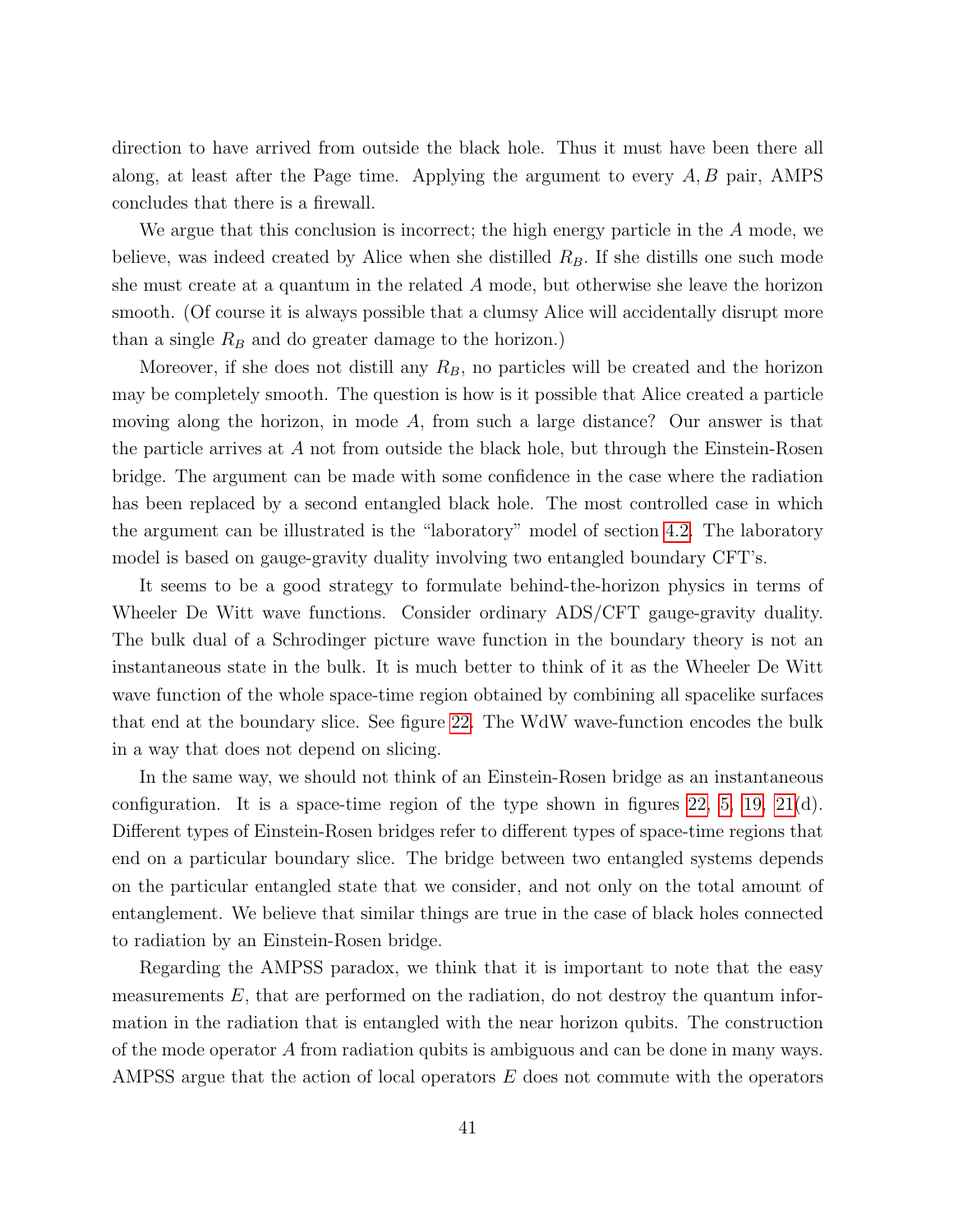

<span id="page-42-0"></span>Figure 22: The wavefunction of the boundary theory at some boundary time can be associated to the whole spacetime region in the bulk that is spacelike separated from that boundary slice.

representing  $A$ . From this they conclude that the action of a single  $E$  would corrupt all modes and create a firewall. On the other hand we have argued that the large redundancy implicit in a scrambled state allows us to recover from the errors induced by  $E$ . We can view the action of  $E$  as errors that are acting on a coded message, where the message consists of the states that the black hole is maximally entangled with. The code consists of all the radiation qubits which are more numerous than the qubits describing the states entangled with the black holes. The latter qubits are expected to be highly scrambled in the easily accessed Hilbert space of radiation. The easy measurements, E, in AMPSS can be viewed as errors affecting the coded message. As a matter of principle, these errors can be quantum error corrected. Thus, the question of whether the bulk is destroyed or not is whether gravity is effectively implementing a kind of error correction procedure automatically or not.

Let us be clear: we do not claim to prove that there are no firewalls, however, we believe that the AMPS conclusion is unwarranted. If it can be shown that the Einstein-Rosen bridge connecting the black hole to its radiation is smooth near the black hole, then there will be no firewall, unless Alice's computer performs an extremely difficult operation. At the moment we do not know enough about Einstein-Rosen bridges involving clouds of Hawking radiation to come to a definite conclusion, though general relativity suggests a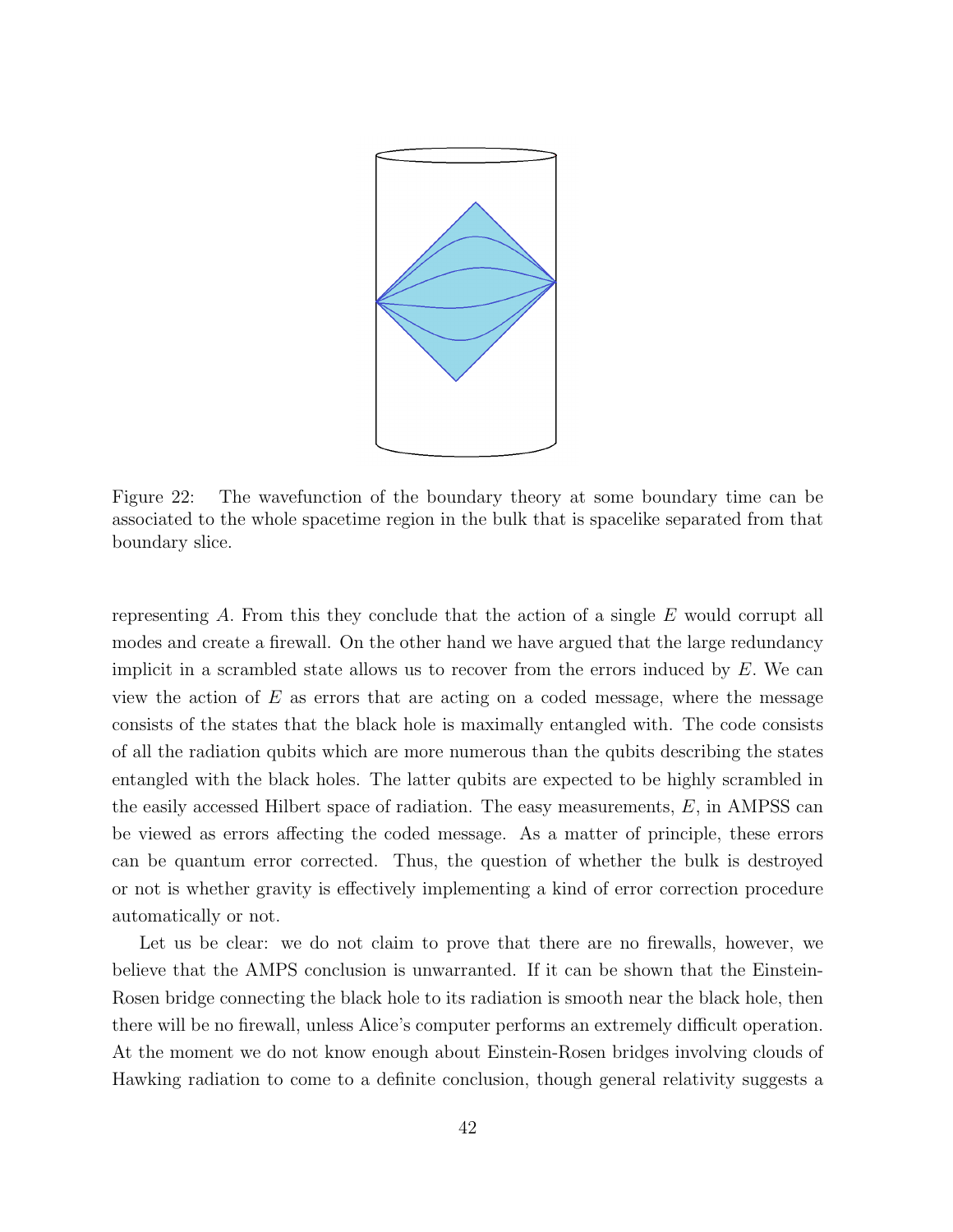smooth horizon. However, we claim there is no convincing argument in favor of firewalls.

One thing seems clear: the smoothness of the horizon of an old black hole *does* depend on what we do with the radiation. We can always process the radiation to produce the thermofield double state, which has a smooth horizon. Or the thermofield double plus extra high energy particles, which do not.

The AMPS paradox is an extremely subtle one whose resolution, we believe, will have much to teach us about the connection between geometry and entanglement. AMPS pointed out a deep and genuine paradox about the interior of black holes. Their resolution was firewalls, but in our view the solution more likely involves Einstein-Rosen bridges. The interior of an old black hole would be an Einstein-Rosen bridge constructed from the micro-degrees of freedom of the black hole as well the radiation.

### Acknowledgements

We would like to thank N. Arkani Hamed, R. Bousso, D. Harlow, T. Hartman, D. Marolf, J. Polchinski, S. Shenker, D. Stanford and H. Verlinde for discussions. JM was supported in part by U.S. Department of Energy grant DE-FG02-90ER40542. LS was supported in part by NSF under Grant No. PHY11-25915.

## <span id="page-43-0"></span>A Black hole pair creation in a magnetic field

Here we review some formulas from [\[19,](#page-47-5) [20\]](#page-47-6).

The background Melvin solution has the form

$$
ds^{2} = \frac{1}{B^{2}} \left[ \Lambda_{b}^{2} (dt^{2} + dz^{2} + d\rho^{2}) + \frac{\rho^{2}}{\Lambda_{b}^{2}} d\phi^{2} \right]
$$
 (A.1)

<span id="page-43-2"></span>
$$
F = \frac{2}{B} d\phi d\Lambda_b^{-1} , \qquad \Lambda_b \equiv 1 + \frac{\rho^2}{4} \qquad (A.2)
$$

We have pulled out the parameter  $B$  so that the scaling with  $B$  is manifest. The instanton solution has the form

<span id="page-43-1"></span>
$$
ds^{2} = \frac{1}{A^{2}} \left[ \frac{\Lambda^{2}}{(x - y)^{2}} [-G(y) d\tau^{2} - G^{-1}(y) dy^{2} + G^{-1}(x) dx^{2}] + \frac{G(x)}{\Lambda^{2}(x - y)^{2}} d\phi^{2} \right] (A.3)
$$
  
\n
$$
F = d\phi d\Phi
$$

$$
G(x) = 1 - x^2(1 + qAx)^2, \qquad \Phi = \frac{2}{\Lambda B}(1 + \frac{1}{2}qBx)
$$
 (A.5)

$$
\Lambda = (1 + \frac{1}{2}qBx)^2 + \frac{B^2G(x)}{4A^2(x - y)^2}
$$
\n(A.6)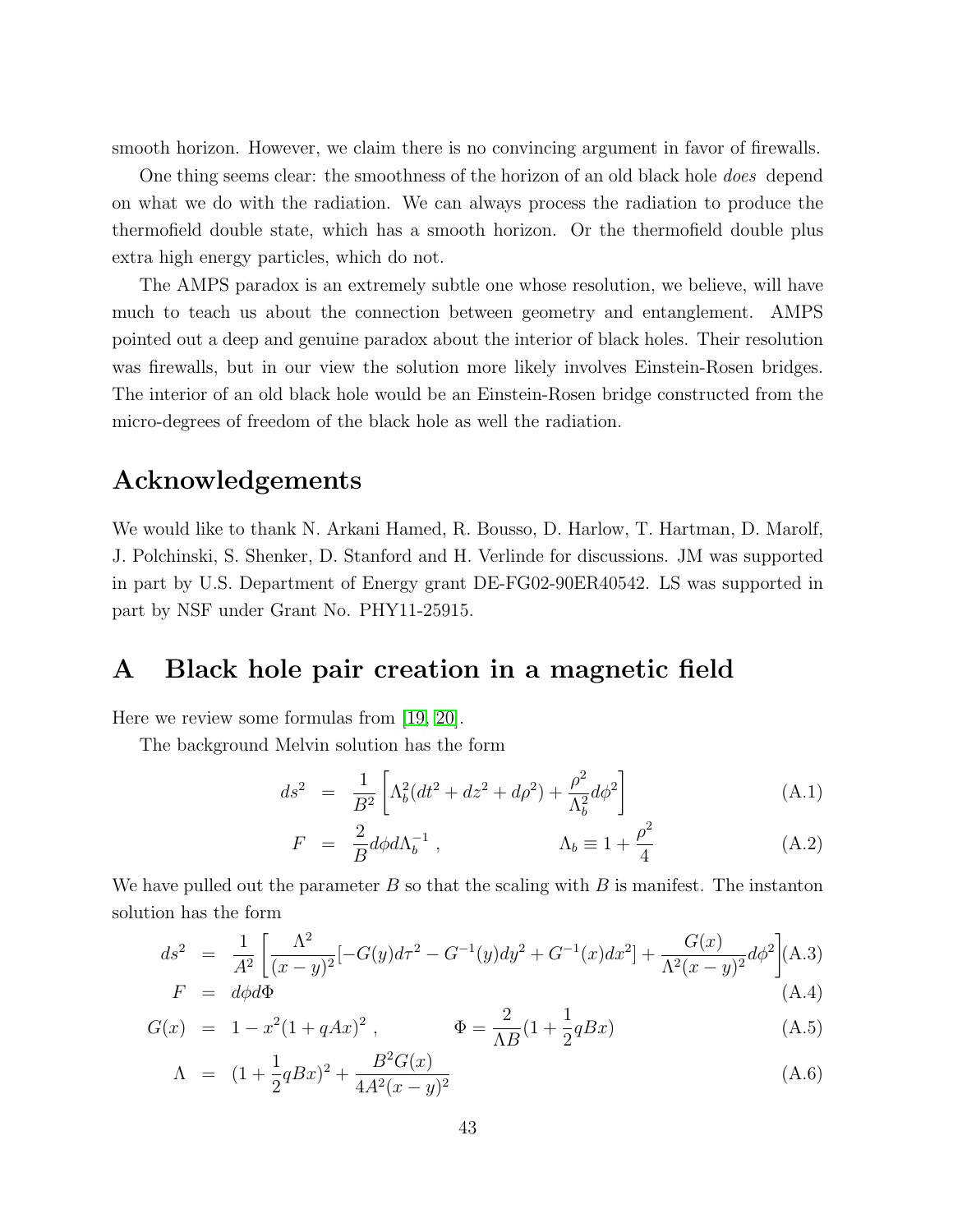where q, A and B are parameters obeying  $qB < 1/4$  and a relation written in eqn. (2.9) of [\[20\]](#page-47-6). The function  $G(x)$  has four zeros,  $\zeta_i$ ,  $i = 1, \dots, 4$ . We are interested in the regime where  $qB \ll 1$ . In this regime we have that  $A \sim B$ . Then the four roots of the equation  $G(x) = 0$  are

$$
\zeta_1 = -\frac{1}{qA} - 1 + \cdots, \quad \zeta_2 = -\frac{1}{qA} + 1 + \cdots, \quad \zeta_3 = -1 + \cdots, \quad \zeta_4 = 1 + \cdots (A.7)
$$

We take  $\zeta_2 < y < \zeta_3 < x < \zeta_4$ .

In the regime where x and y are of order one, we can approximate the function  $G(x)$ by  $G(x) = 1 - x^2$  and similarly for  $G(y)$ . We then define the new variables

$$
\rho^2 = \frac{(1 - x^2)}{(x - y)^2}, \qquad \qquad r^2 = \frac{y^2 - 1}{(x - y)^2}
$$
\n(A.8)

We can also approximate  $\Lambda \sim 1 + \frac{(1-x^2)}{4(x-y)^2}$  $\frac{(1-x^2)}{4(x-y)^2} = 1 + \frac{1}{4}\rho^2$ . Then the metric [\(A.3\)](#page-43-1) becomes identical to [\(A.1\)](#page-43-2), except that  $dt^2 + dz^2 = r^2 d\tau^2 + dr^2$ . In other words, we get the metric in polar coordinates. These become Rindler coordinates after we analytically continue  $\tau$ to Lorentzian time. The overall scale is set by  $B = A$ .

This approximate form is correct as long as we are far from  $y \sim \zeta_2 \sim -\frac{1}{qA}$ . In that region cannot longer approximate  $G(y) \sim 1 - y^2$ . This region corresponds to  $r \sim 1$ . This is the region where the black holes are sitting. More precisely, the metric starts deviating from the Melvin solution [\(A.1\)](#page-43-2) when  $r - 1 \sim qA$ . In this region, we have

<span id="page-44-0"></span>
$$
-G(y) = y^2(1 + qAy)^2 - 1 \sim y^2(1 + qAy)^2 \tag{A.9}
$$

where we neglected the 1 since  $y$  is large. Since  $x$  continues to be of order one, we can still approximate  $G(x) \sim 1 - x^2$ . In this regime we can approximate  $\Lambda \sim 1$  and  $(x - y) \sim -y$ . Then the metric [\(A.3\)](#page-43-1) becomes

$$
ds^{2} = \frac{1}{A^{2}} \left\{ -\frac{G(y)}{y^{2}} d\tau^{2} - \frac{1}{y^{2} G(y)} dy^{2} + \frac{1}{y^{2}} \left[ \frac{dx^{2}}{(1 - x^{2})} + (1 - x^{2}) d\phi^{2} \right] \right\}
$$
(A.10)

$$
ds^{2} = (1 - \frac{q}{\tilde{r}})^{2} \frac{d\tau^{2}}{A^{2}} + \frac{d\tilde{r}^{2}}{(1 - \frac{q}{\tilde{r}})^{2}} + \tilde{r}^{2} d\Omega_{2}^{2}
$$
\n(A.11)

$$
\tilde{r} = -\frac{1}{Ay} , \qquad x = \sin \theta \tag{A.12}
$$

Thus the x and  $\phi$  directions give a two sphere and the other dimensions give a black hole with a Schwarzschild radius equal to  $q$ . This black hole is extremal in this approximation.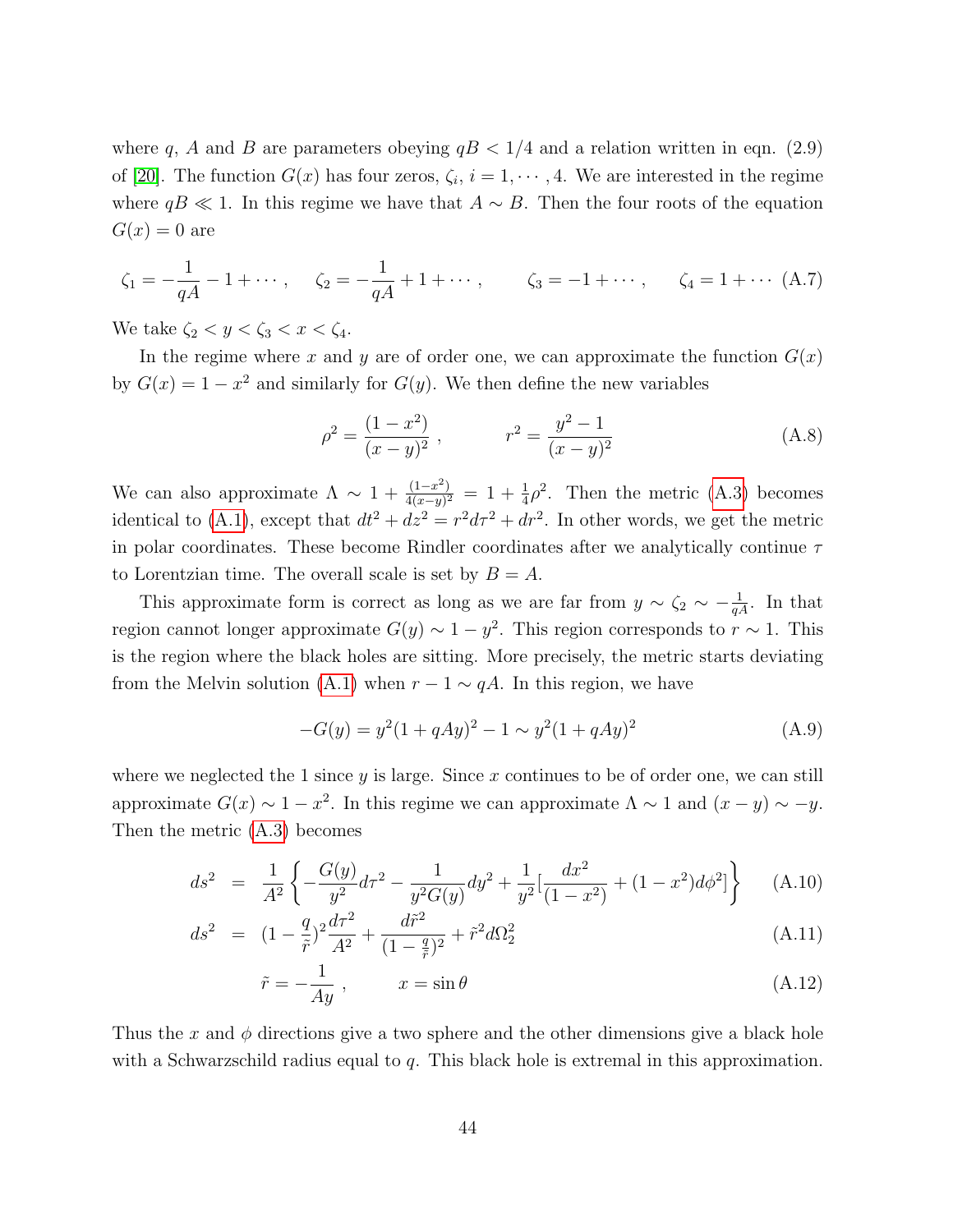When we go near the horizon of the black hole, it is important to remember the 1 in  $(A.9)$ this replaces

$$
(1 - \frac{q}{\tilde{r}})^2 \longrightarrow (1 - \frac{q}{\tilde{r}})^2 - (qA)^2
$$
\n(A.13)

This splits the two zeros by a small amount, giving the black hole a small amount of non-extremality.

The condition that set  $B = A$  is the same condition that is setting the temperature of the black hole to be equal to the Rindler acceleration. The circular trajectory of the black hole is parametrized by the coordinate  $\tau$ .

When we view this solution as a tunneling solution, we cut the solution across ordinary Euclidean time, so that we produce two black holes and the horizon is entangled as expected. Of course, we produce the wormhole of the near extremal Reissner Nordstrom black hole. The Euclidean time circle  $\tau$  shrinks to zero at two locations, one is the horizon of the black hole, which corresponds to  $y = \zeta_2$  and the other corresponds to the origin of space that corresponds to  $y = \zeta_3$ , or  $r = 0$ . In this case the "long" distance between the two black holes is  $d_{\text{long}} \sim 1/A$ , while the "short" one through the wormhole is  $d_{\text{short}} \sim -q \log(qA)$ . For  $qA \gg 1$  we see that the long distance is much longer than the short one.

The instanton action, as computed by [\[20\]](#page-47-6), is

<span id="page-45-0"></span>
$$
e^{-I} = e^{-\frac{\pi q}{B}} e^{\frac{\pi}{2}q^2} \qquad \text{for} \quad qB \ll 1 \tag{A.14}
$$

For a fixed magnetic field it is most convenient to create the smallest possible black hole, at least when  $qB \ll 1$ . It turns out that for the full action, we also maximize the probability for small black holes, see formula  $(2.14)$  in [\[20\]](#page-47-6). In other words, the  $q^2$  entropic-like enhancement factor never wins over the first factor. One can isolate the entropic factor by comparing [\(A.14\)](#page-45-0) with the probability for creating magnetic monopoles [\[20\]](#page-47-6). That ratio contains the entropy factor  $e^{S_{BH}} = e^{\pi q^2}$ , which is similar, but not equal, to [\(A.14\)](#page-45-0) <sup>13</sup>. It is of course, given by the probability of thermally producing them in Rindler space at the acceleration temperature. Note that, even though we can "naturally" produce them in this way, we pay a heavy penalty since the tunneling rate is very small.

 $13$ The difference is due to Coulomb and Newtonian self interactions of the black hole loop [\[20\]](#page-47-6).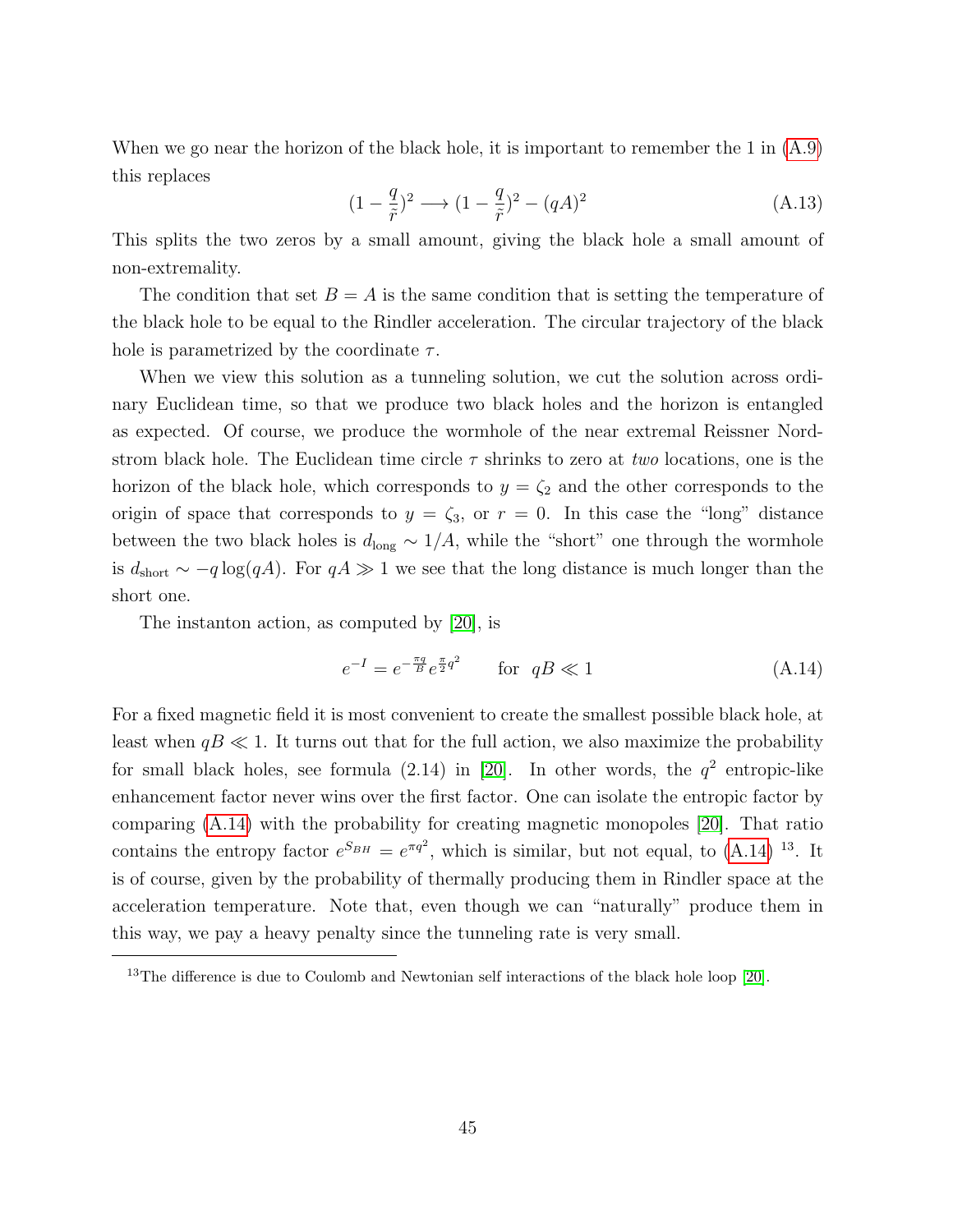### References

- <span id="page-46-0"></span>[1] A. Einstein, B. Podolsky and N. Rosen, "Can quantum mechanical description of physical reality be considered complete?," Phys. Rev. 47, 777 (1935).
- <span id="page-46-1"></span>[2] A. Einstein and N. Rosen, "The Particle Problem in the General Theory of Relativity," Phys. Rev. 48, 73 (1935).
- <span id="page-46-2"></span>[3] R. W. Fuller and J. A. Wheeler, "Causality and Multiply Connected Space-Time," Phys. Rev. 128, 919 (1962).
- <span id="page-46-3"></span>[4] J. L. Friedman, K. Schleich and D. M. Witt, "Topological censorship," Phys. Rev. Lett. 71, 1486 (1993) [Erratum-ibid. 75, 1872 (1995)] [gr-qc/9305017].
- <span id="page-46-4"></span>[5] G. J. Galloway, K. Schleich, D. M. Witt and E. Woolgar, "Topological censorship and higher genus black holes," Phys. Rev. D  $60$ , 104039 (1999) [gr-qc/9902061].
- <span id="page-46-5"></span>[6] W. Israel, "Thermo field dynamics of black holes," Phys. Lett. A 57, 107 (1976).
- <span id="page-46-10"></span>[7] J. M. Maldacena and A. Strominger, "AdS(3) black holes and a stringy exclusion principle," JHEP 9812, 005 (1998) [hep-th/9804085].
- <span id="page-46-11"></span>[8] G. T. Horowitz and D. Marolf, "A New approach to string cosmology," JHEP 9807, 014 (1998) [hep-th/9805207].
- <span id="page-46-12"></span>[9] V. Balasubramanian, P. Kraus, A. E. Lawrence and S. P. Trivedi, "Holographic probes of anti-de Sitter space-times," Phys. Rev. D 59, 104021 (1999) [hep-th/9808017].
- <span id="page-46-6"></span>[10] J. M. Maldacena, "Eternal black holes in anti-de Sitter," JHEP 0304, 021 (2003) [hep-th/0106112].
- <span id="page-46-7"></span>[11] A. Almheiri, D. Marolf, J. Polchinski and J. Sully, "Black Holes: Complementarity or Firewalls?," arXiv:1207.3123 [hep-th].
- <span id="page-46-8"></span>[12] A. Almheiri, D. Marolf, J. Polchinski, D. Stanford and J. Sully, "An Apologia for Firewalls," arXiv:1304.6483 [hep-th].
- <span id="page-46-9"></span>[13] S. L. Braunstein, "Black hole entropy as entropy of entanglement, or it's curtains for the equivalence principle", arXiv:0907.1190v1 [quant-ph]. S. L. Braunstein, S. Pirandola and K. Z.yczkowski, "Entangled black holes as ciphers of hidden information," Phys. Rev. Lett. 110, 101301 (2013) [arXiv:0907.1190 [quant-ph]].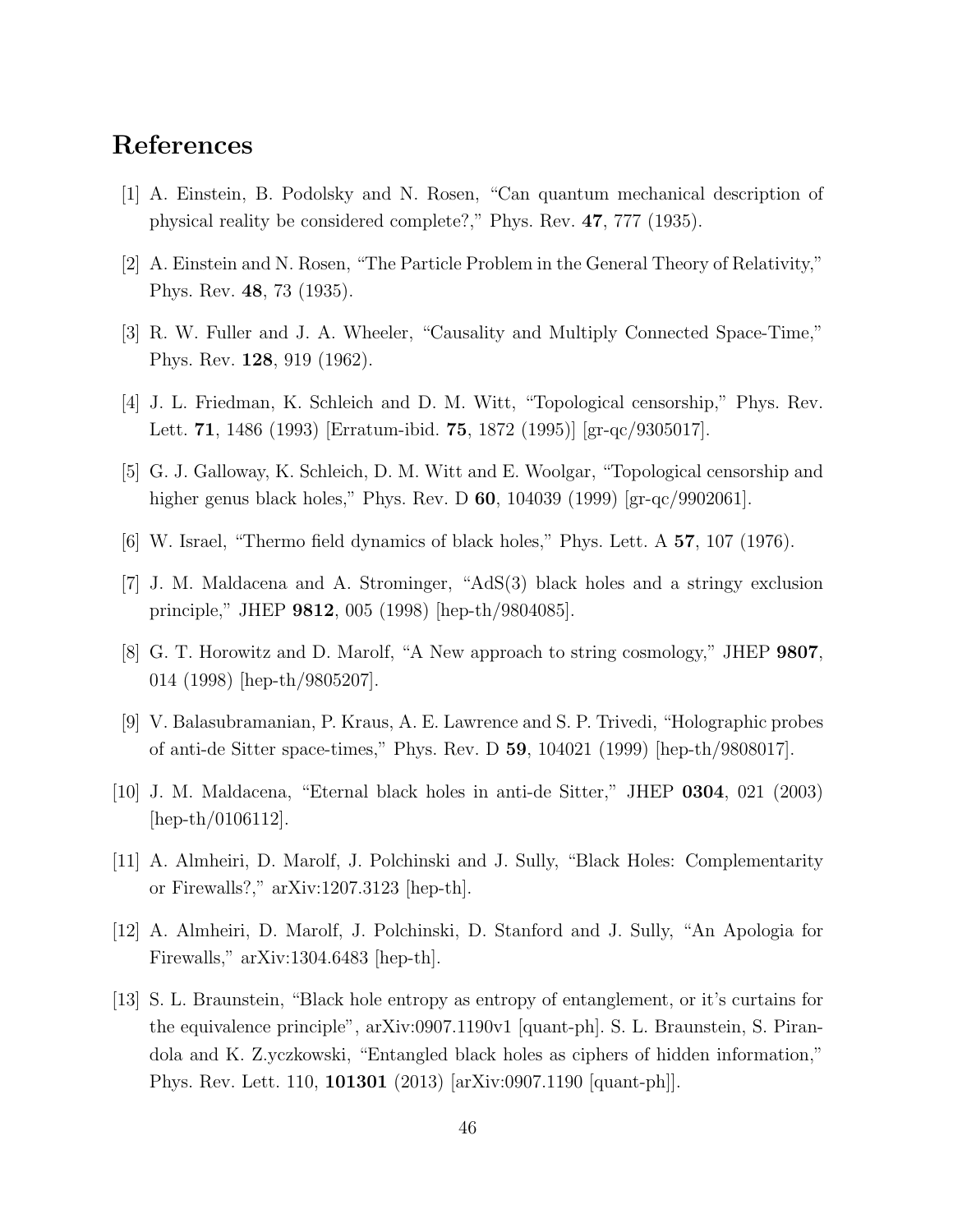- <span id="page-47-0"></span>[14] S. D. Mathur, "The Information paradox: A Pedagogical introduction," Class. Quant. Grav. 26, 224001 (2009) [arXiv:0909.1038 [hep-th]].
- <span id="page-47-1"></span>[15] S. B. Giddings and Y. Shi, "Quantum information transfer and models for black hole mechanics," arXiv:1205.4732 [hep-th].
- <span id="page-47-2"></span>[16] K. Papadodimas and S. Raju, "An Infalling Observer in AdS/CFT," arXiv:1211.6767 [hep-th].
- <span id="page-47-3"></span>[17] S. G. Avery and B. D. Chowdhury, "Firewalls in AdS/CFT," arXiv:1302.5428 [hepth].
- <span id="page-47-4"></span>[18] D. Harlow and P. Hayden, "Quantum Computation vs. Firewalls," arXiv:1301.4504  $\vert$ hep-th $\vert$ .
- <span id="page-47-5"></span>[19] D. Garfinkle and A. Strominger, "Semiclassical Wheeler wormhole production," Phys. Lett. B 256, 146 (1991).
- <span id="page-47-6"></span>[20] D. Garfinkle, S. B. Giddings and A. Strominger, "Entropy in black hole pair production," Phys. Rev. D 49, 958 (1994) [gr-qc/9306023].
- <span id="page-47-7"></span>[21] I. Heemskerk, D. Marolf, J. Polchinski and J. Sully, "Bulk and Transhorizon Measurements in AdS/CFT," JHEP 1210, 165 (2012) [arXiv:1201.3664 [hep-th]].
- <span id="page-47-8"></span>[22] D. Bak, M. Gutperle and A. Karch, "Time dependent black holes and thermal equilibration," JHEP 0712, 034 (2007) [arXiv:0708.3691 [hep-th]]. D. Bak, M. Gutperle and S. Hirano, "Three dimensional Janus and time-dependent black holes," JHEP 0702, 068 (2007) [hep-th/0701108].
- <span id="page-47-9"></span>[23] S. Ryu and T. Takayanagi, "Holographic derivation of entanglement entropy from AdS/CFT," Phys. Rev. Lett. 96, 181602 (2006) [hep-th/0603001].
- <span id="page-47-10"></span>[24] M. Van Raamsdonk, "Building up spacetime with quantum entanglement," Gen. Rel. Grav. 42, 2323 (2010) [Int. J. Mod. Phys. D 19, 2429 (2010)] [arXiv:1005.3035 [hep- $\|th\|$ .
- <span id="page-47-11"></span>[25] T. Hartman and J. Maldacena, "Time Evolution of Entanglement Entropy from Black Hole Interiors," arXiv:1303.1080 [hep-th].
- <span id="page-47-12"></span>[26] I. A. Morrison and M. M. Roberts, "Mutual information between thermo-field doubles and disconnected holographic boundaries," arXiv:1211.2887 [hep-th].